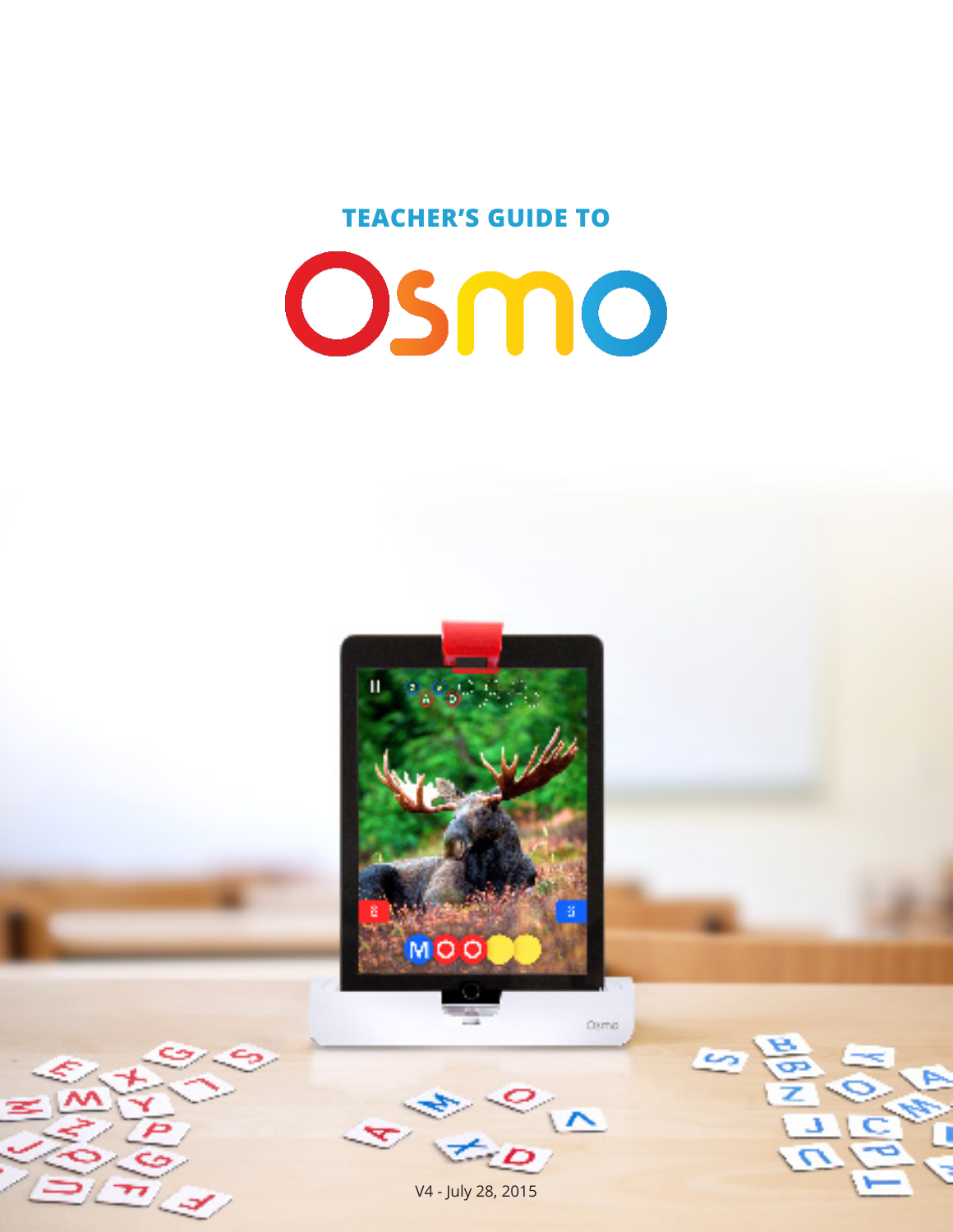# Hello!

## Thanks for your interest in Osmo for the classroom!

**Osmo** is a learner-led iPad game system that uses physical objects and learning tools in conjunction with iPad. Teachers love Osmo's versatility in the classroom and they way it fosters student learning in key areas like Social-Emotional, Creative Thinking, STEM, and Common Core.

We want to help teachers better integrate Osmo into their classrooms with both ease and fun. Osmo is now much more than just a game. It is a community, a resource, and a whole new way to teach.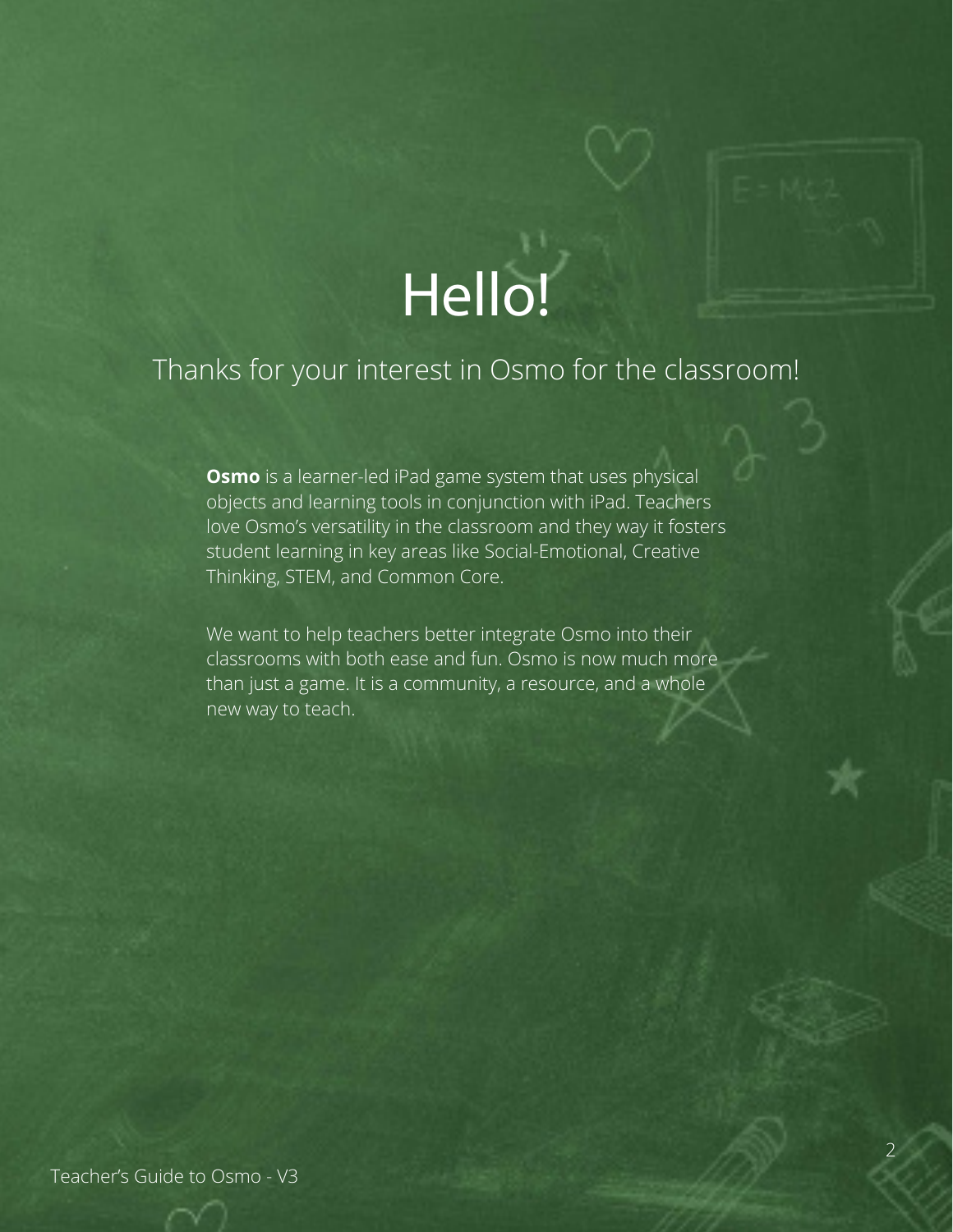# Getting Started

#### **Where does Osmo fit in education?**

where Osmo is being used to help children learn and play.

- 
- 
- Homeschooling
- 
- 
- Technology clubs
- STEM curriculum
- 
- 
- 
- Tutoring
- School therapists /Social Emotional Learning
- Speech and Occupational therapy clinics
- Camps

## **Purchase Information**

For bulk order discounts or to use a purchase order, contact. Schools@Playosmo.com.

#### **Set-Up**

Once you have Osmo, setting up is easy and you'll find an instruction guide within each package.

You can also check out

## **Help and Support**

General Support Email:

General Support Phone: (408) 641-0044

Twitter: @playosmo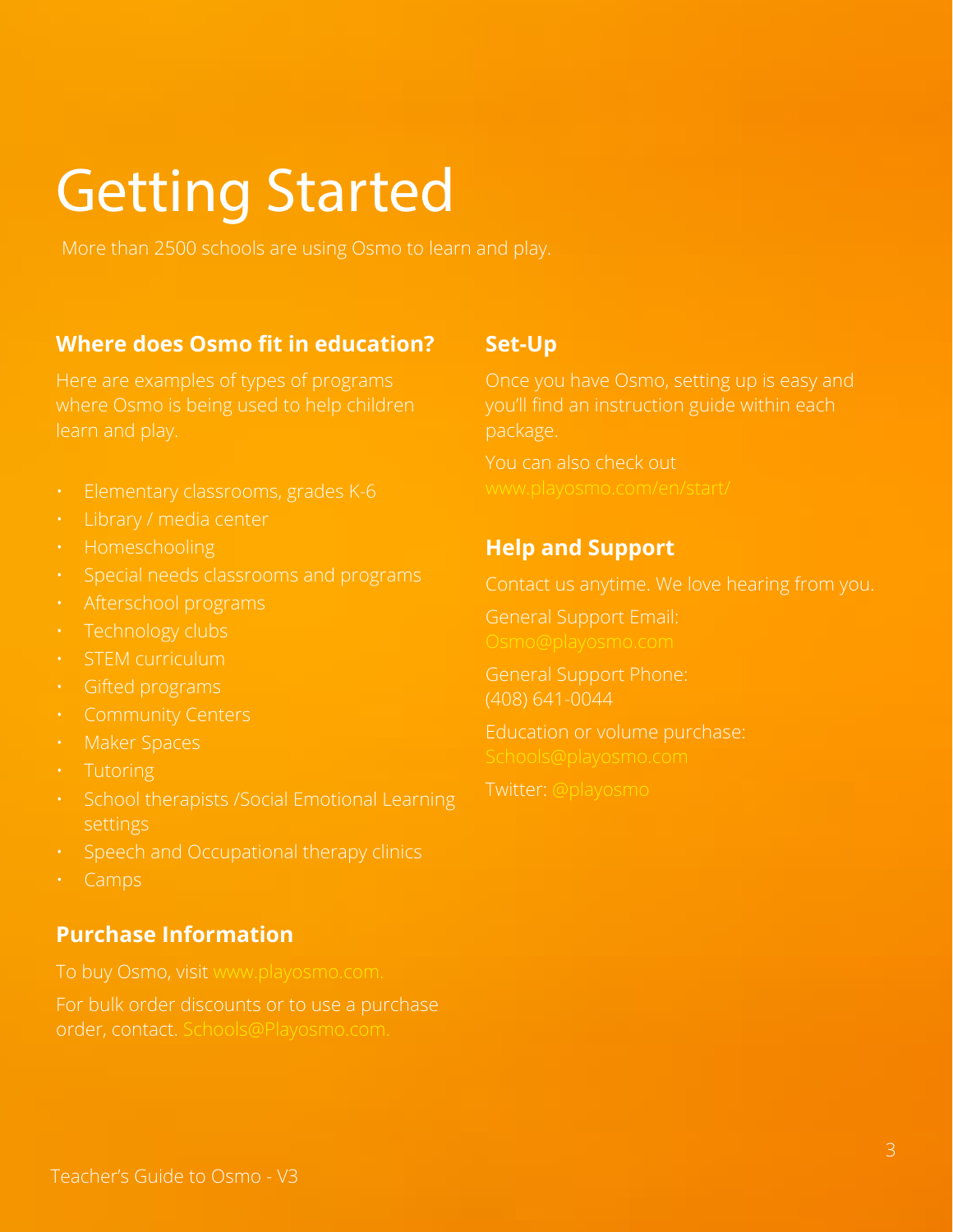## Introduction to

# Words, Tangram, Newton, Masterpiece







**Osmo Words** is a fun problem-solving game that helps students practice spelling and critical thinking. It is customizable for any classroom which makes it the most versatile of all the apps because content vocabulary and specific spelling lists can be added. Students and teachers can become the game makers. Words provides an opportunity to practice teamwork skills because it can be effectively played by 2 teams of 4 students using a single iPad. It makes a great teaching tool for younger students and a fun review game for older students.

#### **Modes**

**Strategic Thinking: Pre-populated list of nearly 1000** words and images available.

Inspired by Common Core spelling lists.

**Pre-Loaded albums:** Fruits &Veggies, Colors, Animals, Counting, Biomes, Recycling, Rocks & Minerals, Cloudy with Meatballs, Lilly's Purple Purse, Parts, Little Engine That Could, Goodnight Moon, Guess How Much I Love U, Short A 3-letter, Stellaluna, Baby Animals, Short A 4-letter, Short A 5-letter and more!

**Spelling:** Specifically designed for beginning readers, ages 4-5. Inspired by Common Core spelling lists.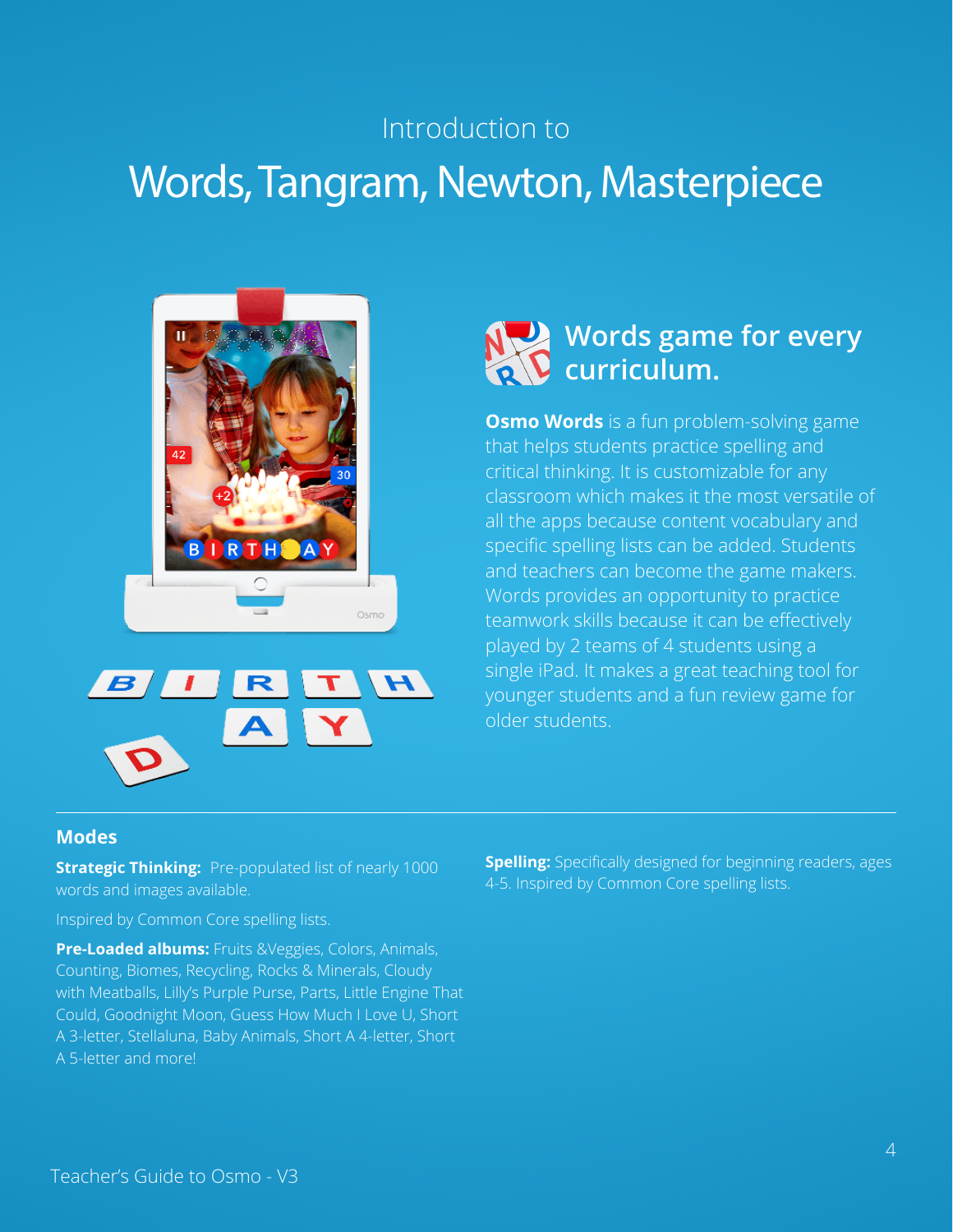





Tangrams have challenged the minds of millions for centuries. **Tangram for Osmo** still uses classic wood puzzle pieces that interact with the iPad to give students real-time feedback. This game develops visual spatial abilities, nonverbal reasoning, fine motor skills, and executive functioning. Instant visual and auditory feedback promote self-correction and a sense of mastery, helping students build spatial relational skills.

**Visual:** Color recognition, pattern recognition, flipping / turning, 3D thinking, spatial relational, geometry.

**Extensive:** Advance and unlock over 600 challenging puzzles.

**Collaborative:** Students can help each other solve challenges.

#### **Modes**

**Classic:** 600 puzzles with 4 levels of difficulty - each puzzle uses all 7 tangrams.

**Junior:** 1 level of difficulty - each puzzle uses < 7 tangrams.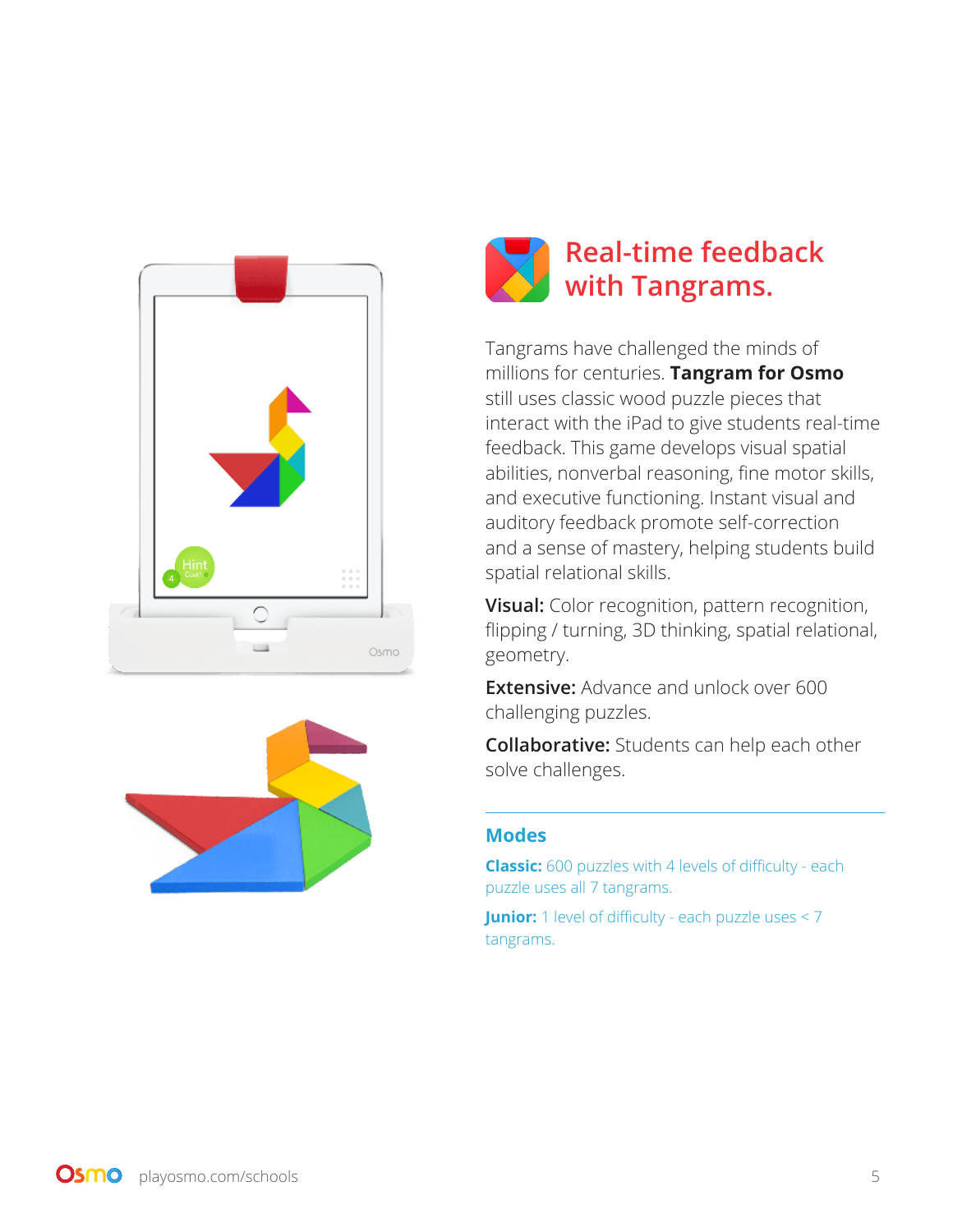

**Osmo Newton** allows you to use real life objects around you (i.e. paper and pen) to create structures that magically become part of the Osmo Newton gameplay. Advance through engineering design challenges by manipulating physical objects so that falling drops hit the targets while getting real-time feedback. Unique open play experience fosters creativity and problem solving at the same time. Students are exposed to physics and engineering concepts by predicting where the drops will bounce, estimating distance, and building structures to change the path of the drops so they hit the targets. There are limitless ways to win, allowing students to create without guidelines - a perfect fit for STEM and Maker movements. Also collaborative, students have fun helping each other to solve tough challenges.

#### **Modes**

**Classic:** 60 levels with increasing difficulty.

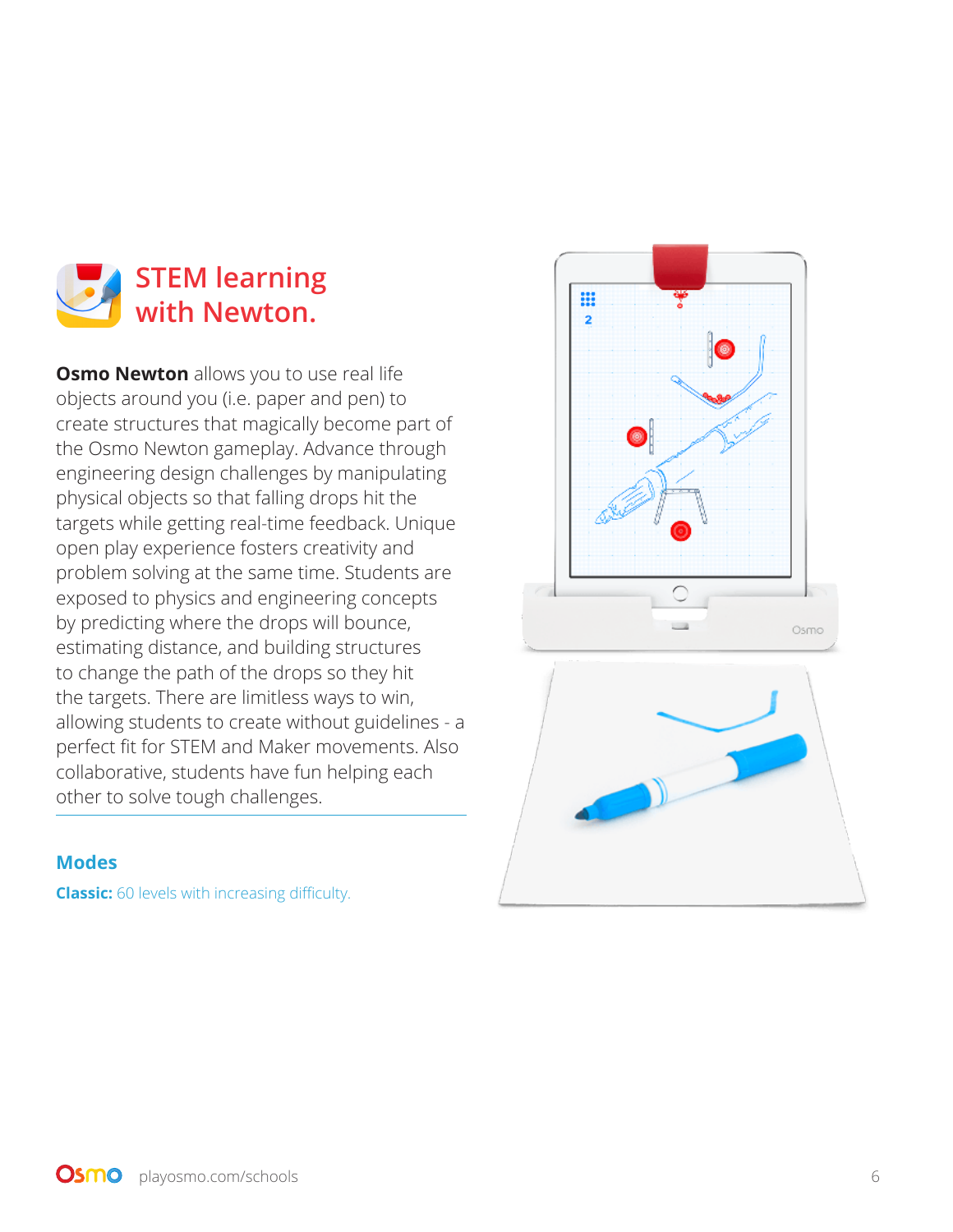

## **Masterpiece for art education.**

**Masterpiece** is a drawing tool that's perfect for art class but also useful across other curriculum for creative projects like book reports and presentations. Fostering imagination and building confidence in creative work, students can draw anything they can imagine. Images are captured via camera or pulled from an internet search, making Masterpiece a modern drawing (or coloring) book. Masterpiece also allows multiple objects from the physical world and digital world (online images) to be combined to create completely new compositions. It nurtures spatial intelligence and builds confidence over time and is a great practice tool for drawing proportions. For young students, drawing can be a roadblock to self-confidence. Now students can feel good about their work. Also collaborative, Masterpiece makes an amazing time-lapse video of each of your drawings that are a fun and unique movie for you to share with friends and family!

#### **Modes**

- Infinite Library
- Camera capture
- Video Capture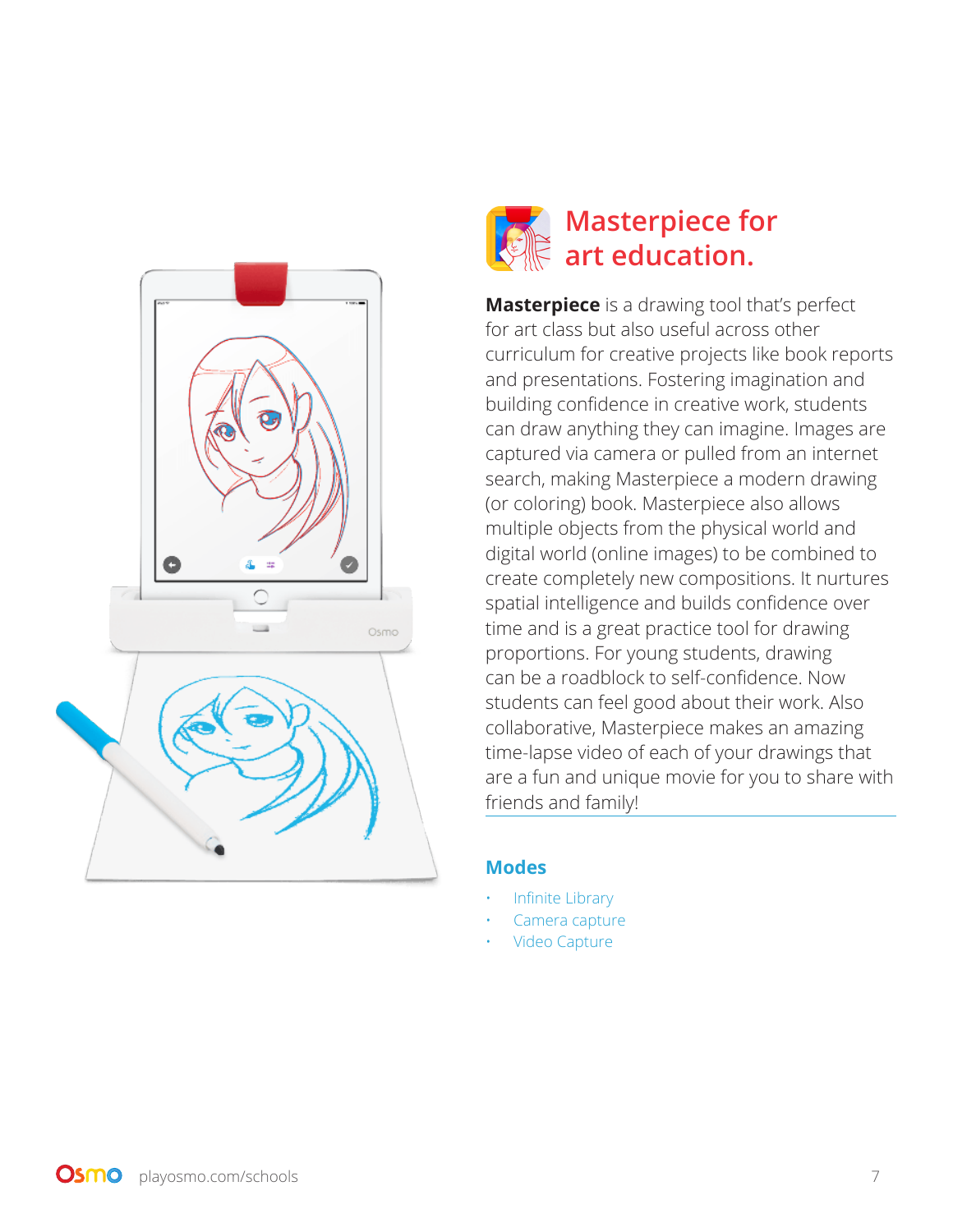# Pre-K / K / 1st Grade Curriculum

Our Pre-K to 1st grade Common Core-friendly lesson plans cover many of your early learners' most important needs. We made sure Osmo would not only be enjoyable, but also fleixble with every child's learning style and individual pace. Use Osmo for your next lesson to help them read their first book or write their names!

## **STEM**

Discovering Shapes (Pre-K / K)

## **Phonics**

Short A CVC Words (Pre-K / K) Short A 4-Letter Words (1st) What is the Next Letter in the alphabet? (Pre-K)

## **Reading**

"Goodnight Moon" (Pre-K / K) By Margaret Wise Brown "Guess How Much I Love You" (K / 1st) By Sam McBratney "The Little Engine That Could" (K / 1st) By Watty Piper

## **Cursive**

How Do I Write My Name? (Pre-K / K)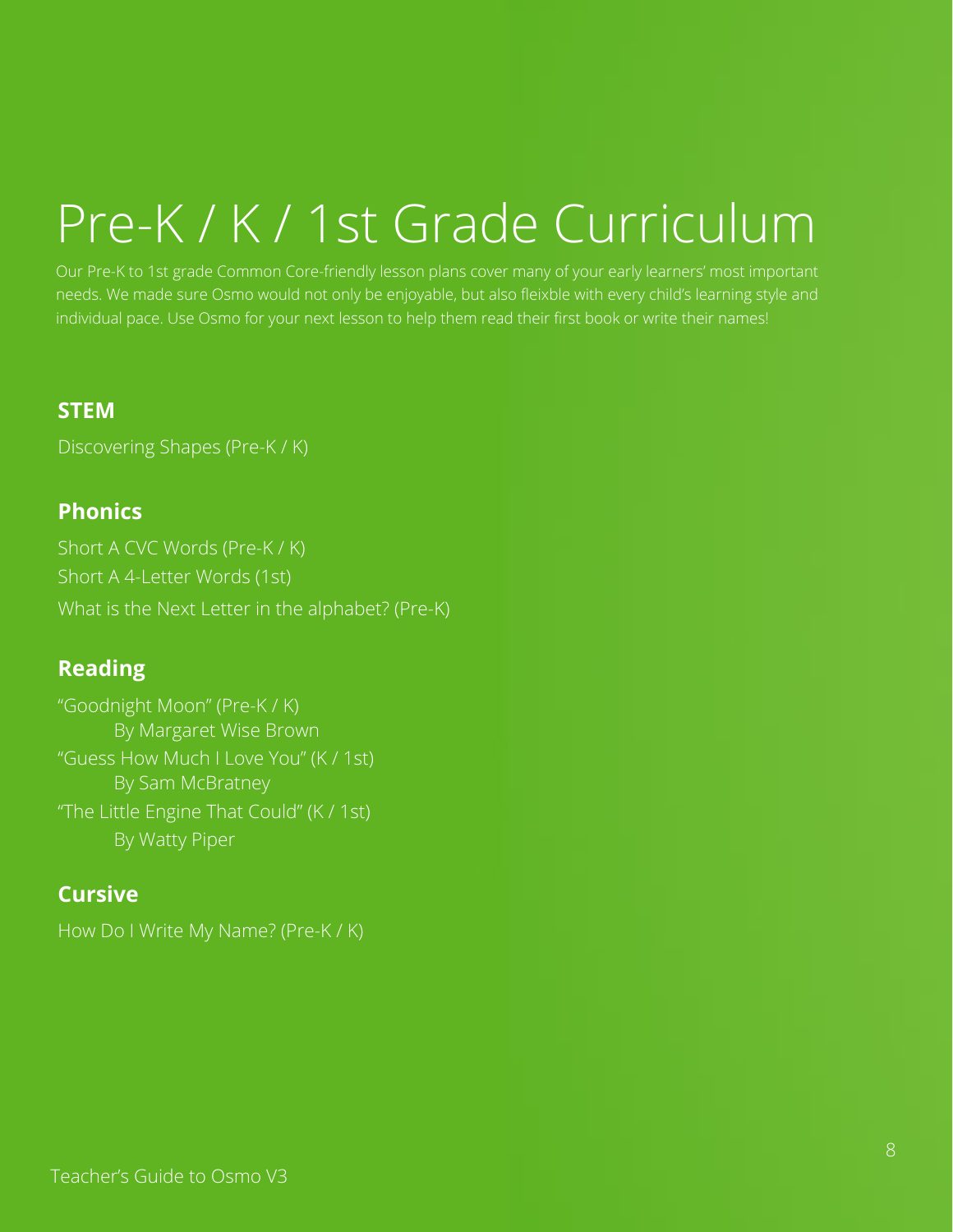

## **STEM** Discovering Shapes

#### **Grades**

Pre-K / 1st

#### **Environment**

Individual station, Groups of 2-3, or whole class using projector

#### **Materials**

Osmo base + Osmo Tangram app + Tangram tiles + iPad 2 or higher

#### **Objective**

Familiarize your students with shapes, colors, and exciting puzzles with this lesson. This is a great introduction to Osmo Tangram and the art of tangram for beginner learners.

*CCSS.MATH.CONTENT.K.G.A.1 CCSS.MATH.CONTENT.K.G.A.2 CCSS.MATH.CONTENT.K.G.A.3 CCSS.MATH.CONTENT.K.G.B.6 CCSS.MATH.CONTENT.1.G.A.1*

## **Activity**

- 1. Have your students start either individually or together on 'Introduction to Tangram.' The game will lead them through 13 puzzles starting with two shapes and ending with six shapes. Go around asking students to identify the shapes and colors. If you'd like, you can go through 'Introduction to Tangram' altogether as a class by playing it on the projector.
- 2. Then play 'Tangram' and choose 'Easy.' Students will journey the Tangram world by solving animal puzzles that will eventually take them to the castle, which contains three puzzles of either humans or objects. Unlocking a castle will give them a treasure chest filled with extra hint points!
- 3. Throughout the lesson, ask students to identify shapes, colors, and the bigger shapes that two smaller shapes come together to create. Look out for the orange parallelogram - the trickiest shape!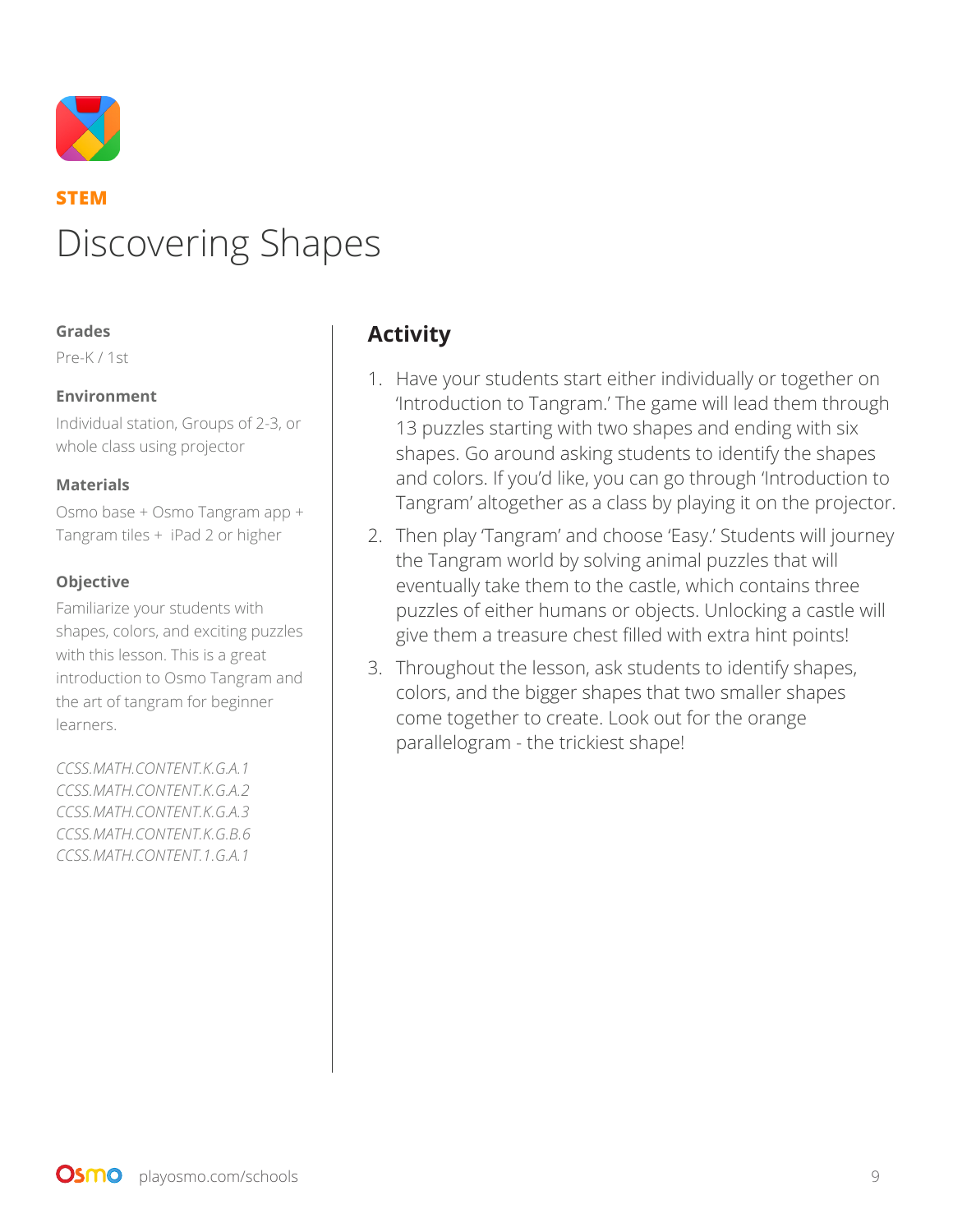

## **Phonics** Short A CVC Words

#### **Grades**

K

#### **Environment**

Individual station, groups of 2-3, or whole class using projector

#### **Materials**

Osmo base + Letter tiles + Osmo Words app + iPad 2 or higher.

#### **Objective**

Students will learn to identify, pronounce, and spell basic CVC words with the short letter 'A.'

*CCSS L.K.2.C CCSS L.K.2.D CCSS RF.K.1.B CCSS RF.K.2.D CCSS RF.K.3al.A*

#### **Difficulty Levels**

Easy: 1 letter missing Medium: 2 letters missing Hard: Guess the entire word

Very hard: None

## **Activity**

#### **Part 1 - Before the Lesson**

- 1. Go to www.my.playosmo.com/words on the iPad
- 2. Create an account
- 3. Enter link in the URL bar: https://my.playosmo.com/words/public/album/1k5h0utpp1c
- 4. Click 'Download to iPad'
- 5. Congrats! Now you have the album available in your Osmo Words Library.

\*If you are using multiple iPads, go to my.playosmo.com/words on each iPad, log in, and download the album.

## **Part 2 - After reviewing consonant sounds and the short letter 'A' to students**

- 1. Open the Osmo Words app and click on 'Library'
- 2. Deselect all other albums and select only 'Short A 3-Letter'
- 3. Hit 'Play'
- 4. For each photo, encourage students to read the word aloud.
- 5. When you notice a wrong letter, take the time to compare the sound of the wrong letter with the right letter.
- 6. For students that have finished earlier or need a challenge, have them switch to 'Medium' or 'Hard' in settings.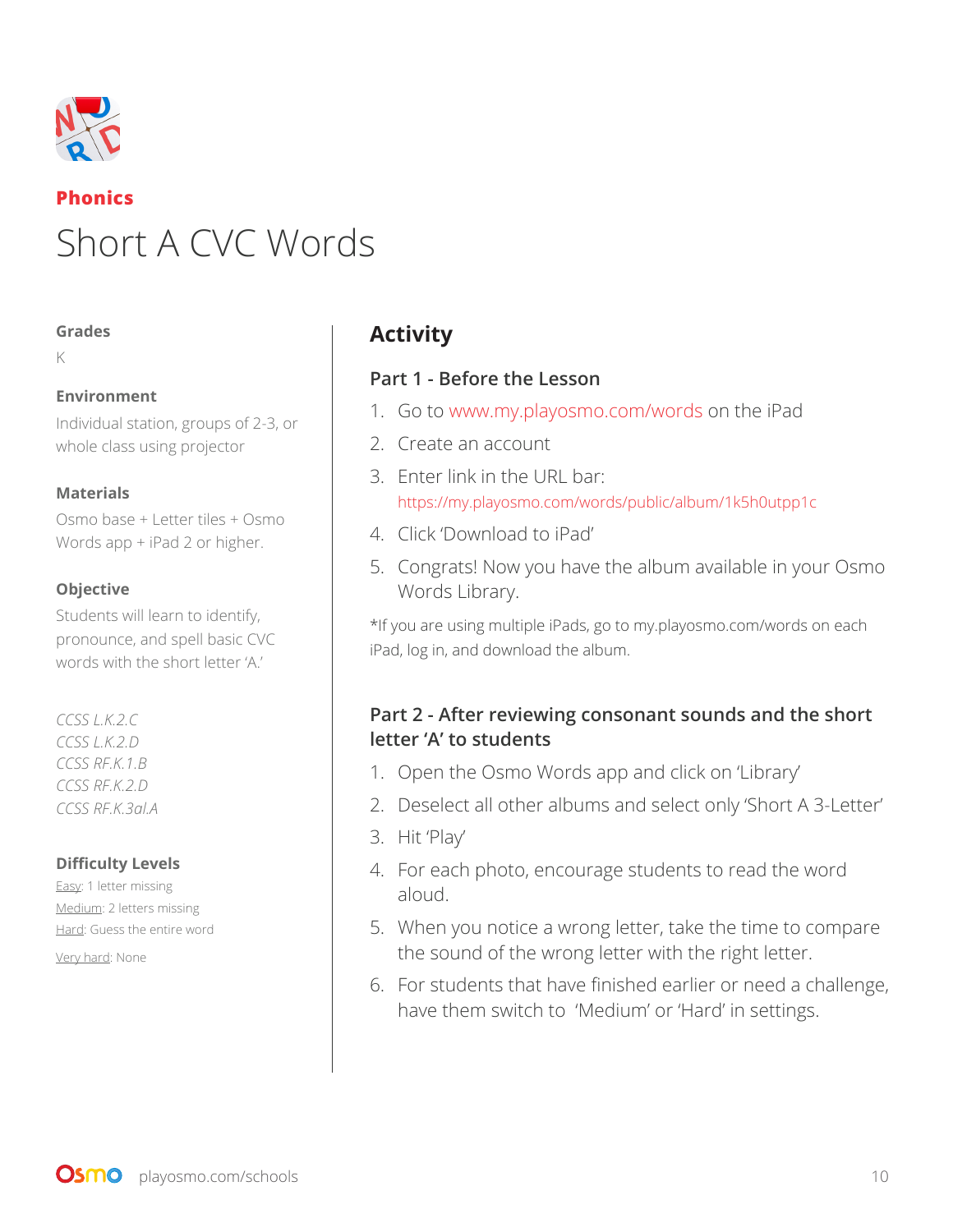

### **Phonics**

# Short A 4-Letter Words with Digraphs

#### **Grades**

K

#### **Environment**

Individual station, groups of 2-3, or whole class using projector

#### **Materials**

Osmo base + Letter tiles + Osmo Words app + iPad 2 or higher

#### **Objective**

Students will learn to pronounce and spell 4-letter words with the short letter 'A.'

#### *CCSS RF.K.1.B CCSS RF.K.3.A CCSS RF.1.2.D CCSS RF.K.3.D CCSS RF.1.3.A CCSS RF.1.2.C CCSS RF.1.3.B CCSS L.K.2.D*

#### **Digraphs**

-mp, -nk, -nd, th, -sk, tr-

#### **Difficulty Levels**

Easy: 1 letter missing Medium: 2 letters missing Hard: Guess the entire word Very hard: None

## **Activity**

#### **Part 1 - Before the Lesson**

- 1. Go to www.my.playosmo.com/words on the iPad
- 2. Create an account
- 3. Enter link in the URL bar: https://my.playosmo.com/words/public/album/1kpo5uav5kw
- 4. Click 'Download to iPad'
- 5. Congrats! Now you have the album available in your Osmo Words Library.

\*If you are using multiple iPads, go to my.playosmo.com/words on each iPad, log in, and download the album.

## **Part 2 - After reviewing digraph sounds and the short letter 'A' to students**

- 1. Open the Osmo Words app and click on 'Library'
- 2. Deselect all other albums and select only 'Short A 4-Letter'
- 3. Hit 'Play'
- 4. For each photo, encourage students to sound out the word aloud before picking a letter tile.
- 5. For students that have finished earlier or need a challenge, have them switch to 'Medium' or 'Hard' in settings.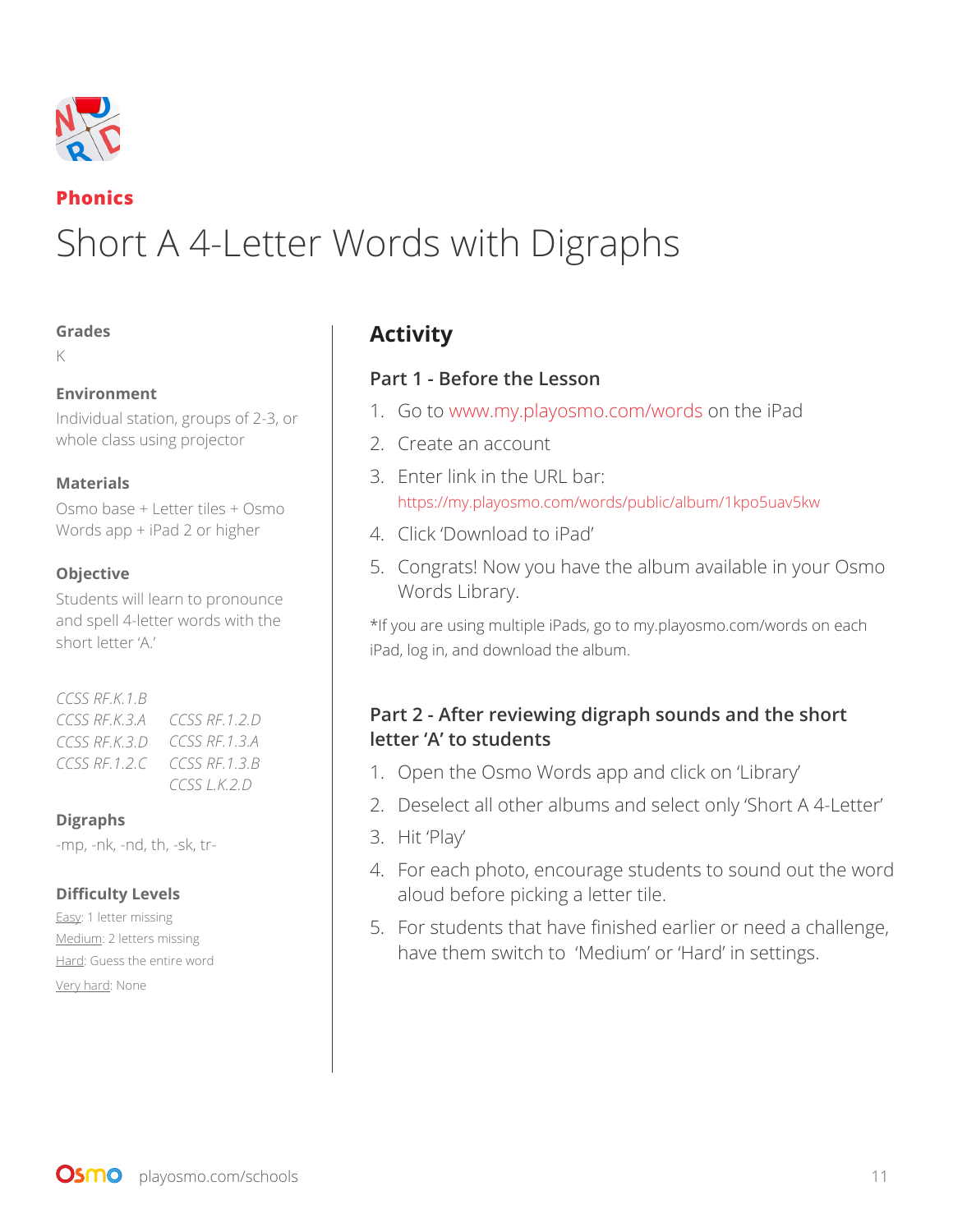

## **Phonics**

# What is the Next Letter in the Alphabet?

#### **Grades**

Pre-K / K

#### **Environment**

Individual station, Groups of 2-3, or whole class using projector

#### **Materials**

Osmo base + Osmo Words app + Letter tiles + iPad 2 or higher

#### **Objective**

Help your students remember the next letter in the alphabet with this easy lesson plan.

*CCSS RF.K.1.D*

#### **Difficulty Levels**

Easy: Next letter Medium: None Hard: None Very hard: None

## **Activity**

#### **Part 1 - Before the Lesson**

- 1. Go to www.my.playosmo.com/words on the iPad
- 2. Create an account
- 3. Enter link in the URL bar: https://my.playosmo.com/words/public/album/1dx7imj9y4g
- 4. Click 'Download to iPad'
- 5. Congrats! Now you have the album available in your Osmo Words Library.

\*If you are using multiple iPads, go to my.playosmo.com/words on each iPad, log in, and download the album.

## **Part 2 - Sing the ABC's with your students!**

- 1. Open the Osmo Words app and click on 'Library'
- 2. Deselect a llother albums and select only 'Next letter in the alphabet?'
- 3. Hit 'Play'
- 4. Students look at the letter on the screen and then must place the next letter tile. Give them hints by singing the song with them or narrowing down to 3-5 letter tiles.
- 5. Look out for the tricky "LMNOP" scramble! If needed, take a pause in the middle of the activity to go over "LMNOP" altogether.
- 6. Observe repeated mistakes that you can review at the end of the class.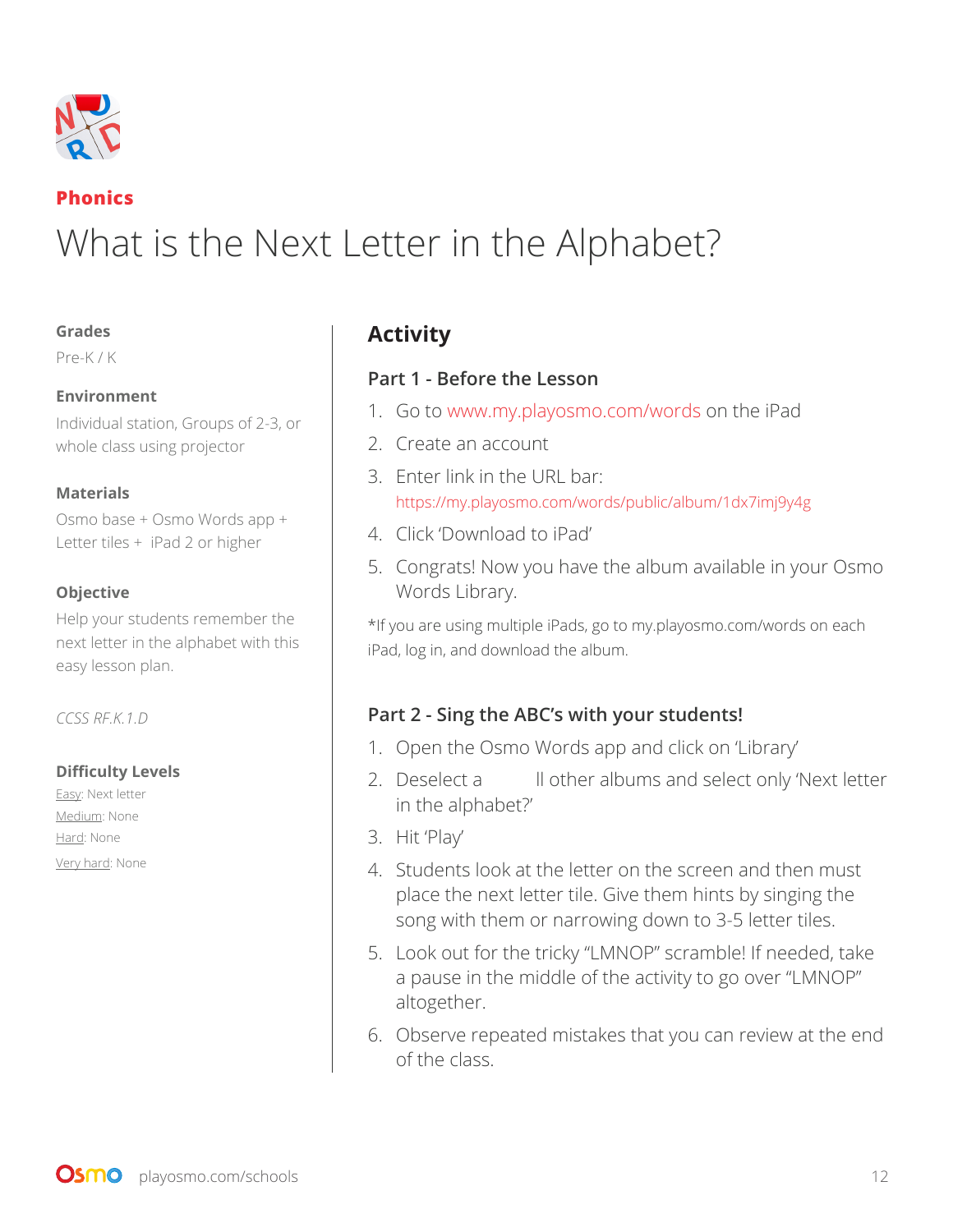

## **Reading** "Goodnight Moon" by Margaret Wise Brown

#### **Grades**

Pre-K / K

#### **Environment**

Individual station, Groups of 2-3, or whole class using projector

#### **Materials**

Osmo base + Osmo Words app + Letter tiles + iPad 2 or higher + "Goodnight Moon" by Margaret Wise Brown

#### **Objective**

Using framework of Common Core, students will learn new concepts from classic children's books.

*CCSS RL.K.7 CCSS RF.K.3.A CCSS RF.K.3.B CCSS L.K.2.D*

#### **Difficulty Levels**

Easy: 1-3 consonants missing Medium: Entire word for regular spelling, 1 syllable words Hard: Entire word for irregular spelling, 2+ syllable words Very hard: None

## **Activity**

#### **Part 1 - Before the Lesson**

- 1. Go to www.my.playosmo.com/words on the iPad
- 2. Create an account
- 3. Enter link in the URL bar: https://my.playosmo.com/words/public/album/1f39aymhkhs
- 4. Click 'Download to iPad'
- 5. Congrats! Now you have the album available in your Osmo Words Library.

\*If you are using multiple iPads, go to my.playosmo.com/words on each iPad, log in, and download the album.

## **Part 2 After reading "Goodnight Moon" aloud**

- 1. Open the Osmo Words app and click on 'Library'
- 2. Deselect all other albums and select only 'Goodnight Moon'
- 3. Hit 'Play'
- 4. Students guess and match the correct letters for keywords in the book.
- 5. If additional copies of the book are available, give a book to each group or student so that they may refer back to the book when they get stuck.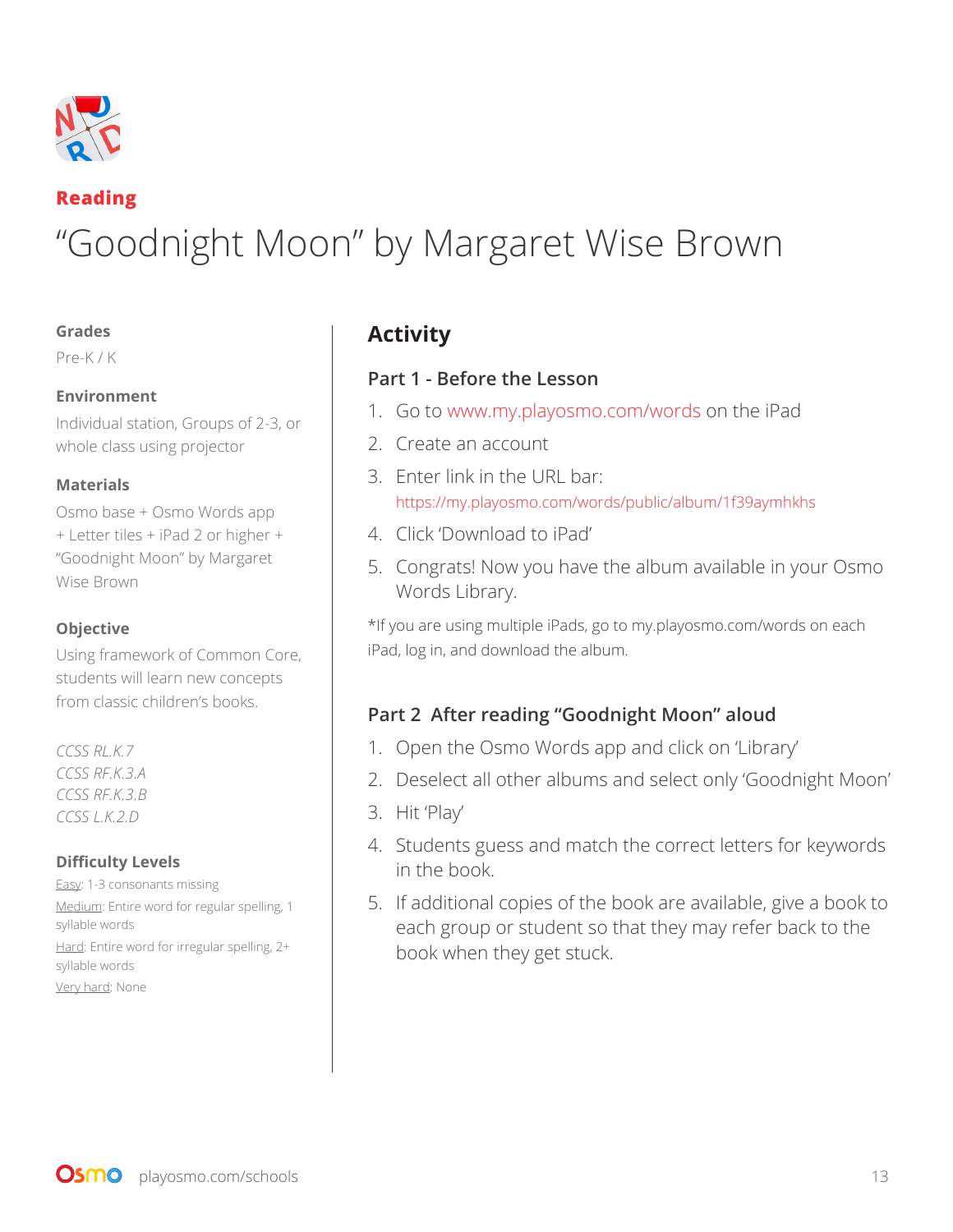

#### **Reading**

# "Guess How Much I Love You" by Sam McBratney

#### **Grades**

1st

#### **Environment**

Individual station, Groups of 2-3, or whole class using projector

#### **Materials**

Osmo base + Osmo Words app + Letter tiles + iPad 2 or higher + "Guess How Much I Love You" by Sam McBratney

#### **Objective**

Using framework of Common Core, students will learn new concepts from classic children's books.

*CCSS RL.K.7 CCSS RF.K.3.A CCSS RF.K.3.B CCSS L.K.2.D*

#### **Difficulty Levels**

Easy: 1-3 consonants missing Medium: Entire word for 3/4-letter words, consonant digraphs/blends missing, long vowel sounds Hard: Entire word

Very hard: None

## **Activity**

#### **Part 1 - Before the Lesson**

- 1. Go to www.my.playosmo.com/words on the iPad
- 2. Create an account
- 3. Enter link in the URL bar: https://my.playosmo.com/words/public/album/1k5xkha39c0
- 4. Click 'Download to iPad'
- 5. Congrats! Now you have the album available in your Osmo Words Library.

\*If you are using multiple iPads, go to my.playosmo.com/words on each iPad, log in, and download the album.

## **Part 2 - After reading "Guess How Much I Love You" aloud**

- 1. Open the Osmo Words app and click on 'Library'
- 2. Deselect all other albums and select only 'Guess How Much I Love U'
- 3. Hit 'Play'
- 4. Students guess and match the correct letters for keywords in the book.
- 5. If additional copies of the book are available, give a book to each group or student so that they may refer back to the book when they get stuck.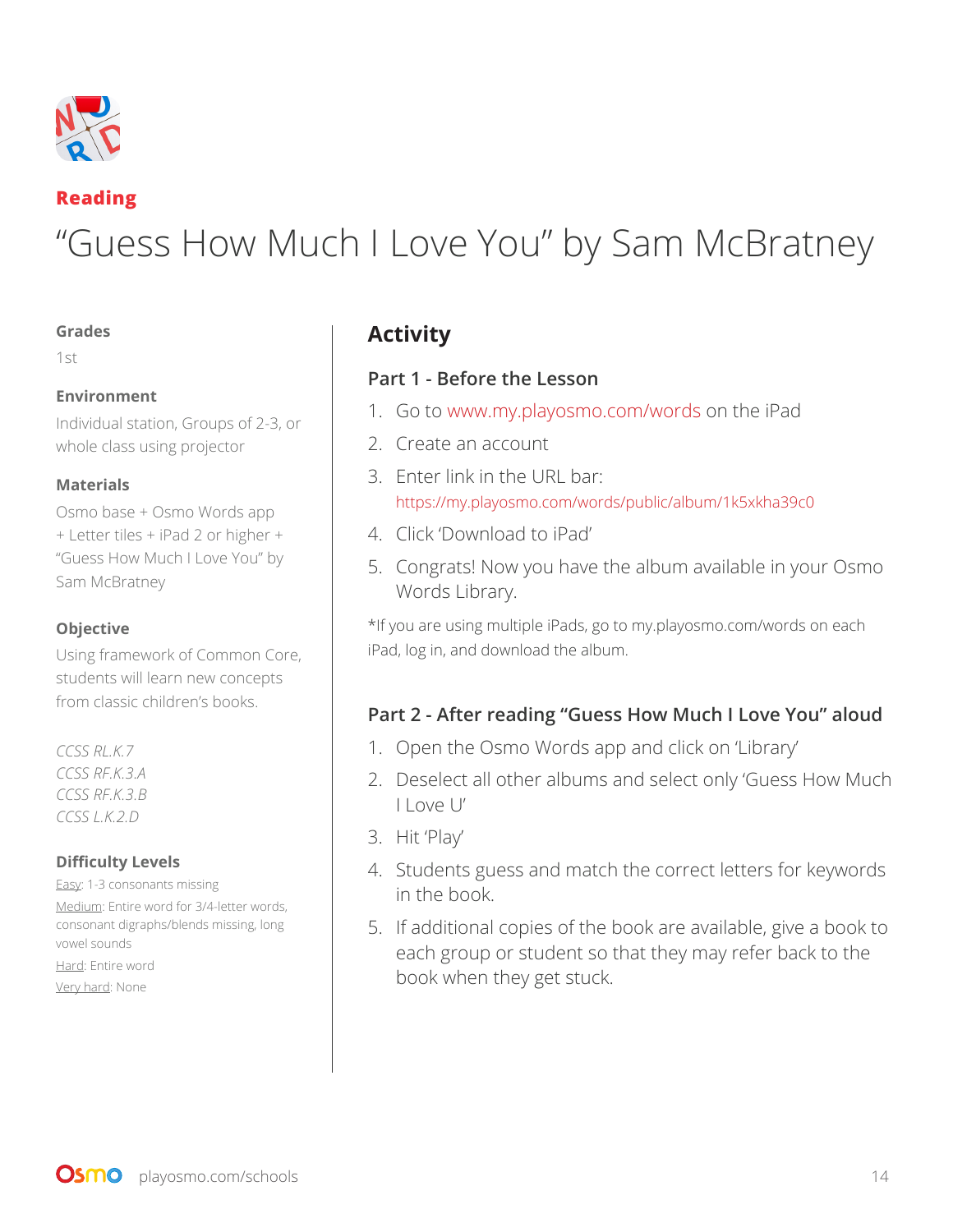

## **Reading**

# "The Little Engine That Could" by Watty Piper

#### **Grades**

K / 1st

#### **Environment**

Individual station, Groups of 2-3, or whole class using projector

#### **Materials**

Osmo base + Osmo Words app + Letter tiles + iPad 2 or higher + "The Little Engine That Could" by Watty Piper

#### **Objective**

Using framework of Common Core, students will learn new concepts from classic children's books.

*CCSS RL.K.7 CCSS RF.K.3.A CCSS RF.K.3.B CCSS L.K.2.D*

#### **Difficulty Levels**

Easy: 1-3 consonants missing Medium: Entire word for regular spelling, 1 syllable words Hard: Entire word for irregulary spelling, 2+ syllable words Very hard: None

## **Activity**

#### **Part 1 - Before the Lesson**

- 1. Go to www.my.playosmo.com/words on the iPad
- 2. Create an account
- 3. Enter link in the URL bar: https://my.playosmo.com/words/public/album/1k1uste3bpc
- 4. Click 'Download to iPad'
- 5. Congrats! Now you have the album available in your Osmo Words Library.

\*If you are using multiple iPads, go to my.playosmo.com/words on each iPad, log in, and download the album.

## **Part 2 - After reading "The Little Engine That Could" aloud**

- 1. Open the Osmo Words app and click on 'Library'
- 2. Deselect all other albums and select only 'The Little Engine That Could'
- 3. Hit 'Play'
- 4. Students guess and match the correct letters for keywords in the book.
- 5. If additional copies of the book are available, give a book to each group or student so that they may refer back to the book when they get stuck.

**OSMO** playosmo.com/schools 15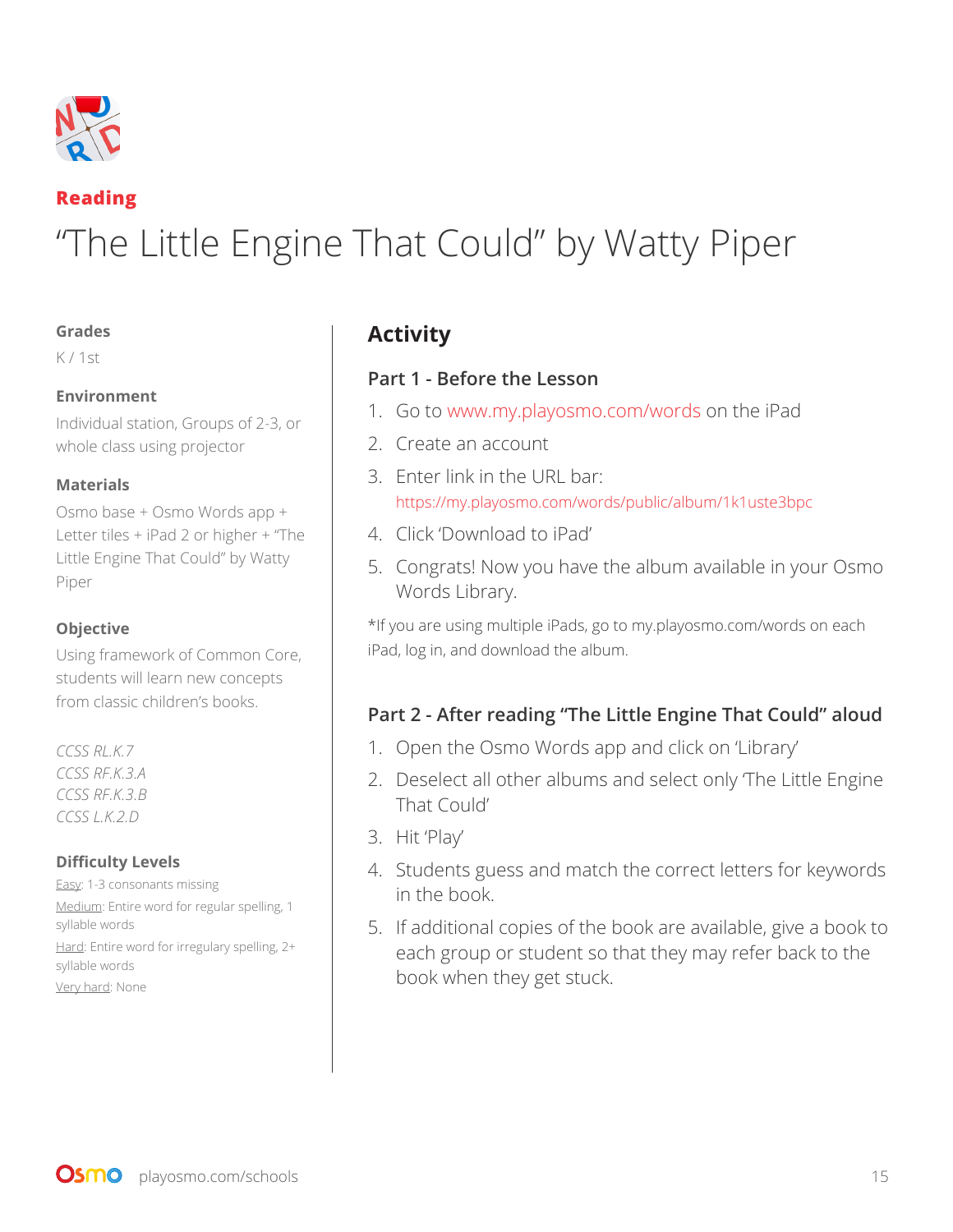

#### **Grades**

Pre-K / K

#### **Environment**

Individual station \*For this activity, we recommend adult supervision

#### **Materials**

Osmo base + Masterpiece app + iPad 2 or higher + Writing Utensil(s).

Nametag cutouts on construction paper

Each student's name printed largely on a separate sheet of paper

#### **Objective**

Students will learn to write their names and create their very own nametag.

*CCSS L.K.1.A CCSS L.1.1.A CCSS L.1.2.A*

#### **Bonus Lesson**

Students can also trace individual letters of their names by using the print uppercase and lowercase letter templates in the Misc. gallery of Masterpiece.

## **Activity**

Have a group discussion about names and how important it is to have names on things and be able to read each other's names.

- 1. Separate students into groups of 2-3 with set of supplies at each station.
- 2. Give each station a mini-demo about taking a photo with Masterpiece and then pressing the green button to start drawing.
- 3. Then, have each student take a photo of their names with Masterpiece. Instruct the class to then place the iPad back onto the Osmo base and start tracing!
- 4. You can have students first practice for 5 10 minutes on regular paper. Once they are ready, they can write their name onto the actual nametag cutout with markers or crayons.
- 5. When they are done, tell them to click the tiny check button in the lower right of the screen and then the green button. Watch their reaction as they watch a timelapse video of them writing their names!
- 6. You can then send each child's video to yourself or their parents by clicking 'Share' or just save it to the iPad camera roll.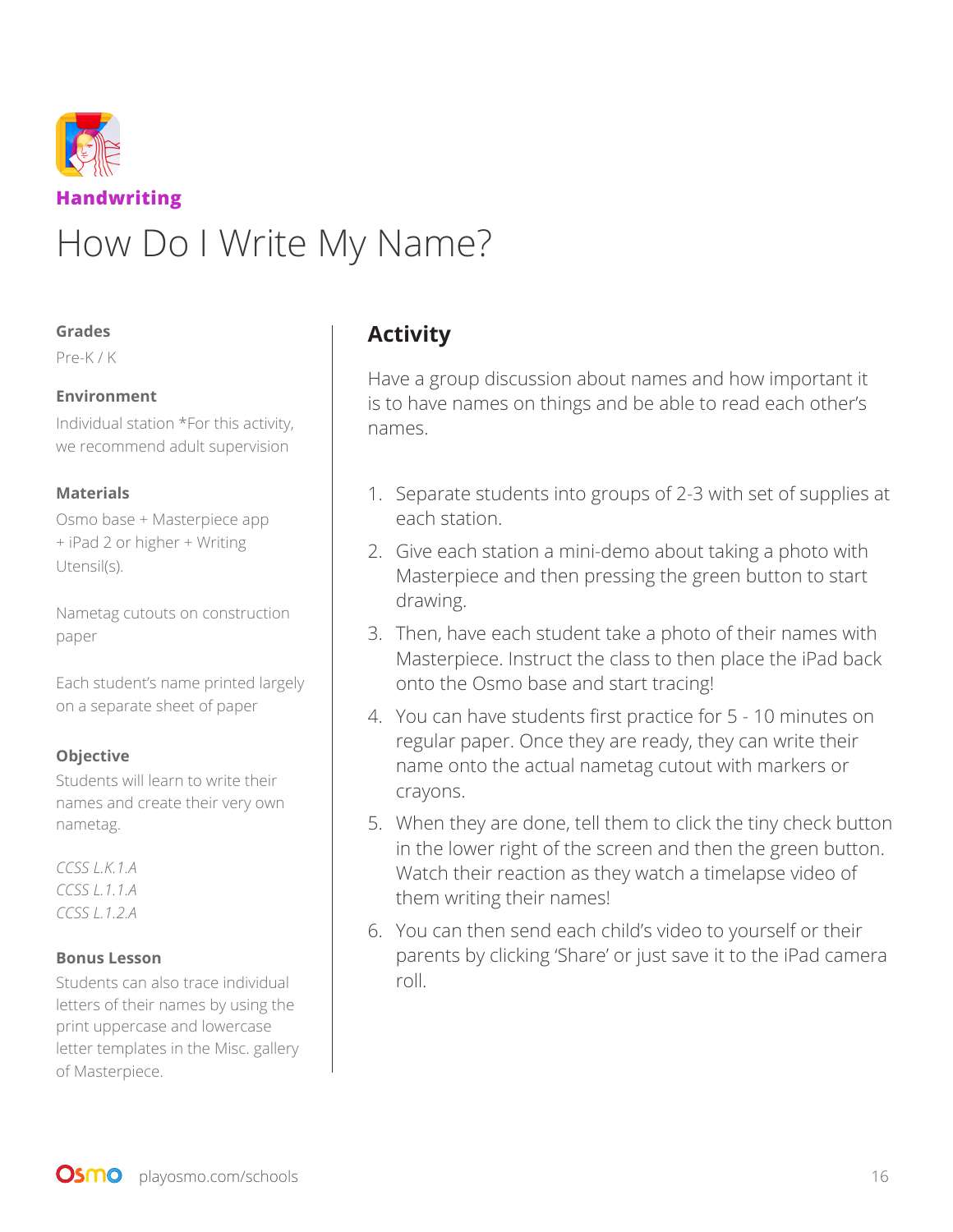# 2nd / 3rd Grade Curriculum

Instill creativity into your students and help boost their logic skills with these creative Osmo lesson plans. We hope these Common Core-friendly lesson plans not only help you integrate Osmo into your classroom, but also inspire you for endless Osmo-fueled fun!

## **STEM**

Grandfather Tang's Story (beginner) (2nd / 3rd)

## **Spelling**

How Do You Spell Tomato? (2nd / 3rd) Spell That Animal! (2nd / 3rd) Y is for Yellow (2nd) Rules for -ing Verbs (2nd / 3rd) Rules for Past Tense Verbs (2nd / 3rd) Rules for Plural Nouns (2nd / 3rd)

## **Reading**

"Cloudy With A Chance of Meatballs" (2nd / 3rd) By Judi Barrett "Lilly's Purple Plastic Purse" (2nd / 3rd) By Kevin Henkes

## **Cursive**

How Do I Write My Name in Cursive? (2nd / 3rd)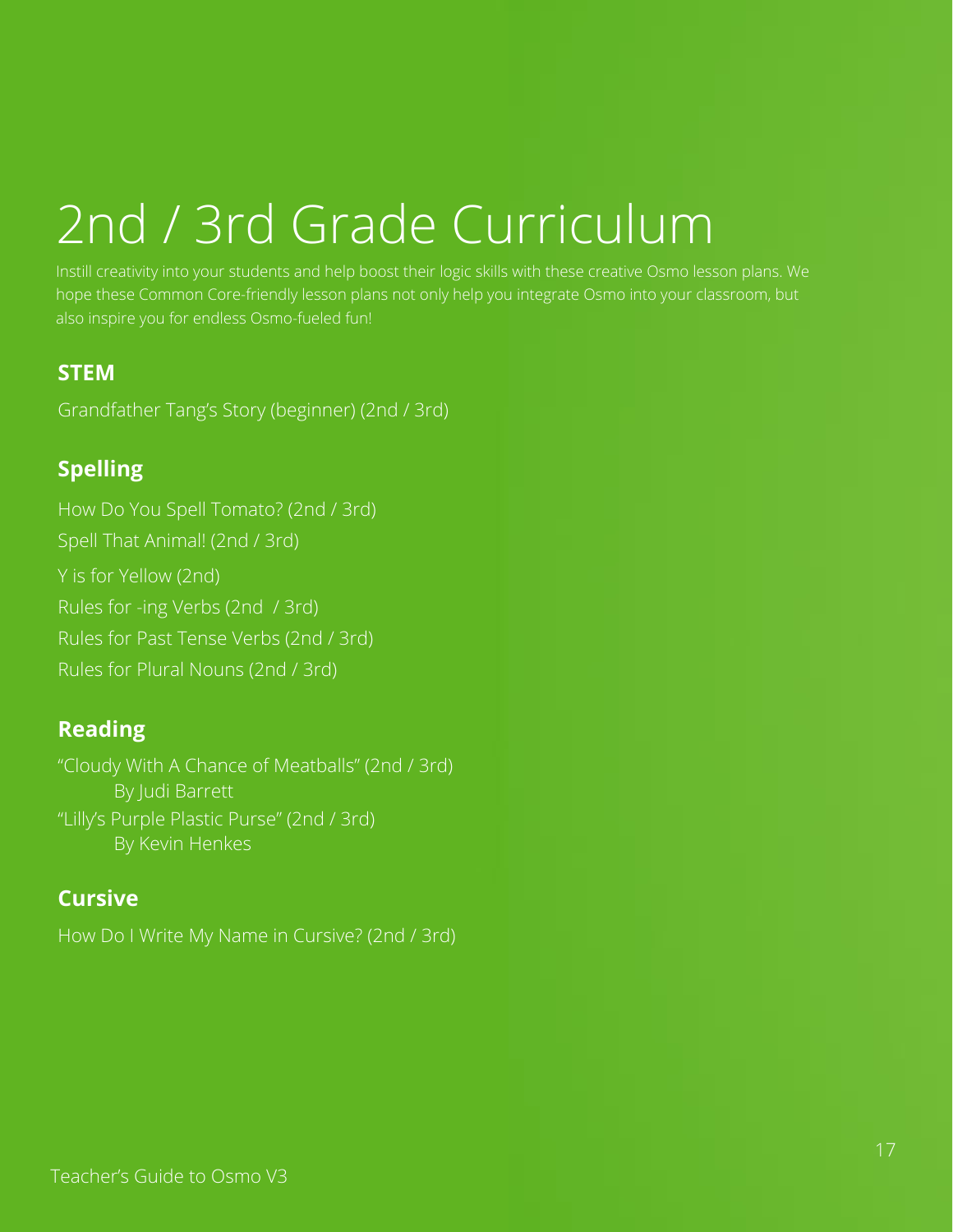

## **STEM** Grandfather Tang's Story (beginner)

#### **Grades**

2nd / 3rd

#### **Environment**

Individual stations, Groups of 2-3, or whole class using projector

#### **Materials**

Osmo base + Osmo Tangram app + Tangram tiles + iPad 2 or higher + "Grandfather Tang's Story" by Ann Tompert

#### **Objective**

Grandfather Tang's Story and Osmo Tangram make teaching geometry both easy and creative. By the end of the lesson plan, your students will be familiar with basic geometry and how shapes can turn into bigger things!

*CCSS 1.G.1 CCSS 1.G.2 CCSS 2.G.1* 

## **Activity**

- 1. Read aloud Grandfather Tang's Story and explain to students that a tangram is an ancient Chinese puzzle.
- 2. Introduce the 7 tangram pieces, counting the number of sides they have to practice Common Core Standards.
	- 2 large triangles red and blue
	- 1 medium triangle green
	- 2 small triangles purple and teal
	- 1 square yellow
	- 1 parallelogram orange
- 3. Let them know that just like Grandfather Tang did in the book, they will also be creating various animals, shapes, objects, and humans with tangram.
- 4. Start the Tangram app and go to 'Tangram'
- 5. Have them start on 'Easy' and solve a few animal puzzles. However, when the orange bubbles start to appear, instruct them to start solving the orange puzzles unless they find them too difficult.
- 6. By the end of class, the majority of students should have solved at least 5-8 orange puzzles and 1 castle puzzle! You can have them go back to the game anytime to continue their progress.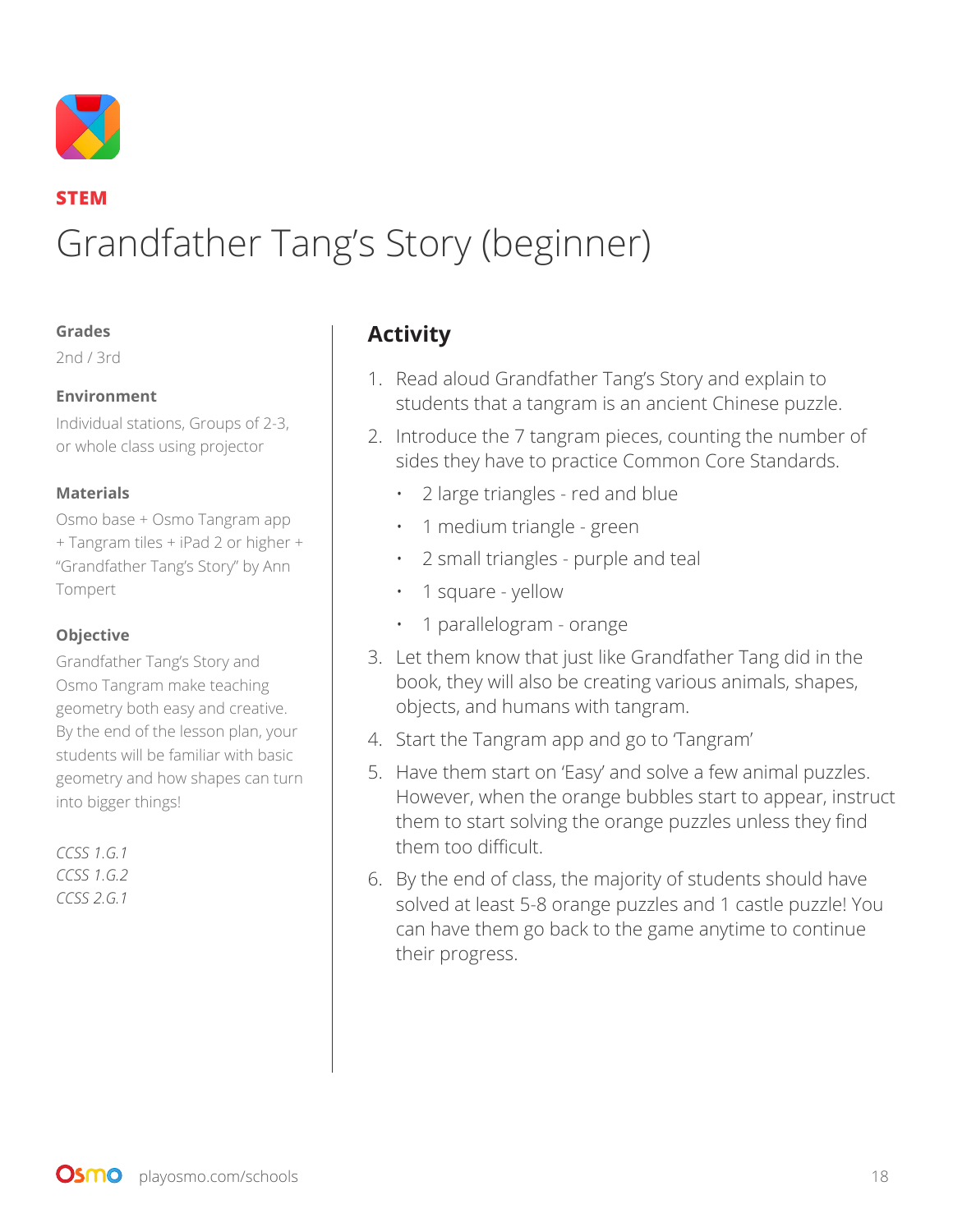

## **Spelling** How Do You Spell Tomato?

#### **Grades**

2nd / 3rd

## **Environment**

Individual or station, Groups of 2-3

#### **Materials**

Osmo base + Osmo Words app + Letter tiles + iPad 2 or higher

#### **Objective**

*CCSS R.F 2.3.B. CCSS L.2.2.D CCSS L.3.1.B CCSS L.3.2.E CCSS L.3.2.F*

#### **Spelling Words**

| pineapple | strawberry          | mango   |
|-----------|---------------------|---------|
| mushroom  | kiwi                | banana  |
| cherry    | watermelon broccoli |         |
| corn      | pear                | lettuce |
| onion     | tomato              | apple   |

#### **Difficulty Levels**

Easy: 1-3 consonants for common fruits and vegetables Medium: 50-75% of the word for all fruits and vegetables Hard: Entire word Very hard: Entire word in plural form

## **Activity**

## **Part 1 - Before the Lesson**

- 1. Go to www.my.playosmo.com/words on the iPad
- 2. Create an account
- 3. Enter link in the URL bar: https://my.playosmo.com/words/public/album/1jq24rqaoe8
- 4. Click 'Download to iPad'
- 5. Congrats! Now you have the album available in your Osmo Words Library.

\*If you are using multiple iPads, go to my.playosmo.com/words on each iPad, log in, and download the album.

## **Part 2**

- 1. Open the Osmo Words app and click on 'Library'
- 2. Deselect all other albums and select only 'Fruits&Veggies'
- 3. Hit 'Play'
- 4. Have students start on 'Easy' on Zen mode. This encourages teamwork in a learning environment.
- 5. After one round, have them play 'Medium' on Versus mode. Remind them that some fruits and vegetables have short and long names, such as 'peas' and 'green peas.'
- 6. Challenge them to play 'Hard' or 'Very Hard' if they finish early or during break time.

**OSMO** playosmo.com/schools 19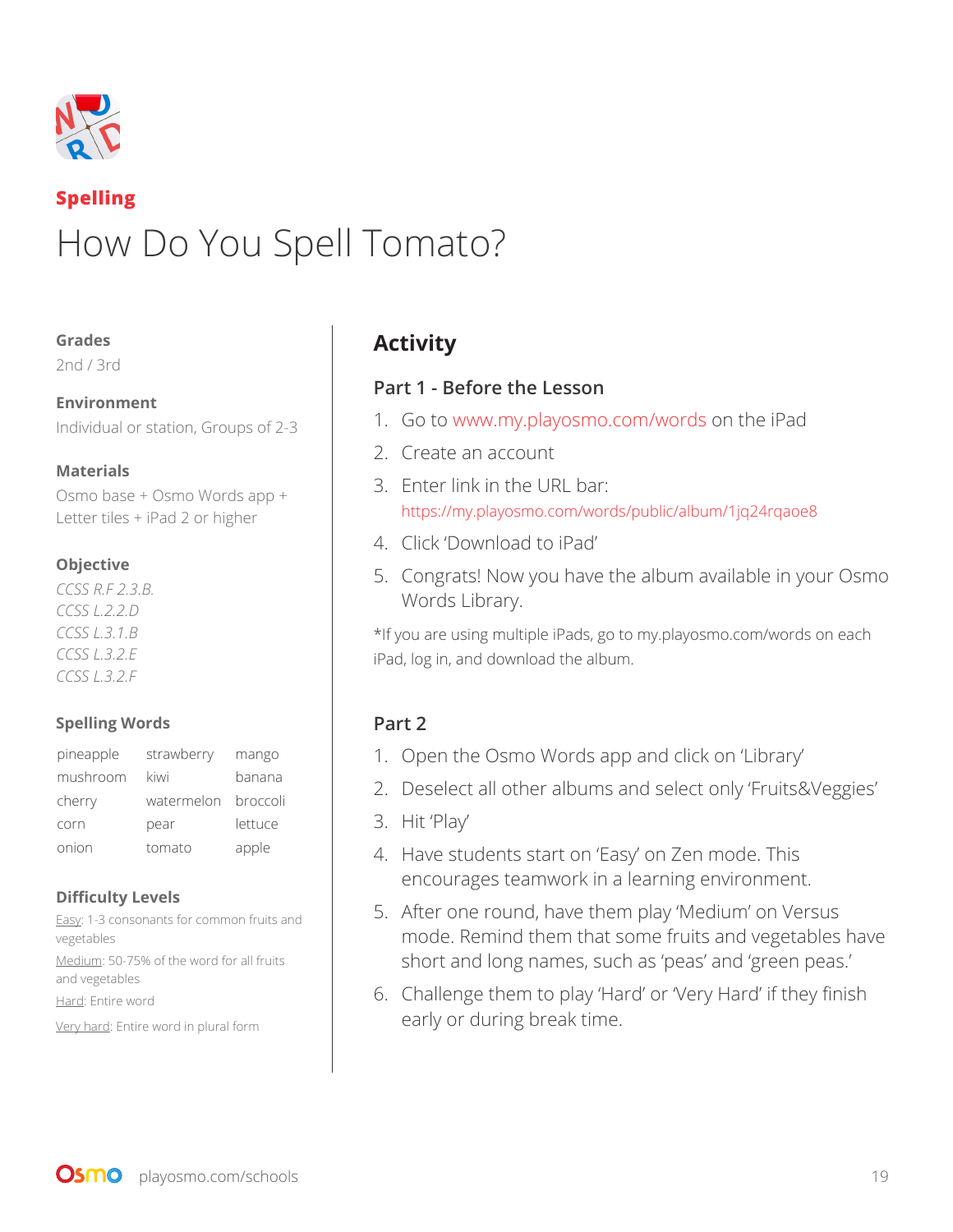

# **Spelling** Spell That Animal!

#### **Grades**

2nd / 3rd

**Environment**  Individual or station, Groups of 2-3

#### **Materials**

Osmo base + Osmo Words app + Letter tiles + iPad 2 or higher

#### **Objective**

*CCSS R.F 2.3.B. CCSS L.2.2.D CCSS L.3.2.E CCSS L.3.2.F*

#### **Spelling Words**

| kangaroo    | tiger     |
|-------------|-----------|
| lizard      | butterfly |
| crocodile   | elephant  |
| gorilla     | giraffe   |
| pidgeon     | turkey    |
| pig         | hamster   |
| whale shark | goldfish  |
| dolphin     | shark     |
| peacock     | skunk     |
|             |           |

#### **Difficulty Levels**

Easy: 1-3 consonants for common animals Medium: 50-75% of the word for all animals Hard: Entire word Very hard: None

## **Activity**

#### **Part 1 - Before the Lesson**

- 1. Go to www.my.playosmo.com/words on the iPad
- 2. Create an account
- 3. Enter link in the URL bar: https://my.playosmo.com/words/public/album/1k0dmb7ql1c
- 4. Click 'Download to iPad'
- 5. Congrats! Now you have the album available in your Osmo Words Library.

\*If you are using multiple iPads, go to my.playosmo.com/words on each iPad, log in, and download the album.

## **Part 2**

- 1. Open the Osmo Words app and click on 'Library'
- 2. Deselect all other albums and select only 'Animals'
- 3. Hit 'Play'
- 4. Have students start on 'Easy' on Zen mode. This encourages teamwork in a learning environment.
- 5. After one round, have them play 'Medium' on Versus mode. Remind them that some animals have short and long names, such as 'rhino' and 'rhinocerus.'
- 6. Challenge them to play 'Hard' or 'Very Hard' if they finish early or during break time.

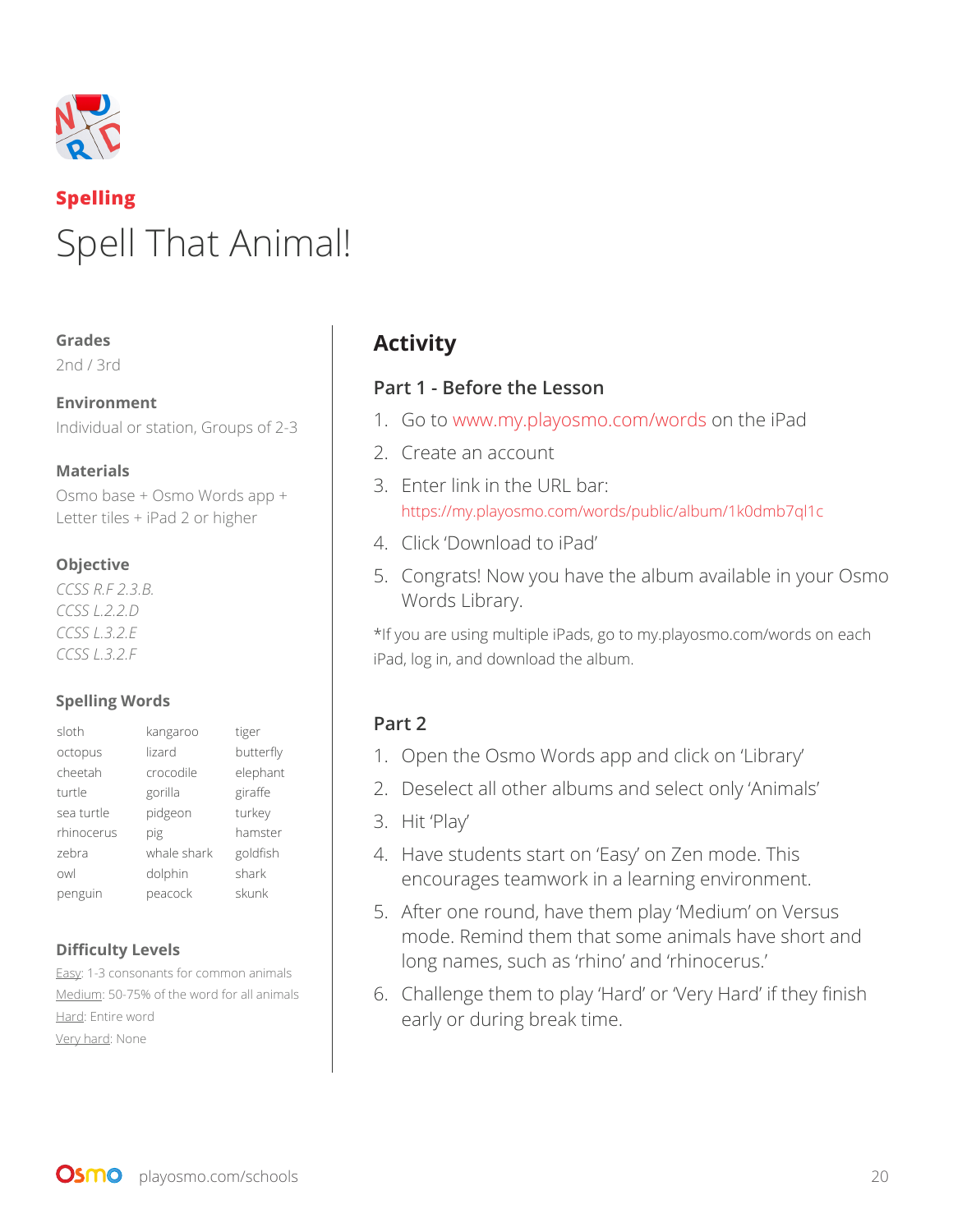

# **Spelling** Y is for Yellow

#### **Grades**

2nd

**Environment**  Individual or station, Groups of 2-3

#### **Materials**

Osmo base + Osmo Words app + Letter tiles + iPad 2 or higher

#### **Objective**

Students identify and spell different animals.

*CCSS RF.2.3 CCSS B CCSS L.2.2.D*

#### **Spelling Words**

| red    | purple |
|--------|--------|
| orange | pink   |
| yellow | brown  |
| green  | black  |
| blue   | white  |
|        |        |

#### **Difficulty Levels**

Easy: 1-2 consonants for basic colors Medium: Consonant digraphs Hard: Entire word Very hard: None

## **Activity**

#### **Part 1 - Before the Lesson**

- 1. Go to www.my.playosmo.com/words on the iPad
- 2. Create an account
- 3. Enter link in the URL bar: https://my.playosmo.com/words/public/album/1k5fd1p8j5s
- 4. Click 'Download to iPad'
- 5. Congrats! Now you have the album available in your Osmo Words Library.

\*If you are using multiple iPads, go to my.playosmo.com/words on each iPad, log in, and download the album.

## **Part 2**

- 1. Open the Osmo Words app and click on 'Library'
- 2. Deselect all other albums and select only 'Colors'
- 3. Hit 'Play'
- 4. Have students start on 'Easy' on Zen mode. This encourages teamwork in a learning environment.
- 5. After one round, have them play 'Medium' on Versus mode. Make sure they know the difference between yellow and gold!
- 6. Challenge them to play 'Hard' or 'Very Hard' if they finish early or during break time.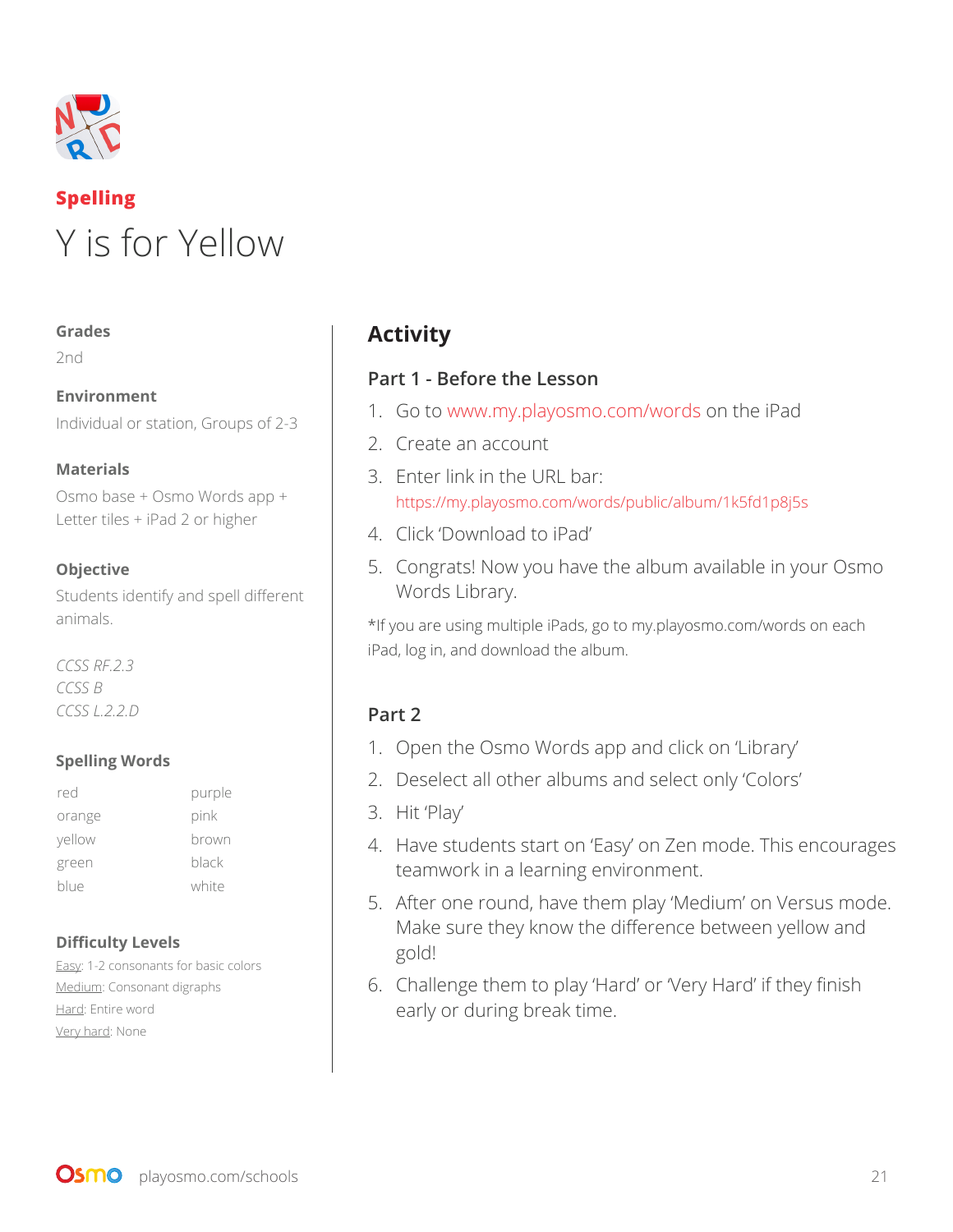

## **Spelling**

# Rules for -ing Verbs

By Jennifer A., Cupertino Union School District

#### **Grades**

2nd / 3rd

#### **Environment**

Learning Stations, Groups of 2-3

#### **Materials**

Osmo base + Osmo Words app + Letter tiles + iPad 2 or higher

#### **Objective**

*CCSS L.2.2.D CCSS L.3.1.D CCSS L.3.2.E CCSS L.3.2.F*

#### **Suggested verb list:**

One syllable verb ending in consonant + short vowel + consonant: running, digging, sitting, hopping, swimming

Verbs ending in silent e: writing, changing, dancing, smiling, riding, biking

Regular verbs: throwing, picking, eating, sleeping, spraying, floating, carrying

## **Activity**

#### **Part 1 - Before the Lesson**

- 1. Go to my.playosmo.com/words on the iPad
- 2. Create an account
- 3. Click "Create your own"
- 4. Upload a picture for each verb (using suggested list)
- 5. Then, click on it and input the -ing verb
- 6. Click 'Download' to install to the iPad.
- 7. Congrats! Now you have the album available in your Osmo Words Library.

\*If you are using more than 1 iPad, you will have to go to my.playosmo. com/words on each iPad, log in, and download the album for each iPad

#### **Part 2 - Review rules for -ing verbs**

- 1. Open the Osmo Words app and click on 'Library'
- 2. Deselect all other albums and select only the album you created
- 3. Hit 'Play'
- 4. Have students start on easy level on Zen mode. This encourages teamwork in a learning environment.
- 5. After one round, have them play medium level on Zen mode.
- 6. If there is time, challenge them to play medium level on Versus mode.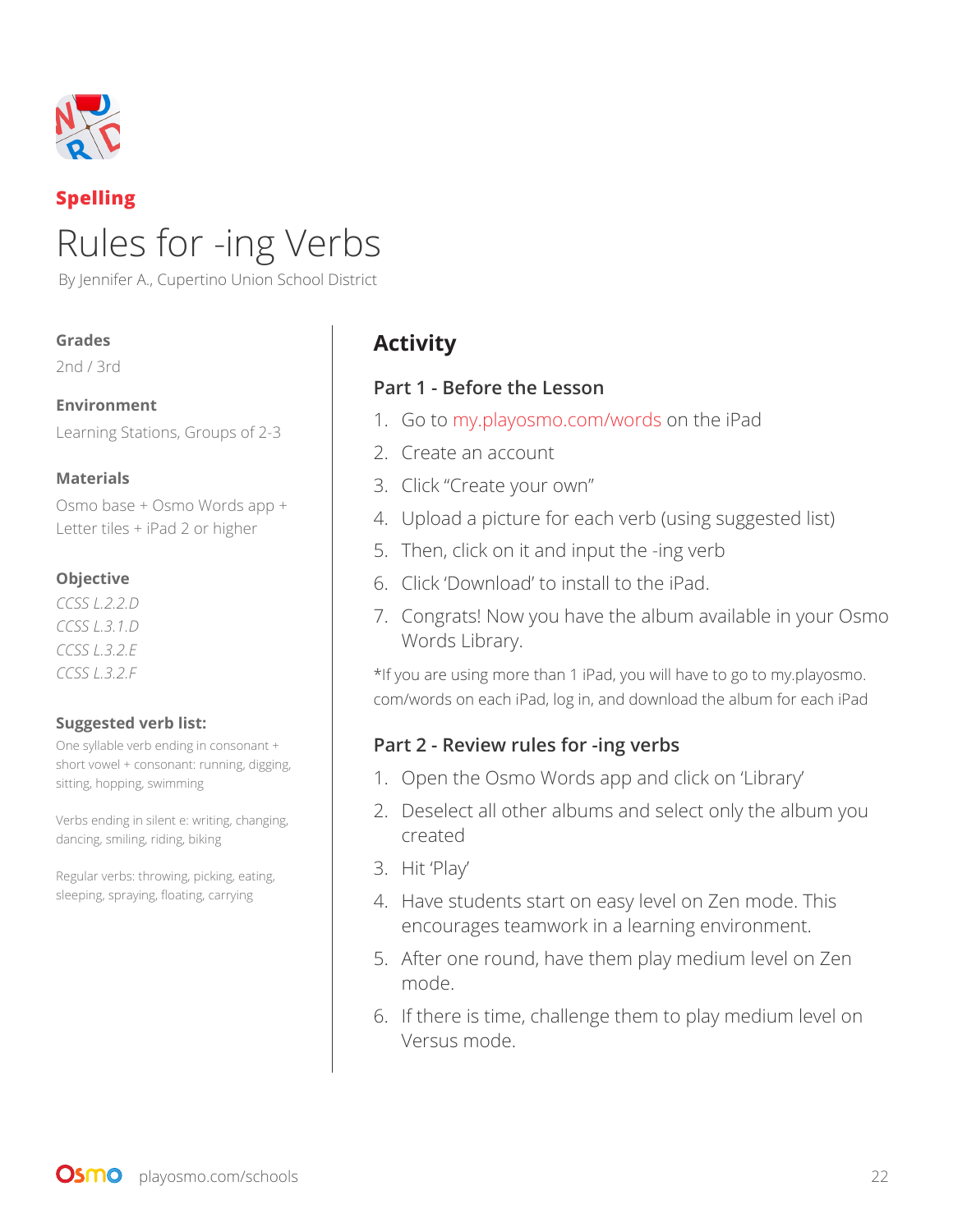

## **Spelling**

# Rules for Past Tense Verbs

By Jennifer A., Cupertino Union School District

#### **Grades**

2nd / 3rd

#### **Environment**

Learning Stations, Groups of 2-3

#### **Materials**

Osmo base + Osmo Words app + Letter tiles + iPad 2 or higher

#### **Objective**

*CCSS L.2.1.D CCSS L.2.2.D CCSS L.3.1.D CCSS L.3.2.E CCSS L.3.2.F*

#### **Suggested verb list:**

One syllable verbs ending in consonant + short vowel + consonant: tapped, stopped, skipped, fanned

Verbs ending in silent e: lived, cared, baked, skated, traded

Verbs ending in consonant + y: dried, carried, stirred, cried, married

Irregular verbs: sent, taught, ran, swam, ate, told, threw

Regular verbs: started, washed, cleaned, walked, boiled, talked

## **Activity**

## **Part 1 - Before the Lesson**

- 1. Go to my.playosmo.com/words on the iPad
- 2. Create an account
- 3. Click "Create your own"
- 4. Upload a picture for each verb (using suggested list)
- 5. Then, click on it and input the past tense verb
- 6. Click 'Download' to install to the iPad.
- 7. Congrats! Now you have the album available in your Osmo Words Library.

\*If you are using more than 1 iPad, you will have to go to my.playosmo. com/words on each iPad, log in, and download the album for each iPad

## **Part 2 - Review rules for past tense verbs**

- 1. Open the Osmo Words app and click on 'Library'
- 2. Deselect all other albums and select only the album you created
- 3. Hit 'Play'
- 4. Have students start on easy level on Zen mode. This encourages teamwork in a learning environment.
- 5. After one round, have them play medium level on Zen mode.
- 6. If there is time, challenge them to play medium level on Versus mode.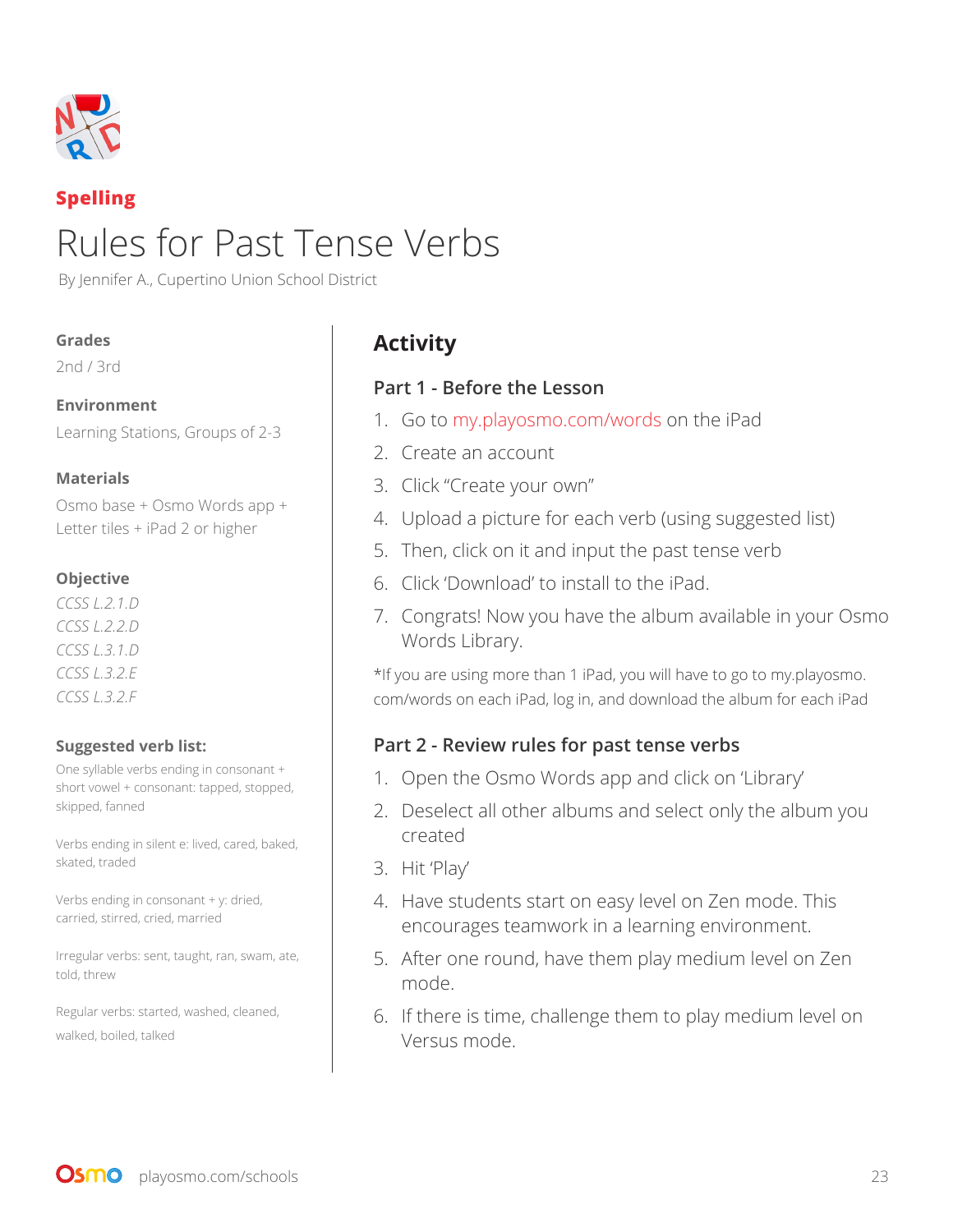

## **Spelling**

# Rules for Plural Nouns

By Jennifer A., Cupertino Union School District

#### **Grades**

2nd / 3rd

#### **Environment**

Learning Stations, Groups of 2-3

#### **Materials**

Osmo base + Osmo Words app + Letter tiles + iPad 2 or higher

#### **Objective / Common Core Standards**

*CCSS L.2.1B CCSS L.2.2.D CCSS L.3.1.B CCSS L.3.2.E CCSS L.3.2.F*

#### **Suggested verb list:**

Nouns ending in s/x/sh/ch: brushes, boxes, buses, benches, witches, dishes, lunches

Nouns ending in consonant + y: dictionaries, candies, stories, copies, babies

Nouns ending in f or fe: knives, calves, shelves, leaves

Irregular nouns: feet, women, mice, children, fish

Regular nouns: phones, pencils, desks, forks, spoons, baskets

## **Activity**

#### **Part 1 - Before the Lesson**

- 1. Go to my.playosmo.com/words on the iPad
- 2. Create an account
- 3. Click "Create your own"
- 4. Upload a picture for each noun (using suggested list)
- 5. Then, click on it and input the plural noun
- 6. Click 'Download' to install to the iPad.
- 7. Congrats! Now you have the album available in your Osmo Words Library.

\*If you are using more than 1 iPad, you will have to go to my.playosmo. com/words on each iPad, log in, and download the album for each iPad

#### **Part 2 - Review rules for making nouns plural**

- 1. Open the Osmo Words app and click on 'Library'
- 2. Deselect all other albums and select only the album you created
- 3. Hit 'Play'
- 4. Have students start on easy level on Zen mode. This encourages teamwork in a learning environment.
- 5. After one round, have them play medium level on Zen mode.
- 6. If there is time, challenge them to play medium level on Versus mode.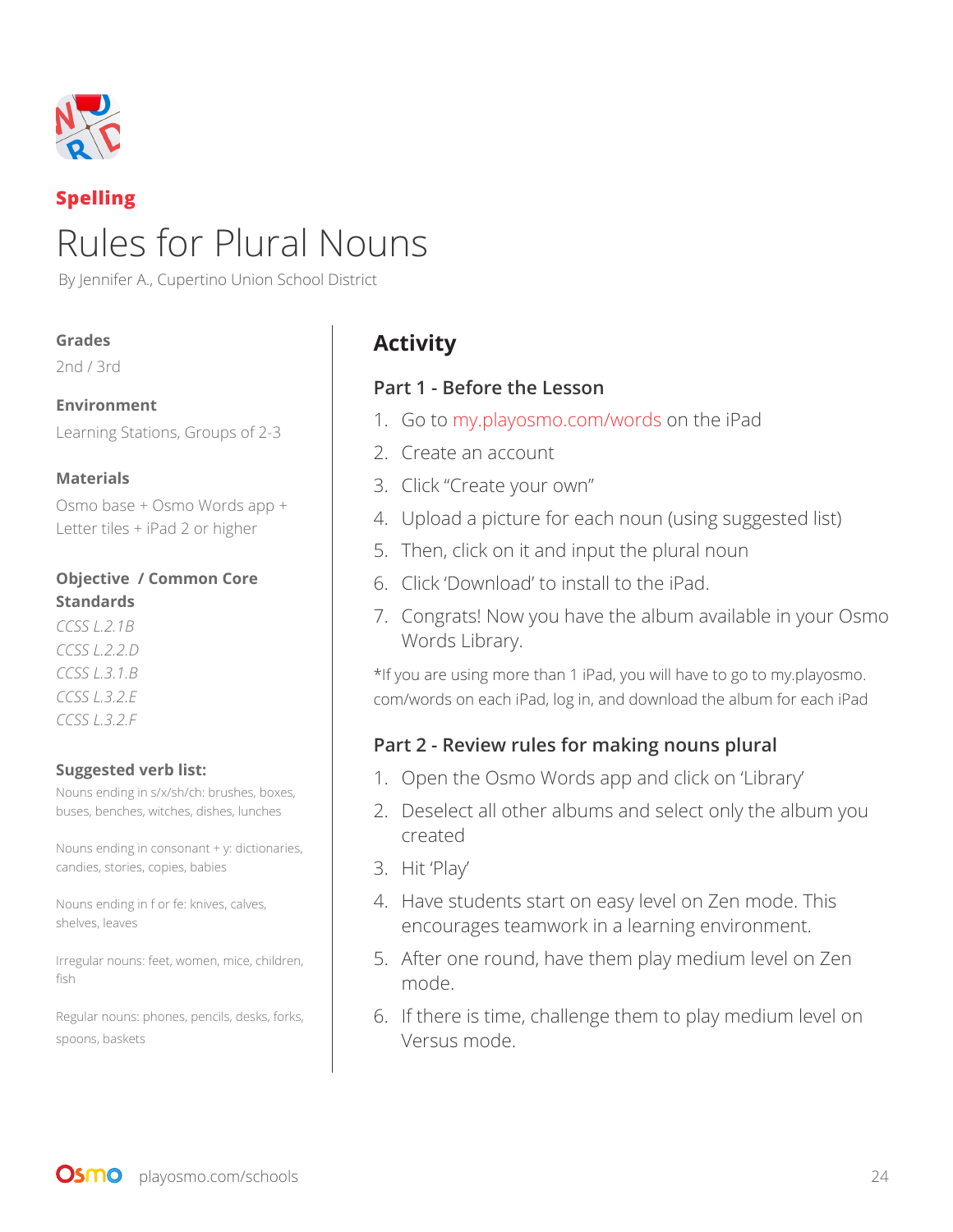

### **Reading**

# "Cloudy with a Chance of Meatballs" by Judi Barrett

#### **Grades**

2nd / 3rd

#### **Environment**

Individual station, Groups of 2-3, or whole class using projector

#### **Materials**

Osmo base + Osmo Words app + Letter tiles + iPad 2 or higher + "Cloudy with a Chance of Meatballs" by Judi Barrett

#### **Objective**

Using framework of Common Core, students will learn new concepts from classic children's books.

| RL.2.7  |  |          |  |
|---------|--|----------|--|
| RL.3.7  |  |          |  |
|         |  | RF.2.3.F |  |
|         |  | L.2.2.D  |  |
| L.3.2.F |  |          |  |

#### **Difficulty Levels**

Easy: Easy to guess Medium: Less obvious Hard: Entire word for less obvious words, compound words Very hard: None

## **Activity**

## **Part 1 - Before the Lesson**

- 1. Go to www.my.playosmo.com/words on the iPad
- 2. Create an account
- 3. Enter link in the URL bar: https://my.playosmo.com/words/public/album/1jnvo23x4hs
- 4. Click 'Download to iPad'
- 5. Congrats! Now you have the album available in your Osmo Words Library.

\*If you are using multiple iPads, go to my.playosmo.com/words on each iPad, log in, and download the album.

## **Part 2 - After reading "Cloudy with a Chance of Meatballs" aloud**

- 1. Open the Osmo Words app and click on 'Library'
- 2. Deselect all other albums and select only 'Cloudy with Meatballs'
- 3. Hit 'Play'
- 4. Students guess and match the correct letters for keywords in the book. Encourage them to use their letter tiles wisely by using common vowels and consonants first.
- 5. If additional copies of the book are available, give a book to each group or student so that they may refer back to the book when they get stuck.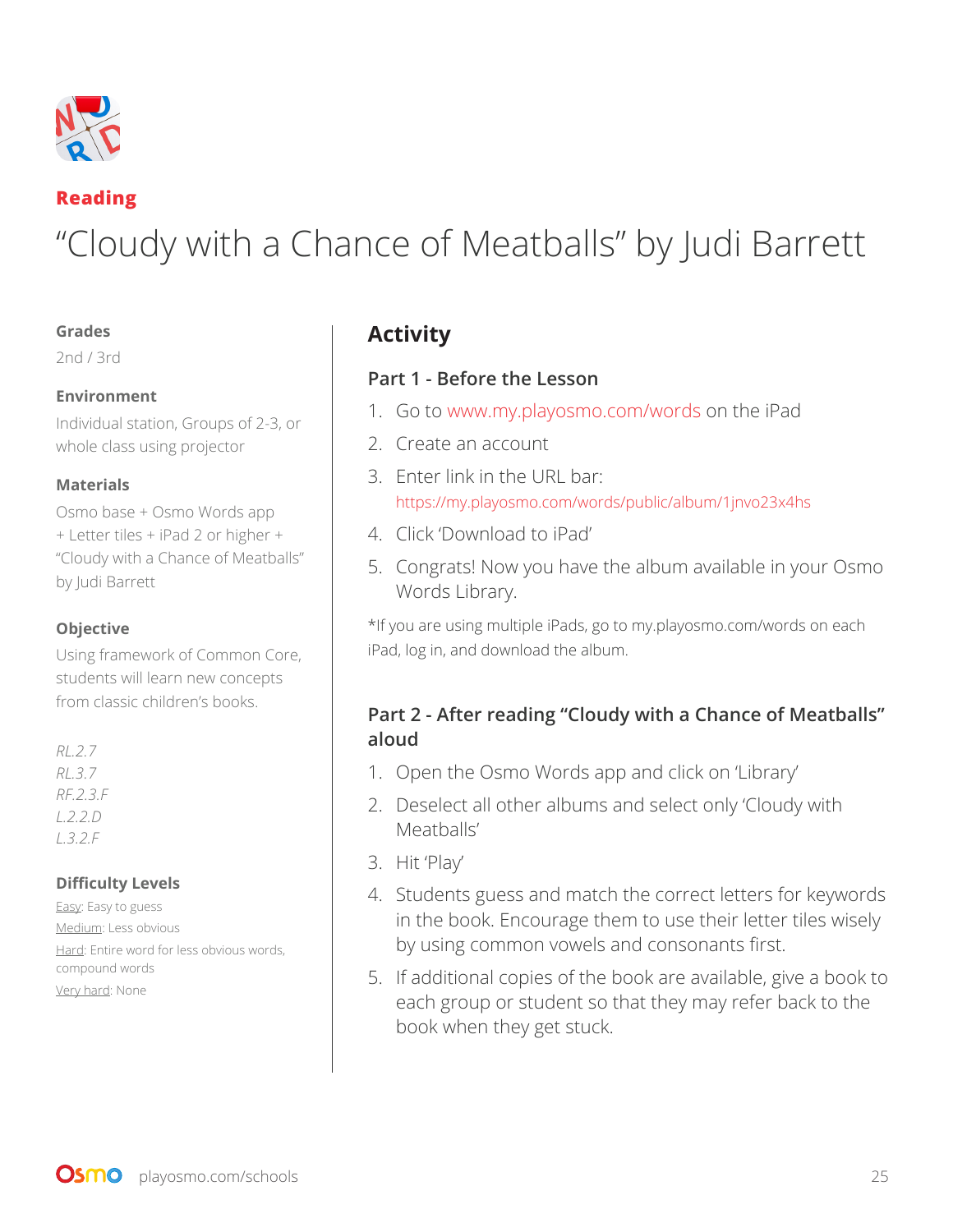

## **Reading** "Lilly's Purple Plastic Purse" by Kevin Henkes

#### **Grades**

2nd / 3rd

#### **Environment**

Individual station, Groups of 2-3, or whole class using projector

#### **Materials**

Osmo base + Osmo Words app + Letter tiles + iPad 2 or higher + "Cloudy with a Chance of Meatballs" by Judi Barrett

#### **Objective**

Using framework of Common Core, students will learn new concepts from classic children's books.

#### *RL.2.7 RL.3.7 RF.2.3.F L.2.2.D L.3.2.F*

#### **Difficulty Levels**

Easy: Easy to guess Medium: Less obvious Hard: Entire word for less obvious words, compound words Very hard: None

## **Activity**

#### **Part 1 - Before the Lesson**

- 1. Go to www.my.playosmo.com/words on the iPad
- 2. Create an account
- 3. Enter link in the URL bar: https://my.playosmo.com/words/public/album/1ksbwbjczy8
- 4. Click 'Download to iPad'
- 5. Congrats! Now you have the album available in your Osmo Words Library.

\*If you are using multiple iPads, go to my.playosmo.com/words on each iPad, log in, and download the album.

## **Part 2 - After reading "Lilly's Purple Plastic Purse" aloud**

- 1. Ask students how they felt on their first day of school. Connect with them about Lilly's behavior before and after.
- 2. Open the Osmo Words app and click on 'Library'
- 3. Deselect all other albums and select only 'Lilly's Purple Purse'
- 4. Hit 'Play'
- 5. Students guess and match the correct letters for keywords in the book. Encourage them to use their letter tiles wisely by using common vowels and consonants first.
- 6. Some photos may be hard to guess be ready to give hints!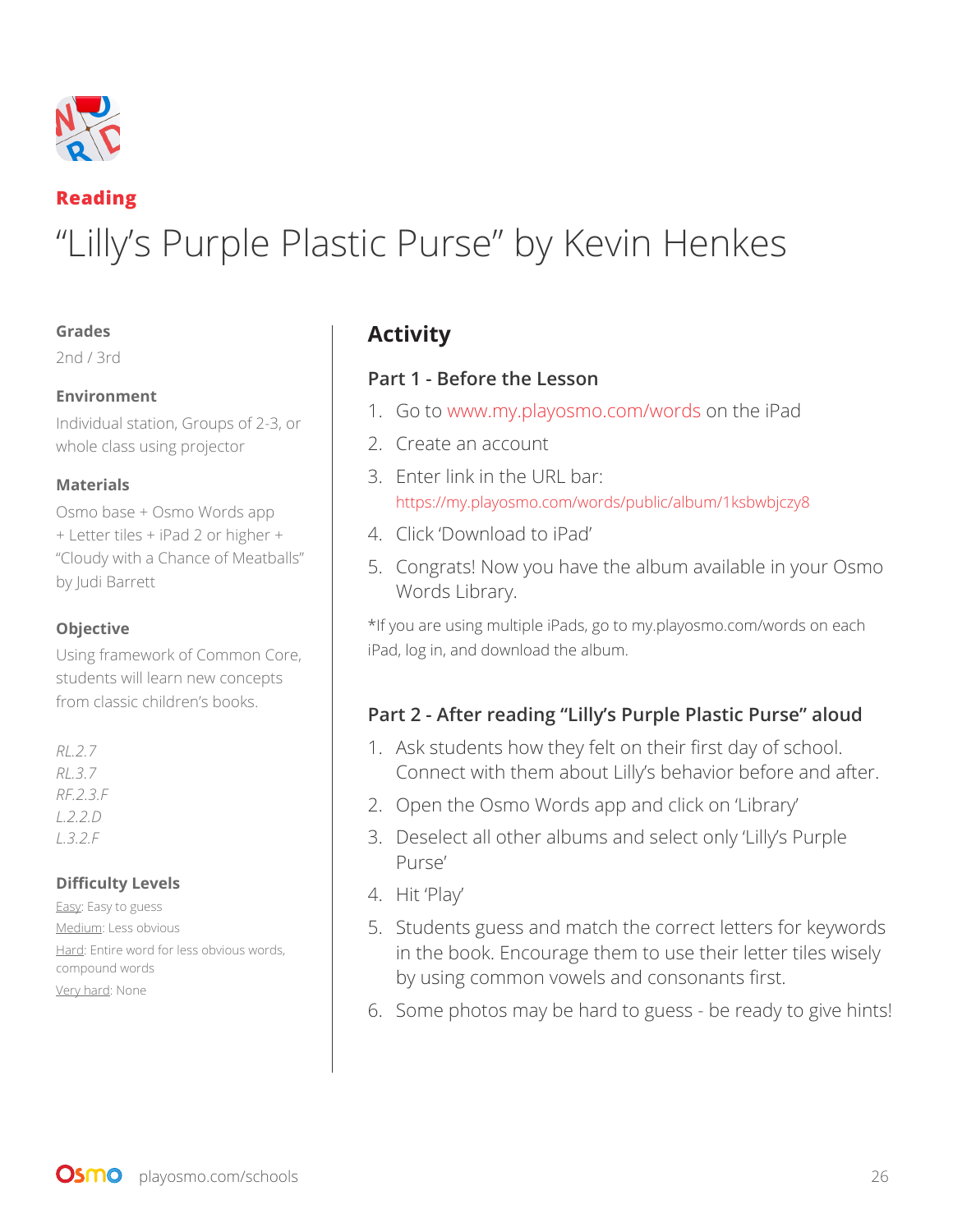

# How Do I Write My Name in Cursive?

#### **Grades**

2nd / 3rd

#### **Environment**

Individual station \*For this activity, we recommend adult supervision

#### **Materials**

Osmo base + Masterpiece app + iPad 2 or higher + Writing Utensil(s).

Nametag cutouts on construction paper

#### **Objective**

Students will practice writing in cursive by tracing cursive letter templates provided in the Masterpiece app. Then, they will create their very own nametags in cursive.

## **Activity**

Have a group discussion about names and how important it is to have names on things and be able to read each other's names.

- 1. Separate students into groups of 2-3 with set of supplies at each station.
- 2. Tell your students to open the Masterpiece app and click on the 'Misc' folder in the Gallery (it has the U.S. map on it).
- 3. Then, have them practice tracing each letter in their name in cursive by using the cursive letter templates in the 'Misc' folder. This may take some getting used to if they are not familiar with Masterpiece!
- 4. Once they are ready, they can write their full name onto the actual nametag cutout with markers or crayons - whether or not they should continue using the letter templates is up to you.
- 5. When they are done, tell them to click the tiny check button in the lower right of the screen and then the green button. Watch their reaction as they watch a timelapse video of them practicing cursive!
- 6. You can then send each child's video to yourself or their parents by clicking 'Share' or just save it to the iPad camera roll.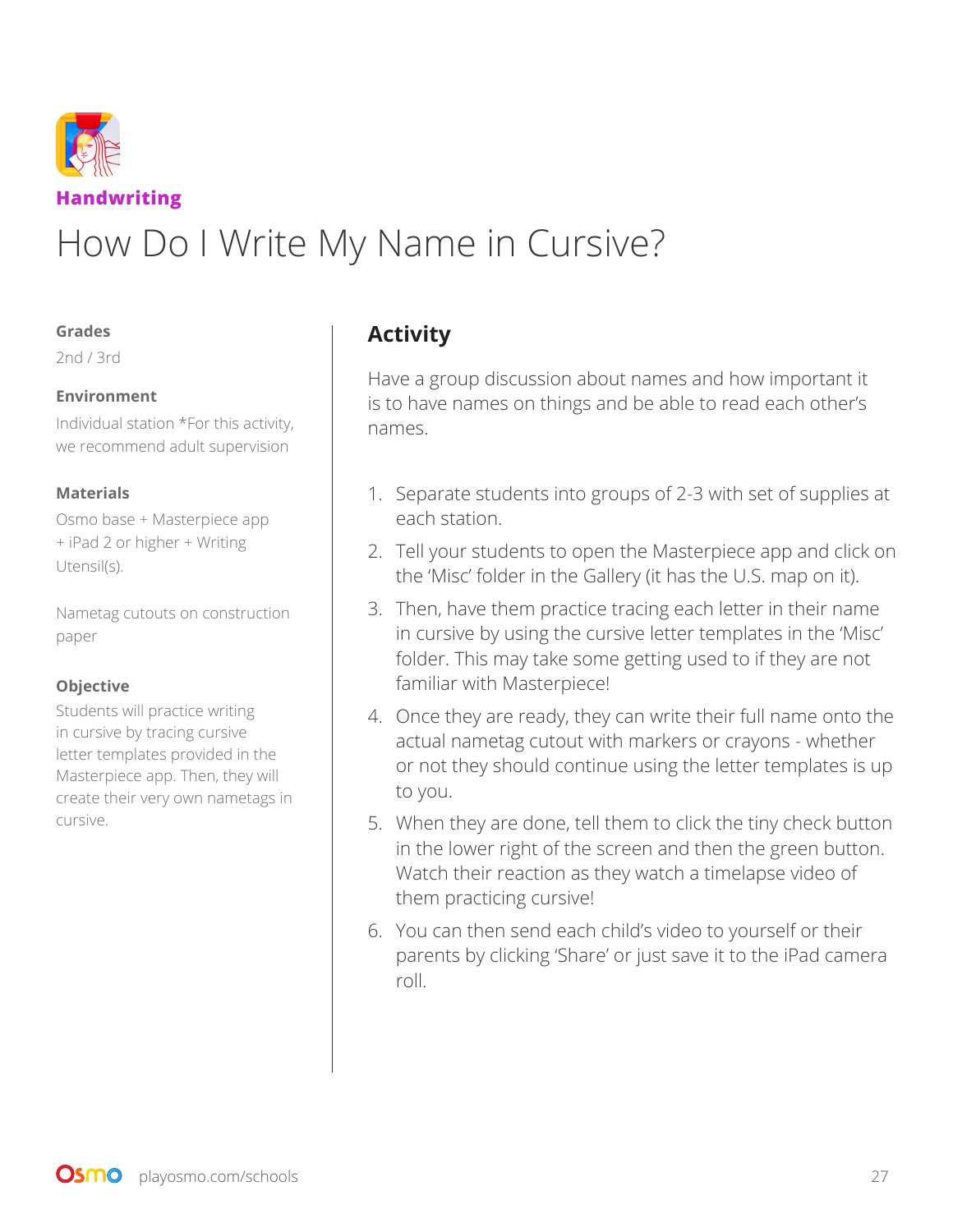# 4th / 5th / 6th Grade Curriculum

From photosynthesis to phonics, Osmo supplementary lesson plans are Common Core friendly and will cover various subjects for all age levels so that you can easily integrate Osmo into your curriculum.

## **STEM**

Engineering Solutions (4th / 5th / 6th) Grandfather Tang's Story (4th / 5th / 6th)

## **Vocabulary**

Mastering Vocab that Starts with "A" (4th) Mastering Vocab that Starts with "A" (5th)

## **Geography**

Identifying Biomes (4th / 5th / 6th) I Know My State (4th / 5th / 6th) Rocks & Minerals (4th / 5th / 6th) States and Capitals (4th / 5th / 6th)

## **Music**

Gallery of Composers (4th / 5th / 6th) Music Symbols and Notes (4th / 5th / 6th) Music Instruments (4th / 5th / 6th)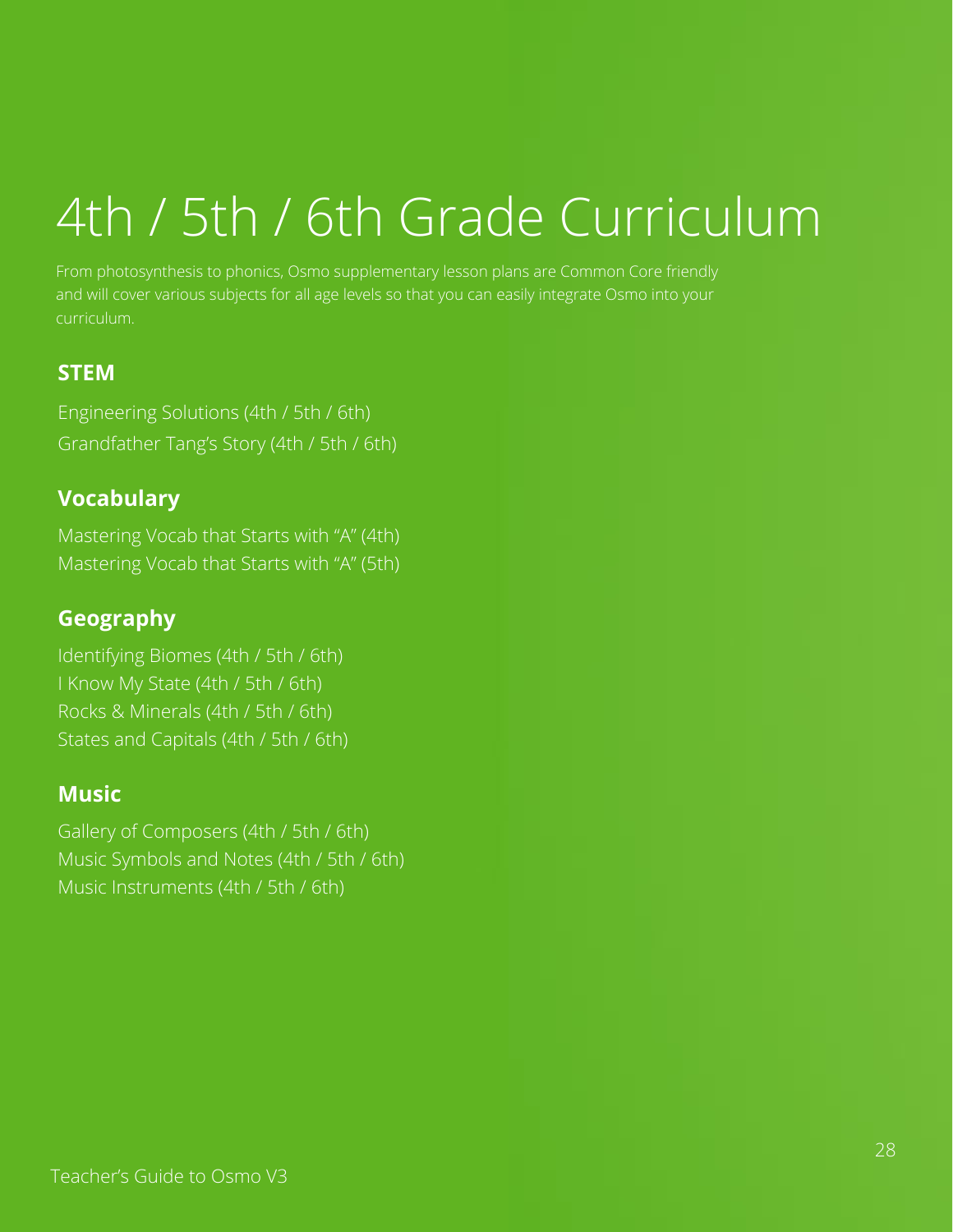

# **STEM** Engineering Solutions

#### **Grades**

4th / 5th / 6th

#### **Environment**

Small groups (Maximum 3 students per iPad)

#### **Materials**

Osmo base + Newton for Osmo app + iPad 2 or higher

A variety of objects from the classroom

#### **Objective**

Students will discuss properties of Newton and work collaboratively to solve engineering puzzles.

## **Activity**

#### **Part 1**

- 1. Demonstrate Newton for Osmo. Students will gather around 1 Osmo and iPad station, or you can use a projector to demo the game.
- 2. Set up multiple stations of Newton and form groups of students.
- 3. Groups will be instructed to choose objects from around the classroom for their classmates to try and solve Newton puzzles. Ideas: math tangibles like base 10 blocks; paper and scissors to make cut out shapes; tangram pieces.
- 4. Using a piece of paper, students will write down why they chose the items they chose, and rate the difficulty of using this object on a scale of 1-5. (Will set this aside for later.)

## **Part 2**

- 1. Students rotate through each station, playing the game using tangible objects that were chosen by classmates.
- 2. After each station, the students also rate the difficulty on a scale of 1-5.
- 3. Once rotations are complete, have a class discussion about why they chose the objects they did and the perceived difficulty level. Bonus: Students can brainstorm possible objects to use for a subsequent lesson.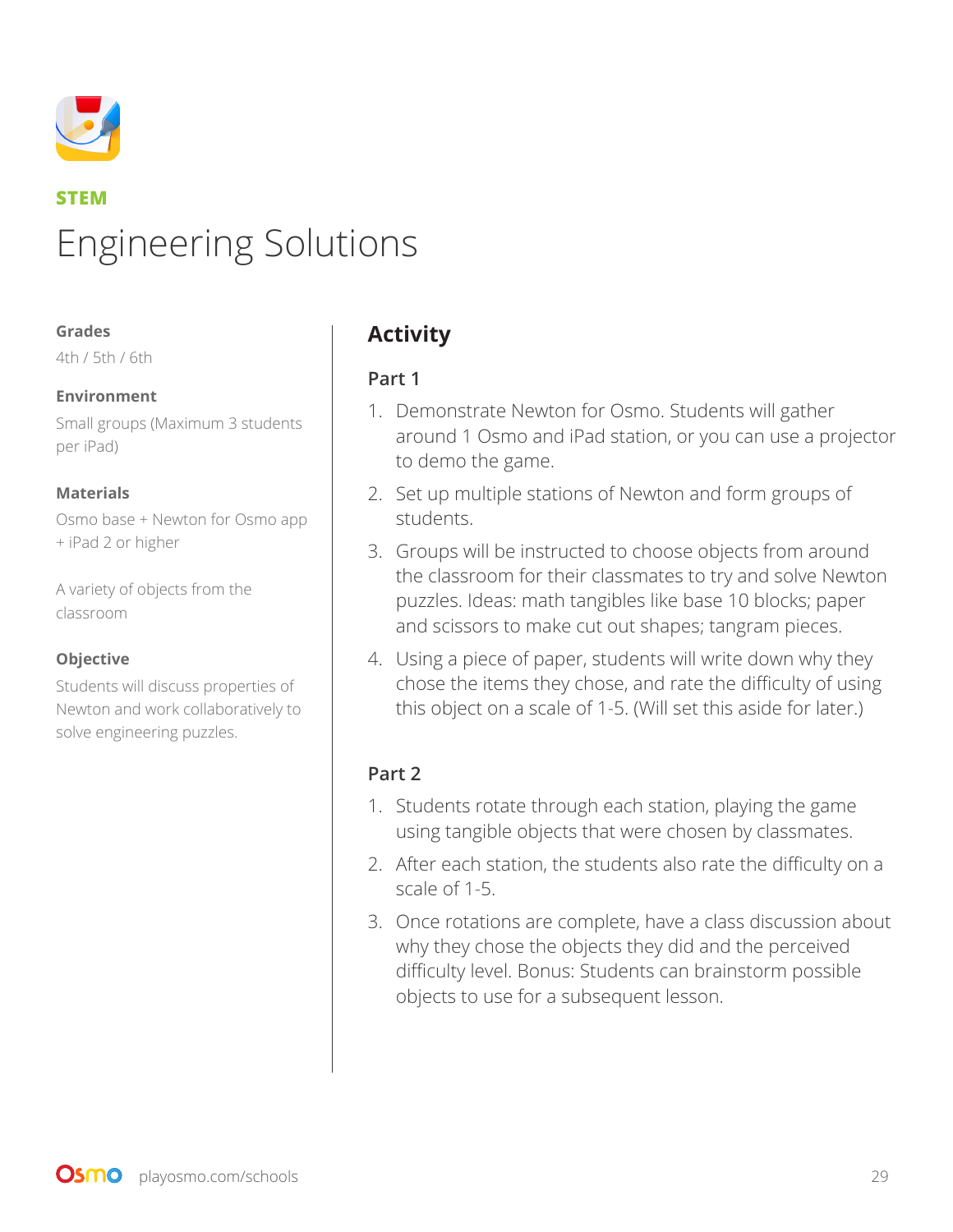

## **STEM** Grandfather Tang's Story (advanced)

#### **Grades**

4th / 5th / 6th

#### **Environment**

Individual stations, Groups of 2-3, or whole class using projector

#### **Materials**

Osmo base + Osmo Tangram app + Tangram tiles + iPad 2 or higher + "Grandfather Tang's Story" by Ann Tompert

#### **Objective**

Grandfather Tang's Story and Osmo Tangram make teaching geometry both easy and creative. By the end of the lesson plan, your students will be familiar with basic geometry and how shapes can turn into bigger things!

*CCSS 4.G.2 CCSS 5.G.2*

## **Activity**

- 1. Read aloud Grandfather Tang's Story and explain to student that a tangram is an ancient Chinese puzzle.
- 2. Introduce the 7 tangram pieces, counting the number of sides they have to practice Common Core Standards.
	- 2 large triangles red and blue
	- 1 medium triangle green
	- 2 small triangles purple and teal
	- 1 square yellow
	- 1 parallelogram orange
- 3. Let them know that just like Grandfather Tang did in the book, they will also be creating various animals, shapes, objects, and humans with tangram.
- 4. Start the Tangram app and go to 'Tangram'
- 5. Have them start on 'Medium' and solve a few puzzles. However, when the red bubbles start to appear, instruct them to start solving the red puzzles unless they find them too difficult.
- 6. By the end of class, the majority of students should have solved at least 5-8 red puzzles and 1 castle puzzle! You can have them go back to the game anytime to continue their progress.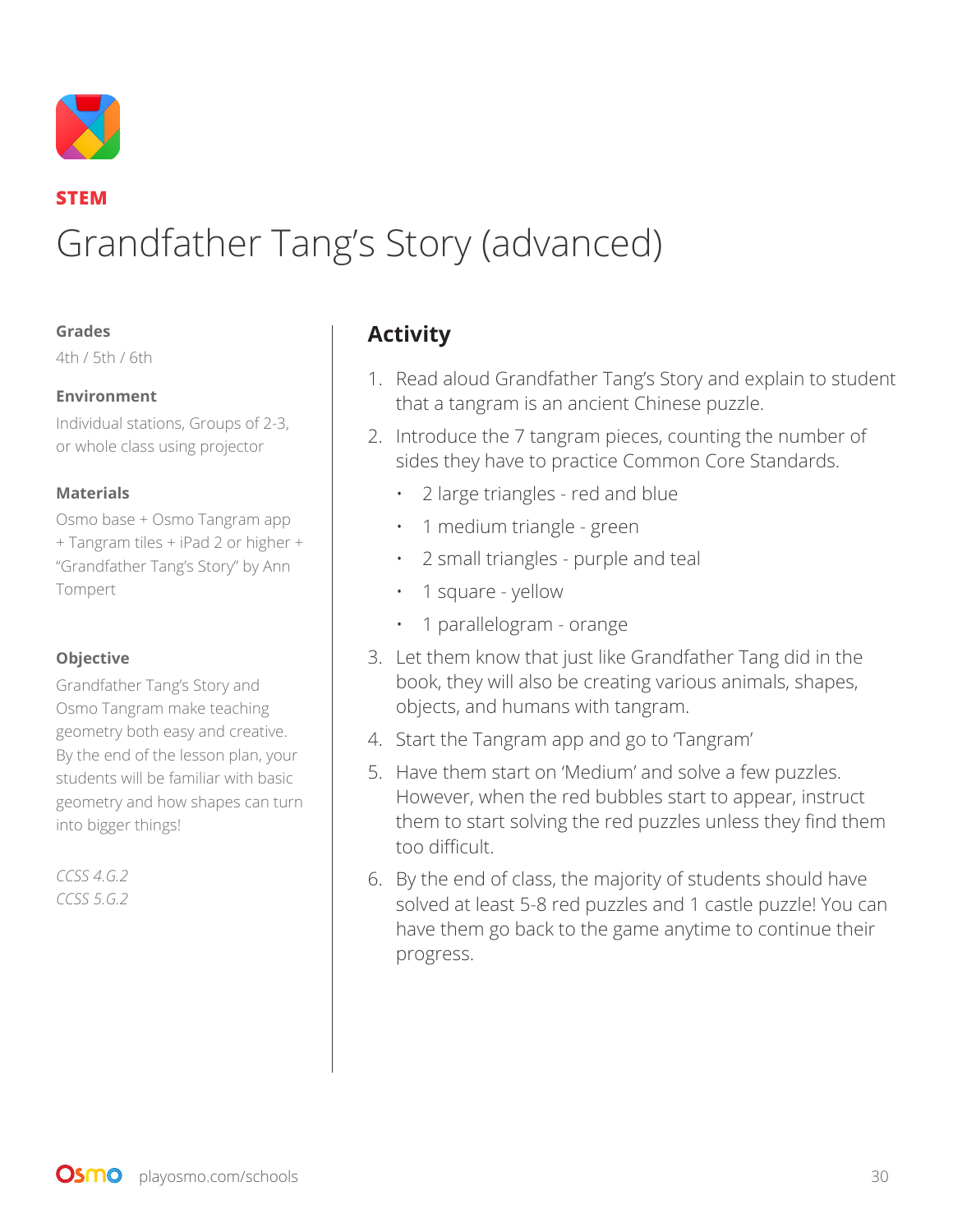

## **Vocabulary**

# Mastering Vocabulary that Starts with "A" (4th)

#### **Grades**

4th

#### **Environment**

Individual stations, Groups of 2-3

#### **Materials**

Osmo base + Osmo Words app + Letter tiles + iPad 2 or higher

#### **Objective**

*CCSS L.4.2.D CCSS L.4.4.A*

#### **Terms**

| accurate | appropriate |
|----------|-------------|
| address  | arrest      |
| afford   | ascend      |
| alert    | assist      |
| analyze  | attempt     |
| ancestor | attentive   |
| annual   | attractive  |
| apparent | awkward     |

#### **Difficulty Levels**

Easy: Definition Medium: Fill in the blank Hard: Very hard:

## **Activity**

#### **Part 1 - Before the Lesson**

- 1. Go to www.my.playosmo.com/words on the iPad
- 2. Create an account
- 3. Enter link in the URL bar: https://my.playosmo.com/words/public/album/1f3dbldu3uo
- 4. Click 'Download to iPad'
- 5. Congrats! Now you have the album available in your Osmo Words Library.

\*If you are using multiple iPads, go to my.playosmo.com/words on each iPad, log in, and download the album.

## **Part 2 - After introducing/reviewing vocab words**

- 1. Open the Osmo Words app and click on 'Library'
- 2. Deselect all other albums and select only '4th grade vocab'
- 3. Hit 'Play'
- 4. First, students will have to identify the vocabulary word based on its definition on 'Easy.' If they are already familiar with the words, have them play on Versus mode. If not, they can play a more friendly and collaborate round on Zen mode.
- 5. Next, have them play on 'Medium' and guess the words based on sentence context.
- 6. This activity is great for review, practice, and extra help!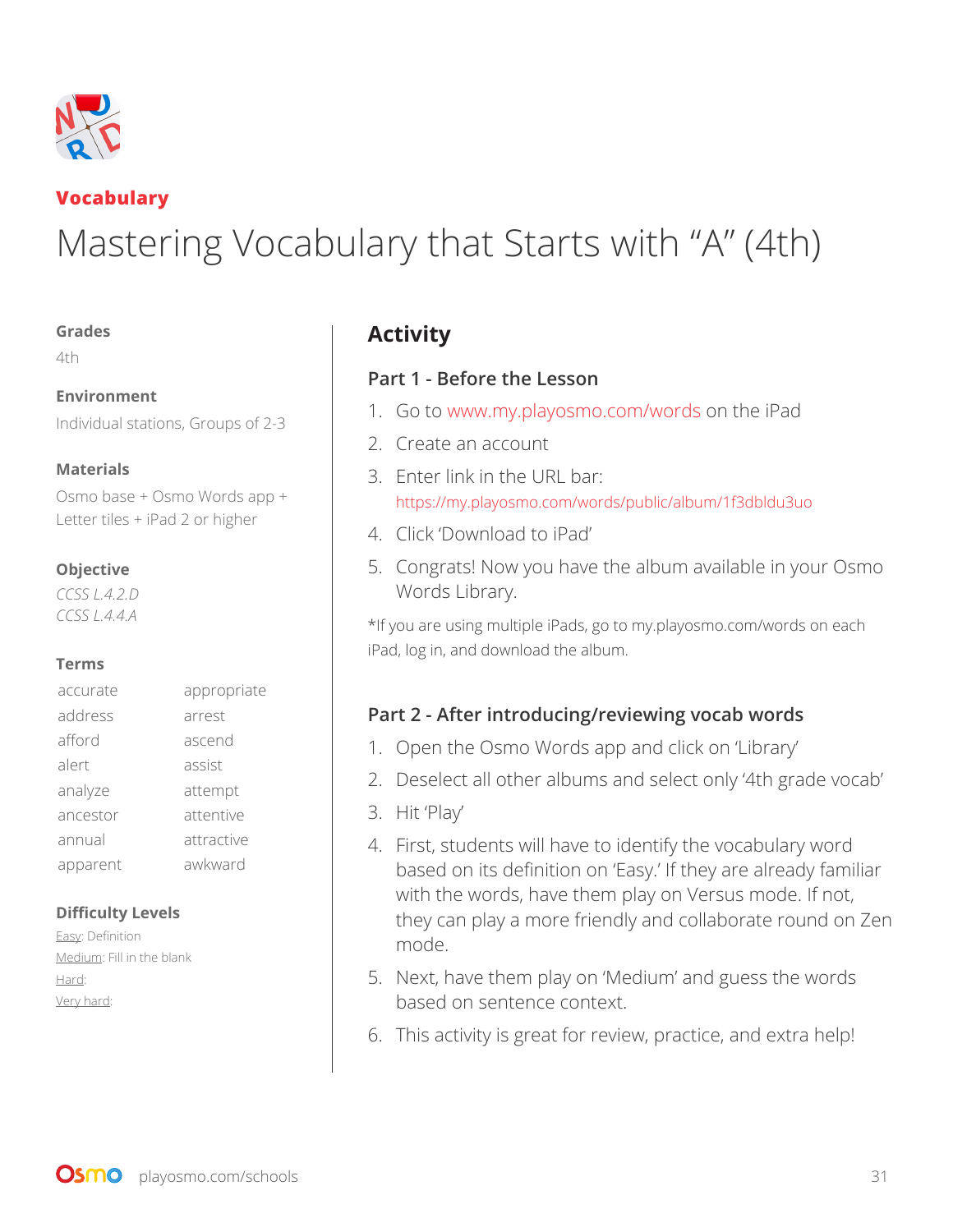

## **Vocabulary**

# Mastering Vocabulary that Starts with "A" (5th)

#### **Grades**

5th

#### **Environment**

Individual stations, Groups of 2-3

#### **Materials**

Osmo base + Osmo Words app + Letter tiles + iPad 2 or higher

#### **Objective**

*CCSS L.5.E CCSS L.5.4.A*

#### **Terms**

| abolish     | altitude    |
|-------------|-------------|
| absurd      | antagonist  |
| abuse       | antonym     |
| access      | anxious     |
| accomplish  | approximate |
| achievement | aroma       |
| aggressive  | assume      |
| alternate   | astound     |

#### **Difficulty Levels**

Easy: Definition Medium: Fill in the blank Hard: None Very hard: None

## **Activity**

#### **Part 1 - Before the Lesson**

- 1. Go to www.my.playosmo.com/words on the iPad
- 2. Create an account
- 3. Enter link in the URL bar: https://my.playosmo.com/words/public/album/1plf5rp8b9c
- 4. Click 'Download to iPad'
- 5. Congrats! Now you have the album available in your Osmo Words Library.

\*If you are using multiple iPads, go to my.playosmo.com/words on each iPad, log in, and download the album.

## **Part 2 - After introducing/reviewing vocab words**

- 1. Open the Osmo Words app and click on 'Library'
- 2. Deselect all other albums and select only '5th grade vocab'
- 3. Hit 'Play'
- 4. First, students will have to identify the vocabulary word based on its definition on 'Easy.' If they are already familiar with the words, have them play on Versus mode. If not, they can play a more friendly and collaborate round on Zen mode.
- 5. Next, have them play on 'Medium' and guess the words based on sentence context.
- 6. This activity is great for review, practice, and extra help!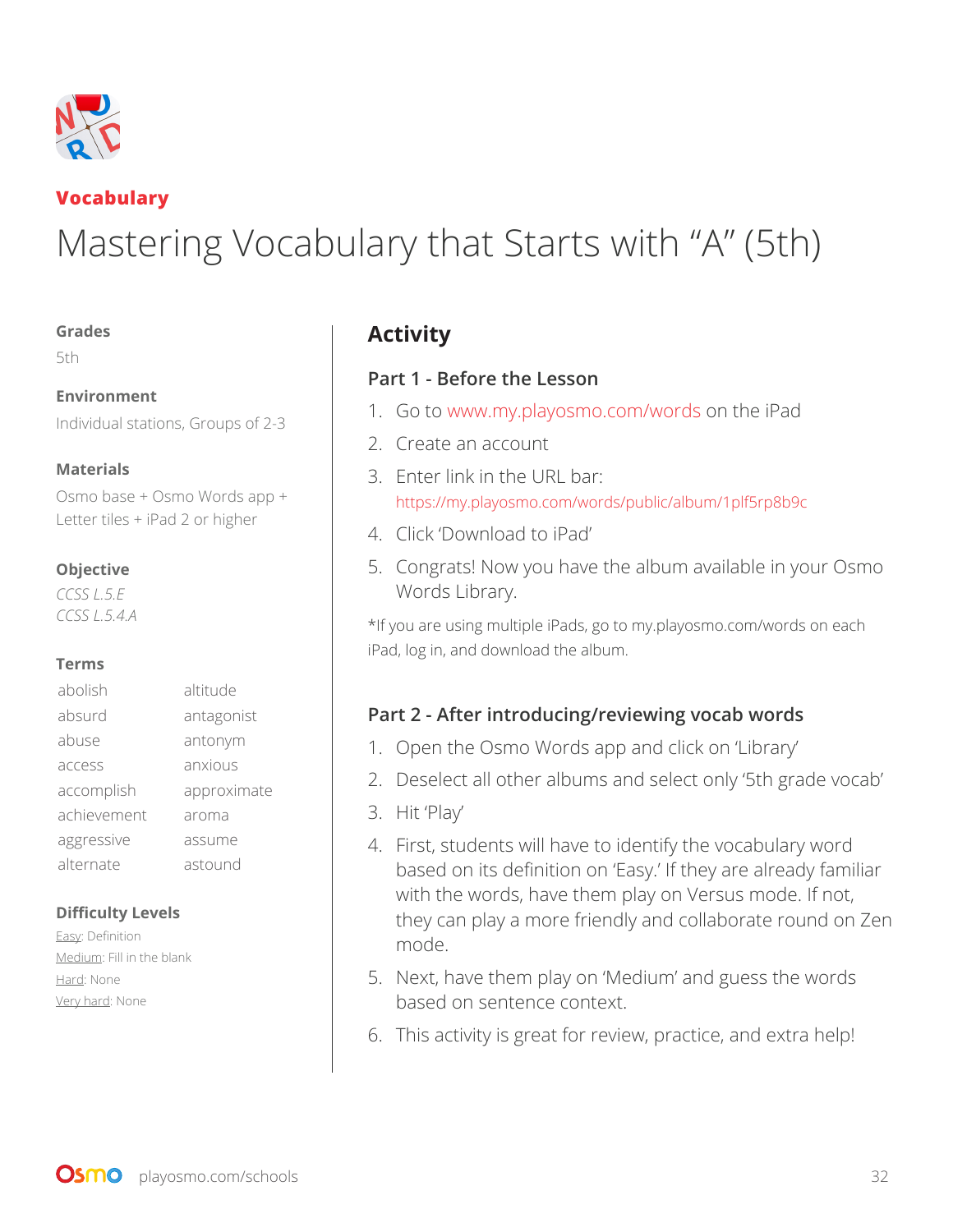

# **Geography** Identifying Biomes

#### **Grades**

4th / 5th / 6th

**Environment**  Individual stations, Groups of 2-3

#### **Materials**

Osmo base + Osmo Words app + Letter tiles + iPad 2 or higher

MyWords Album: Biomes

#### **Objective**

Students will learn to identify and discern key geographical features of each biome as well as spelling.

#### **Terms**

desert taiga tundra temperate savannah chaparral grassland rainforest

#### **Difficulty Levels**

For this lesson, the difficulty levels are not that different from each other.

## **Activity**

#### **Part 1 - Before the Lesson**

- 1. Go to www.my.playosmo.com/words on the iPad
- 2. Create an account
- 3. Enter link in the URL bar: https://my.playosmo.com/words/public/album/1jy0sh4nnr4
- 4. Click 'Download to iPad'
- 5. Congrats! Now you have the album available in your Osmo Words Library.

\*If you are using multiple iPads, go to my.playosmo.com/words on each iPad, log in, and download the album.

#### **Part 2 - After teaching about biomes**

- 1. Open the Osmo Words app and click on 'Library'
- 2. Deselect all other albums and select only 'Biomes'
- 3. Hit 'Play'
- 4. Have students compete or work together to figure out the term and its spelling. Some might need to have additional material to refer back to for definitions and descriptions.
- 5. When students are stuck, encourage them to use process of elimination from a glossary or vocabulary list.
- 6. After everyone is finished, go over one round of the game altogether to answer questions and highlight each biome's unique traits.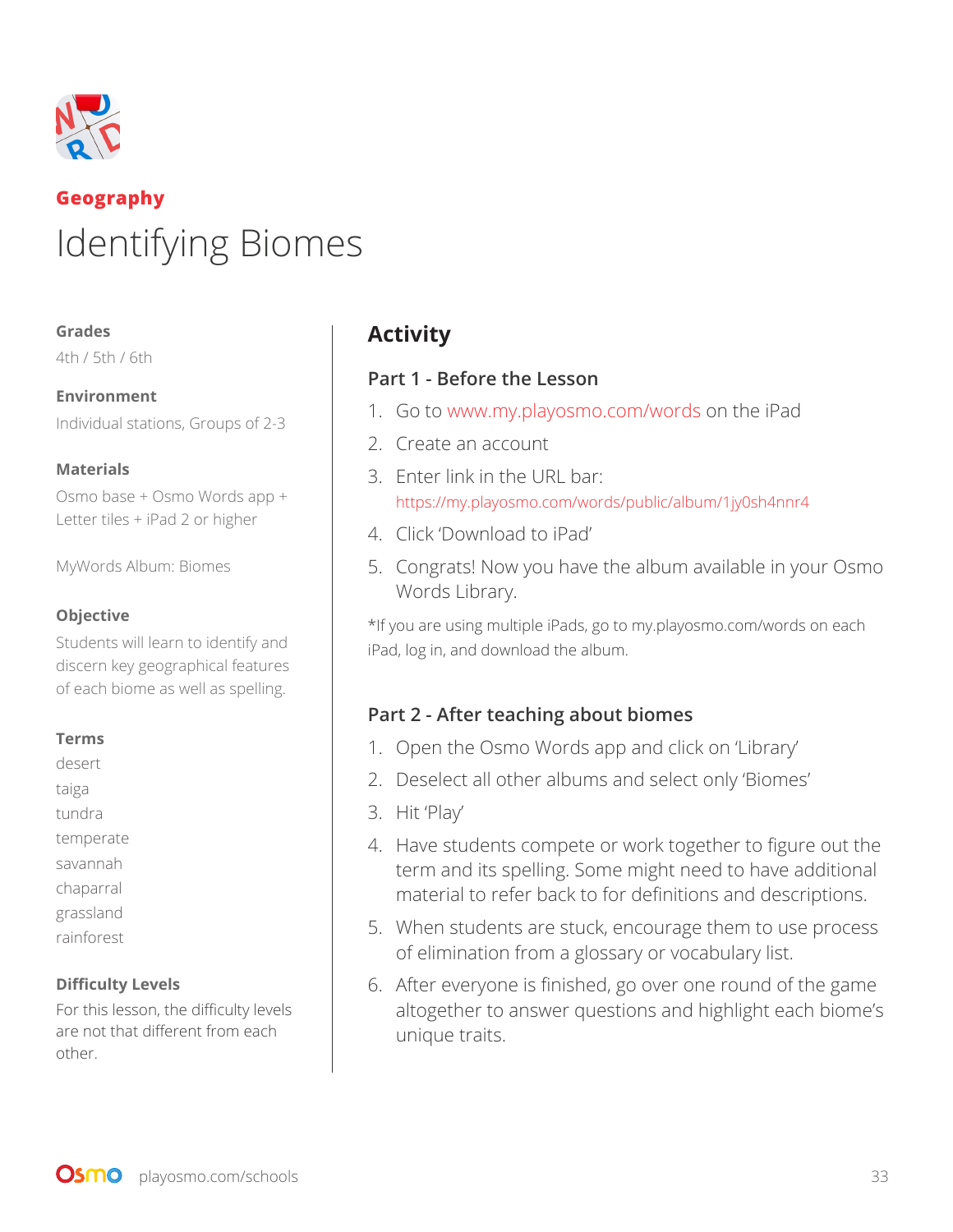

## **Geography**

# I Know My State

By Rita M., Verona Area High School

#### **Grades**

4th / 5th / 6th

#### **Environment**

Individual or station \*Max 1 student per iPad at a time

#### **Materials**

Osmo base + Masterpiece for Osmo app + iPad

Crayons, Colored Pencils, Scissors

#### **Objective**

Students master facts on states and then educate fellow classmates.

#### **Variation**

Students can do all of their notetaking and drawings inside the outline of their state. Next, students can cut out the state and piece them all together on the classroom wall. This will reinforce the knowledge of their geographical region.

## **Activity**

- 1. Students will each be assigned one of the 50 states of the United States (or they will pick one out of a jar). Once they pick their state, they will find a picture of it (or, the teacher can have the photo preloaded).
- 2. The student will draw the state using Masterpiece. When finished, the student will identify the state, the capital, and 5 unique facts of that state. The student will draw / color all essential elements of this project including the graphics and wording for the facts.
- 3. The entire project will then be displayed alphabetically or by region on the classroom wall for all of the students to use.

#### **Facts to consider**

Capital city Sport team Major industry or crops State bird, flower, flag Famous people associated with that state Other fact about the state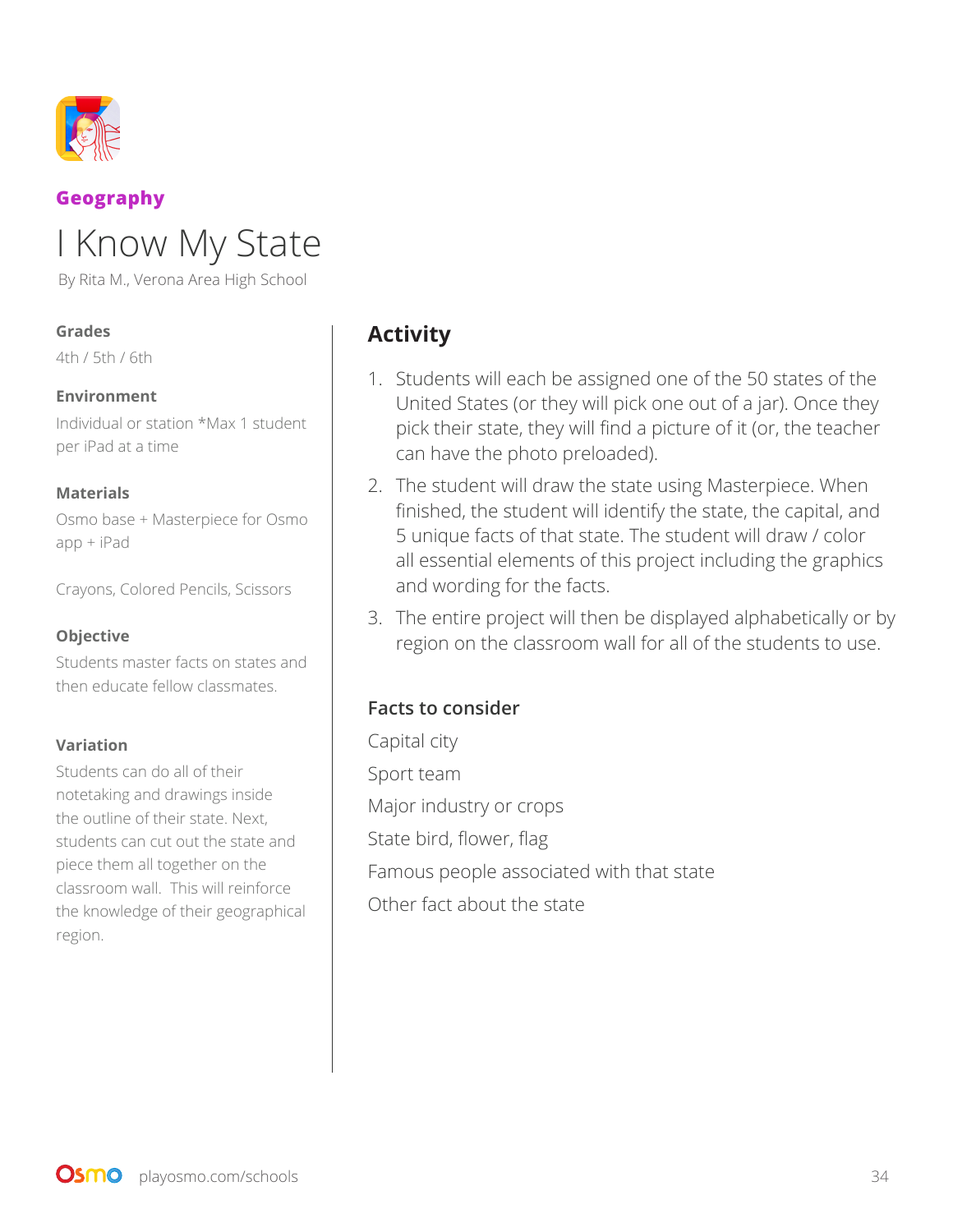

## **Geography** Rocks and Minerals

#### **Grades**

4th / 5th / 6th

**Environment**  Individual stations, Groups of 2-3

#### **Materials**

Osmo base + Osmo Words app + Letter tiles + iPad 2 or higher

#### **Objective**

*CCSS 4.ESS1 CCSS 4.ESS2 CCSS 5.ESS2 CCSS MS.ESS1 CCSS MS.ESS2 CCSS MS.ESS3*

#### **Spelling Words**

| coal                     | metamorphic lava |            |
|--------------------------|------------------|------------|
| conglomerate sedimentary |                  | granite    |
| crystal                  | marble           | basalt     |
| geologist                | pumice           | mantle     |
| limestone                | sandstone        | crust      |
| magma                    | shale            | inner core |
| igneous                  | volcano          | outer core |

#### **Difficulty Levels**

Easy: More common/familiar terms Medium: Less familiar terms, some w/ letters shown

Hard: Entire word for most challenging terms

## **Activity**

#### **Part 1 - Before the Lesson**

- 1. Go to www.my.playosmo.com/words on the iPad
- 2. Create an account
- 3. Enter link in the URL bar: https://my.playosmo.com/words/public/album/1kgaesk5rsw
- 4. Click 'Download to iPad'
- 5. Congrats! Now you have the album available in your Osmo Words Library.

\*If you are using multiple iPads, go to my.playosmo.com/words on each iPad, log in, and download the album.

## **Part 2 - After teaching about rocks and minerals**

- 1. Open the Osmo Words app and click on 'Library'
- 2. Deselect all other albums and select only 'Rocks&Minerals'
- 3. Hit 'Play'
- 4. Have students compete or work together to figure out the term and its spelling. Some might need to have additional material to refer back to for definitions and descriptions.
- 5. When students are stuck, encourage them to use process of elimination from a glossary or vocabulary list.
- 6. After everyone is finished, go over one round of the game altogether to answer questions.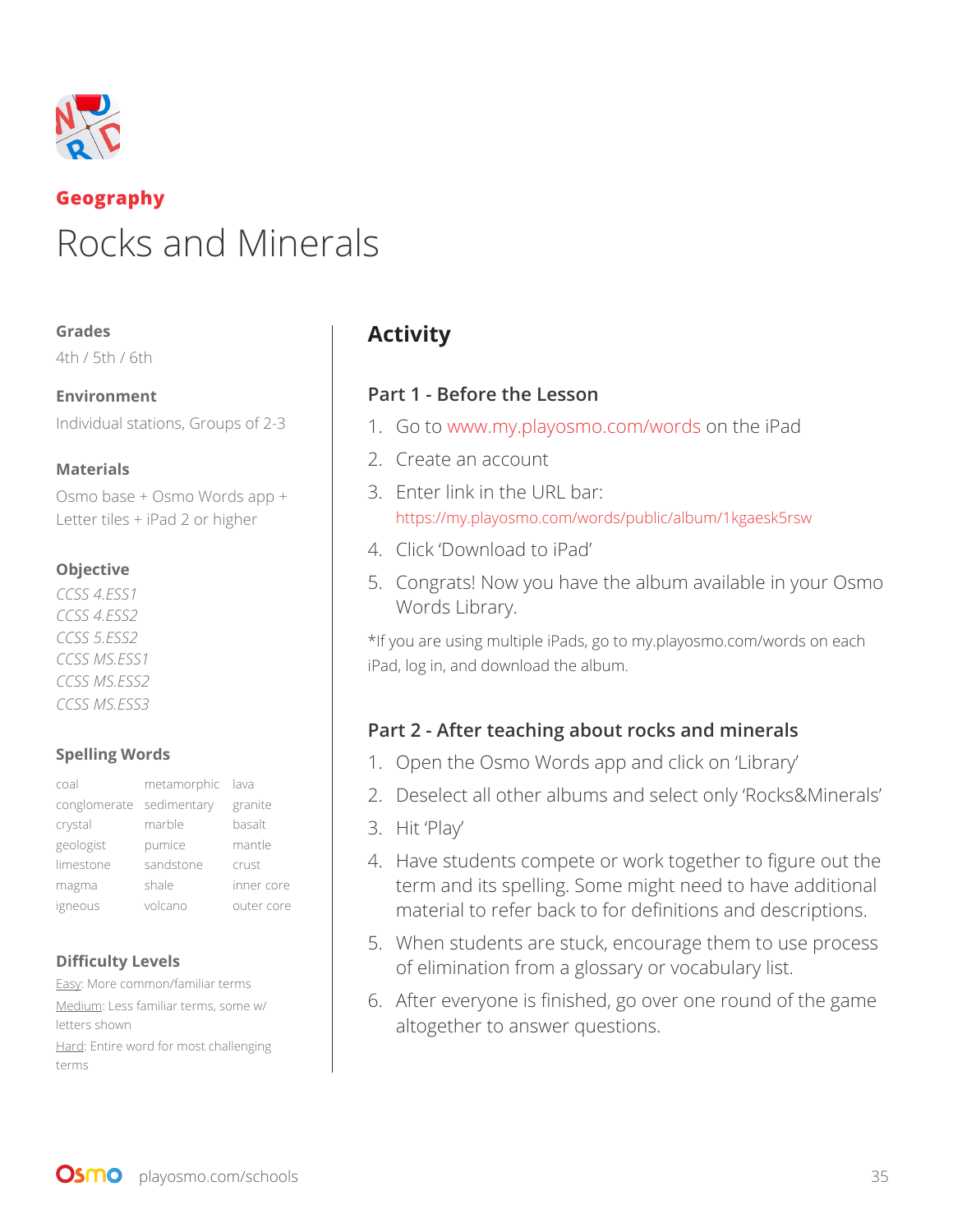

## **Geography** States and Capitals

#### **Grades**

4th / 5th / 6th

**Environment**  Individual stations, Groups of 2-3

#### **Materials**

Osmo base + Osmo Words app + Letter tiles + iPad 2 or higher

#### **Objective**

This activity is both an engaging and fun way for your students to memorize all 50 states and capitals!

*5.9 History Social-Science Content Standards for California Public Schools*

#### **Difficulty Levels**

Easy: First letter shown (states) Medium: Entire word (states)

Hard: First letter shown (capitals)

## **Activity**

#### **Part 1 - Before the Lesson**

- 1. Go to www.my.playosmo.com/words on the iPad
- 2. Create an account
- 3. Enter link in the URL bar: https://my.playosmo.com/words/public/album/1p8yof3ztog
- 4. Click 'Download to iPad'
- 5. Congrats! Now you have the album available in your Osmo Words Library.

\*If you are using multiple iPads, go to my.playosmo.com/words on each iPad, log in, and download the album.

## **Part 2 - After teaching about rocks and minerals**

- 1. Open the Osmo Words app and click on 'Library'
- 2. Deselect all other albums and select only 'States and Capitals'
- 3. Hit 'Play'
- 4. Start the lesson by having your students play on 'Easy.' If they are new to states, have them play a second round on 'Easy.' Once they are familiarized, have them play 'Medium' which has no hints!
- 5. Play 'Hard' and 'Very hard' if you want to challenge your students' knowledge on state capitals!
- 6. Give your students printable maps or states/capitals index lists when the pace is going slow.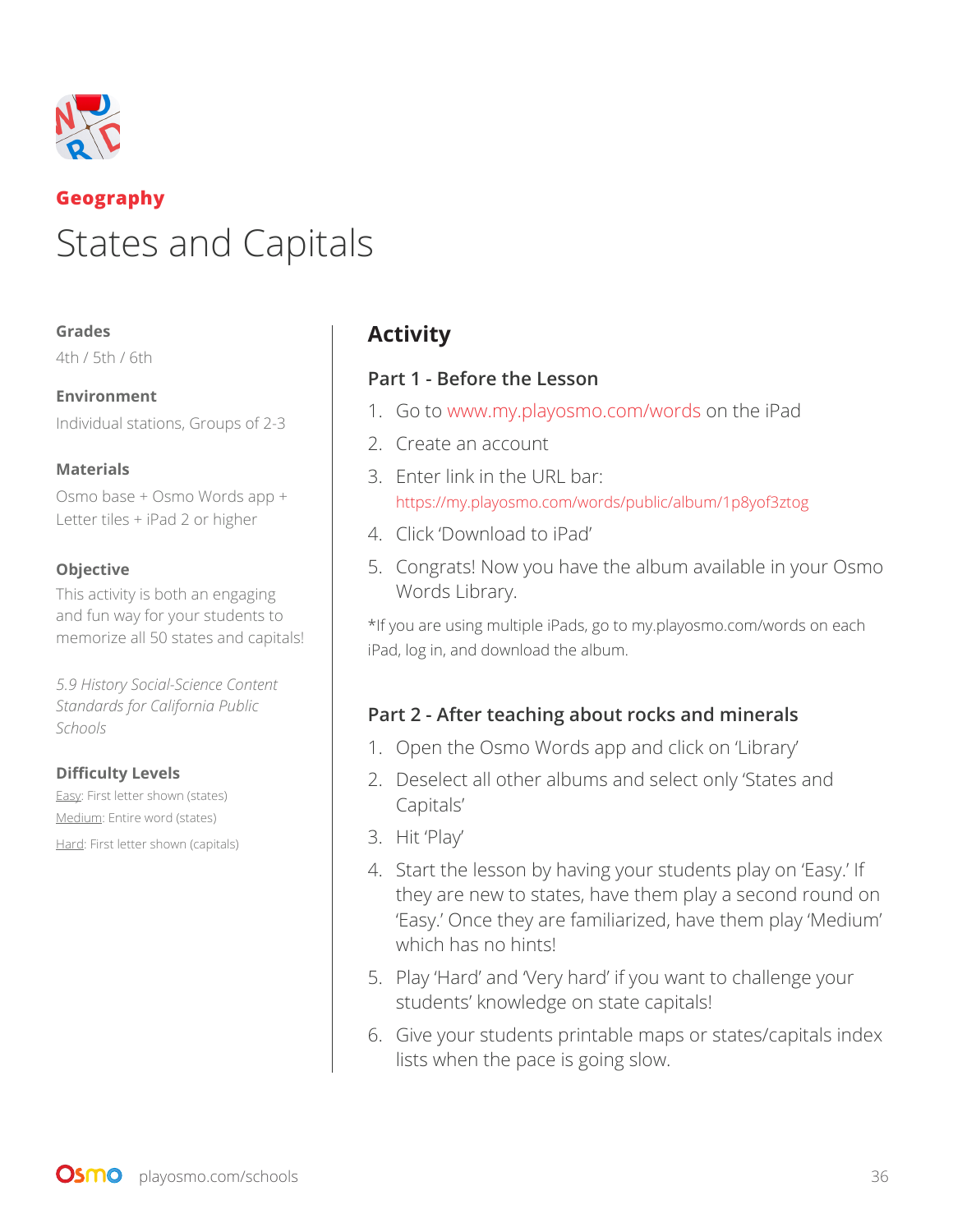

## **Music**

# Gallery of Composers

By Cathy H., Watertown Unified School District

#### **Grades**

4th / 5th / 6th

#### **Environment**

Individual stations, Groups of 2-3

#### **Materials**

Osmo base + Osmo Masterpiece app + Drawing utensils + iPad 2 or higher

#### **Objective**

Students will explore the life of a composer and draw a picture of that composer using Osmo Masterpiece. They will be able to communicate facts about the composer by writing a short bio of him. In the end, print the pictures they have drawn and place them on a wall to form a gallery of composers.

*National Music Standards CCSS.ELA.LITERACY RL 4.2 CCSS.ELA LITERACY RL 4.9*

## **Activity**

- 1. Students are given a composer to research either in a small group or individually. They must come up with simple facts about the composer such as birthplace, brief life story, compositions, and instruments played.
- 2. Then, they will write a short essay on the composer.
- 3. Next, the students will use Osmo Masterpiece to draw a picture of the composer. Photos of the composer shoud be pre-downloaded onto the iPad camera roll or have the students find a photo on their own online. Make sure the photo of the composer is a copyright free to use.
- 4. Pictures of the composers should be printed and matted.
- 5. Place pictures on the wall or hallway to form a gallery so others can learn too!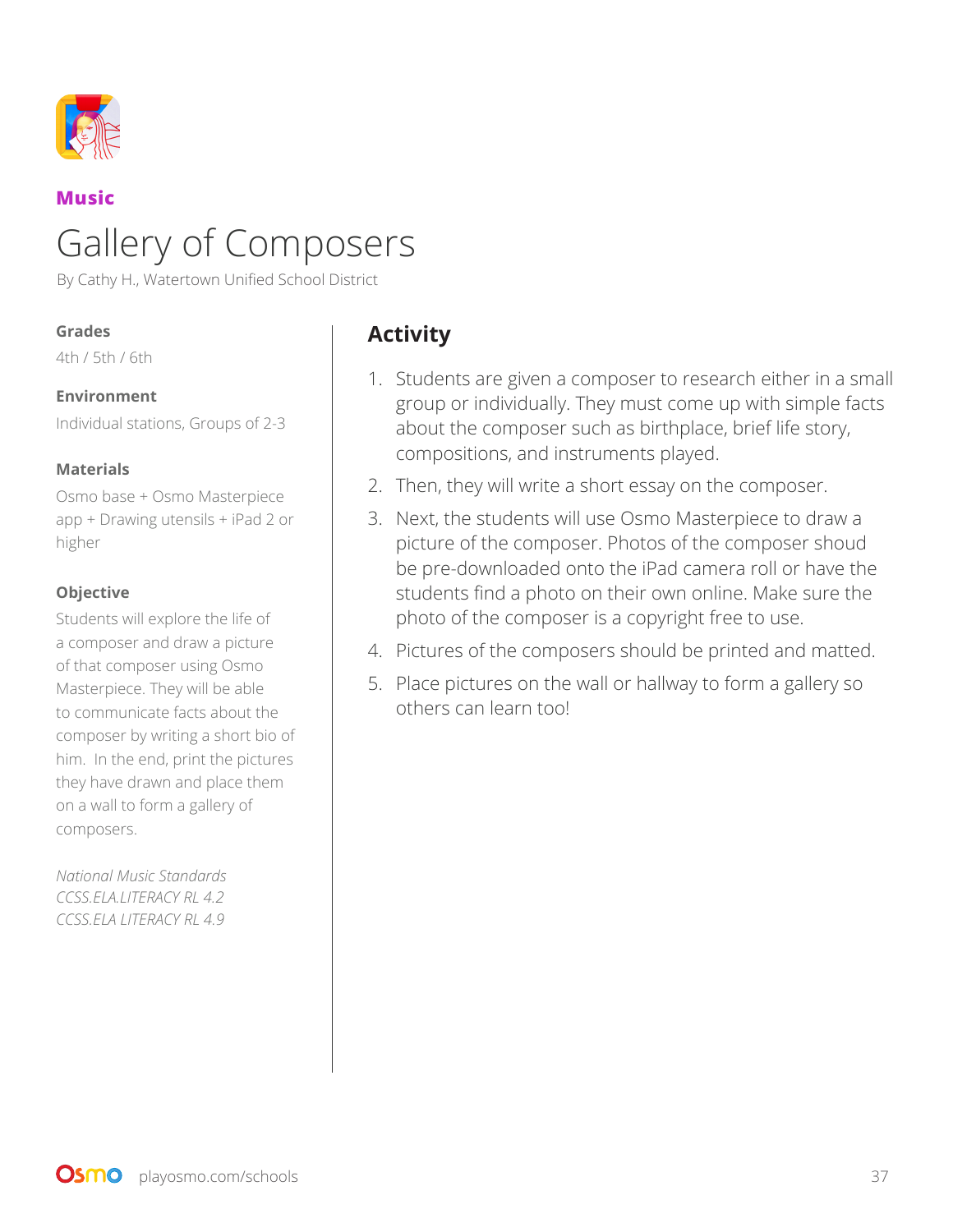

## **Music** Music Symbols and Notes

#### **Grades**

4th / 5th / 6th

**Environment**  Individual stations, Groups of 2-3

#### **Materials**

Osmo base + Osmo Words app + Letter tiles + iPad 2 or higher

#### **Objective**

Go over every note and symbol with the help of Osmo Words! This activity will help your students better recognize core music concepts visually.

#### **Terms**

| treble clef     | repeat         |
|-----------------|----------------|
| staff           | whole note     |
| bass clef       | half note      |
| forte           | quarter note   |
| piano           | flat           |
| crescendo       | sharp          |
| decrescendo     | time signature |
| bar line        | key signature  |
| double bar line | fermatta       |
| natural         | eighth note    |

## **Activity**

#### **Part 1 - Before the Lesson**

- 1. Go to www.my.playosmo.com/words on the iPad
- 2. Create an account
- 3. Enter link in the URL bar: https://my.playosmo.com/words/public/album/1q60lhn4ohs
- 4. Click 'Download to iPad'
- 5. Congrats! Now you have the album available in your Osmo Words Library.

\*If you are using multiple iPads, go to my.playosmo.com/words on each iPad, log in, and download the album.

## **Part 2 - After reviewing each musical concept with your students**

- 1. Open the Osmo Words app and click on 'Library'
- 2. Deselect all other albums and select only 'Music terms and symbols
- 3. Hit 'Play'
- 4. Difficulty is based on the complexity and familiarity of the note/symbol.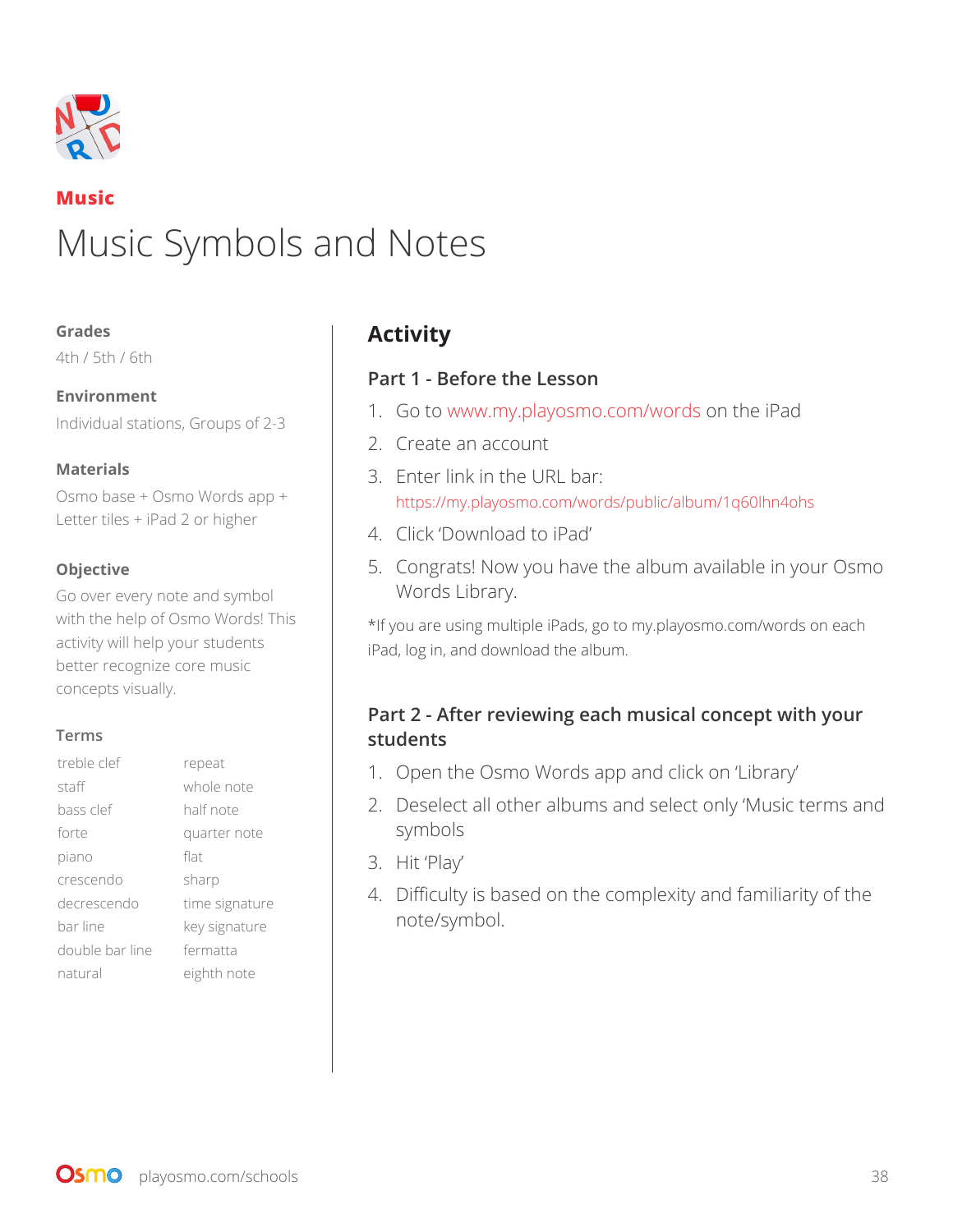

## **Music** Musical Instruments

#### **Grades**

4th / 5th / 6th

**Environment**  Individual stations, Groups of 2-3

#### **Materials**

Osmo base + Osmo Words app + Letter tiles + iPad 2 or higher

#### **Objective**

Students will be challenged not only to identify instruments, but to also spell them. Have them name each instruments to win points or work with each other!

#### **Terms**

| flute           | bass drum     |
|-----------------|---------------|
| clarinet        | timpani       |
| oboe            | marimba       |
| bassoon         | chimes        |
| alto saxophone  | piano         |
| tenor saxophone | crash cymbals |
| trumpet         | gong          |
| trombone        | violin        |
| euphonium       | viola         |
| tuba            | french horn   |

## **Activity**

#### **Part 1 - Before the Lesson**

- 1. Go to www.my.playosmo.com/words on the iPad
- 2. Create an account
- 3. Enter link in the URL bar: https://my.playosmo.com/words/public/album/1kt8h9lw9a8
- 4. Click 'Download to iPad'
- 5. Congrats! Now you have the album available in your Osmo Words Library.

\*If you are using multiple iPads, go to my.playosmo.com/words on each iPad, log in, and download the album.

#### **Part 2 - After reviewing each musical concept with your students**

- 1. Open the Osmo Words app and click on 'Library'
- 2. Deselect all other albums and select only 'Musical instruments'
- 3. Hit 'Play'
- 4. Difficulty is based on the complexity and familiarity of the instrument.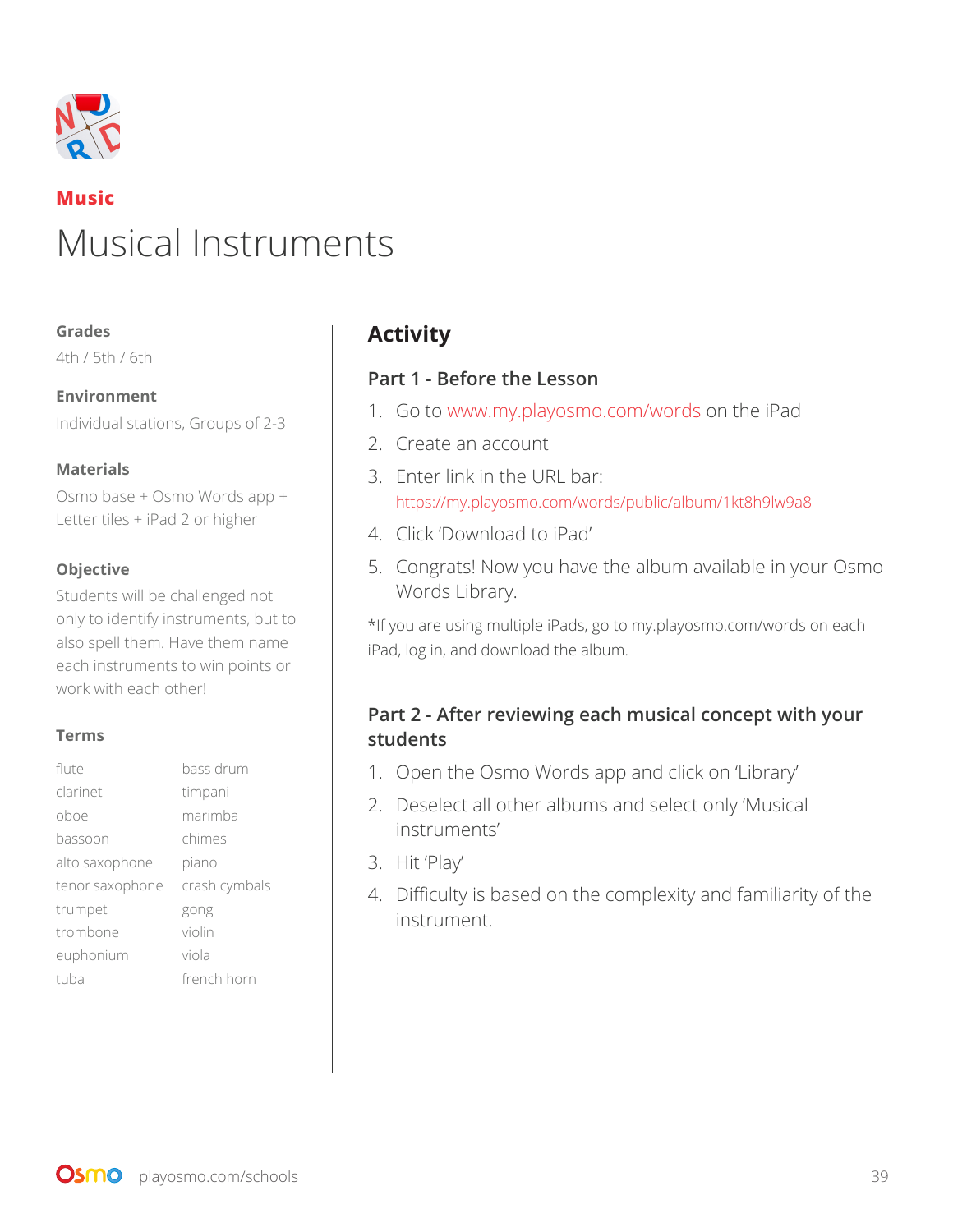# All Ages Curriculum

These Osmo lesson plans are perfect for extracurricular activities and creative ideas outside of traditional curriculum. Explore different interests with your classroom by delving into an hour of self-portrait fun or learning how to write Chinese!

## **First Day of School**

About Our Class Lilly's Purple Plastic Purse

## **Art**

Draw a Self-Portrait Gallery of Composers

## **Languages**

Draw Chinese Characters with Masterpiece

## **Cooking**

How Do You Spell Tomato? Cooking Styles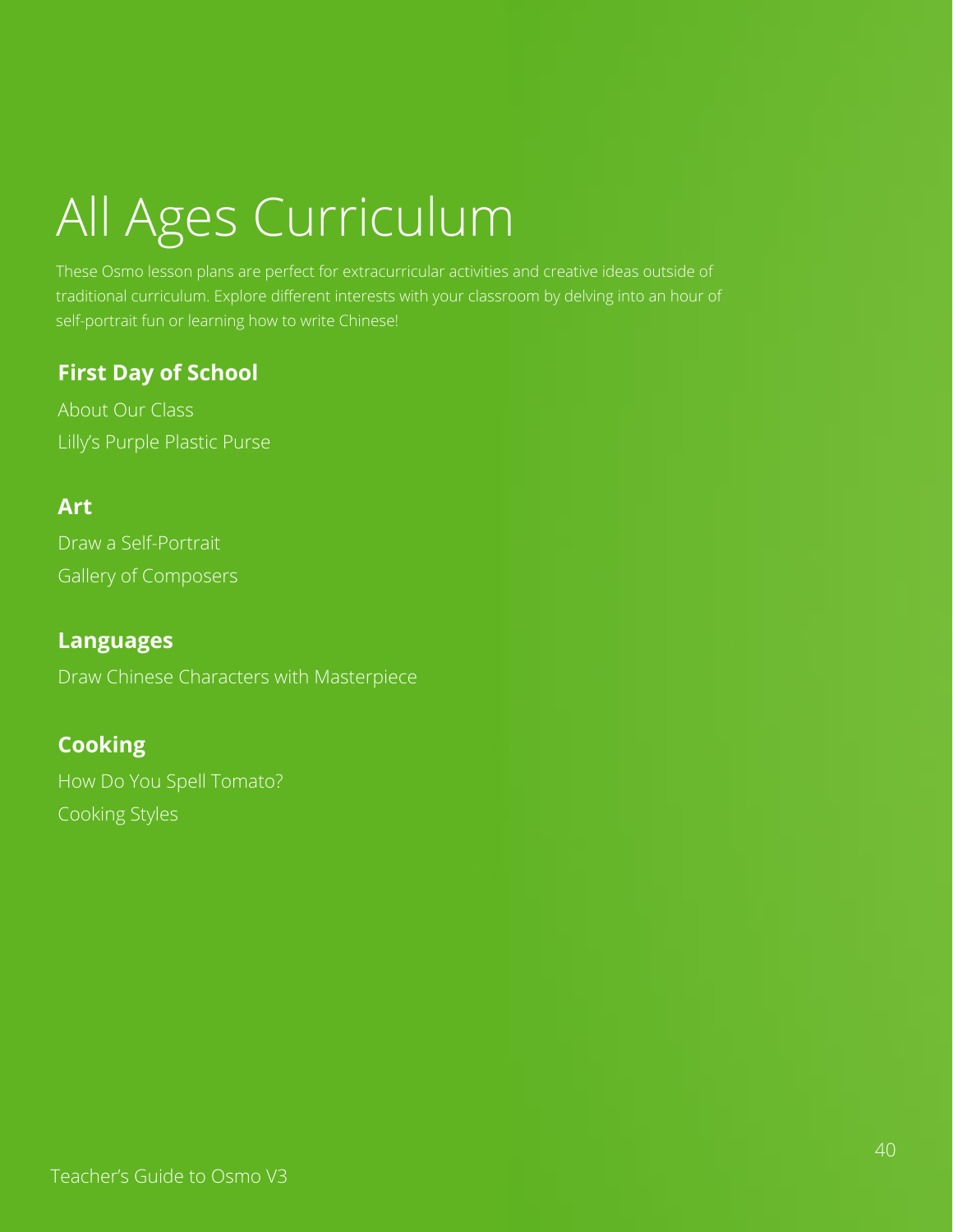

## **First Day of School** About Our Class

#### **Grades**

K-6

#### **Environment**

Students are split into two groups with least 6 students per iPad

#### **Materials**

Osmo base + Words for Osmo app + at least 2 iPads

#### **Objective**

Help students get to know each other and become acquainted with a new classroom or school. Students practice spelling / sounding out words they hear collaboratively.

#### **Variation**

Project the game using Apple TV and have students play as one group, alternating turns for letters.

For younger students, teachers create the album.

## **Activity**

## **Part 1**

- 1. Divide students in two groups, one iPad for each group.
- 2. Each group starts off by taking photos of each other with the iPads (with the teacher's help).
- 3. Students login to my.playosmo.com/words for creating a new album. Click 'Create your own.' Then, upload the self photos to Words game and input the spelling of their names.
- 4. Extra Bonus: Students can upload a photo of their favorite animal or a place they've visited. This process gets students talking and learning the preferences of each other.

## **Part 2**

- 1. Set up multiple stations and form groups of students. In each Words app, click on "Download to iPad" to start playing your own album.
- 2. Students then work together to figure out and spell the keyword.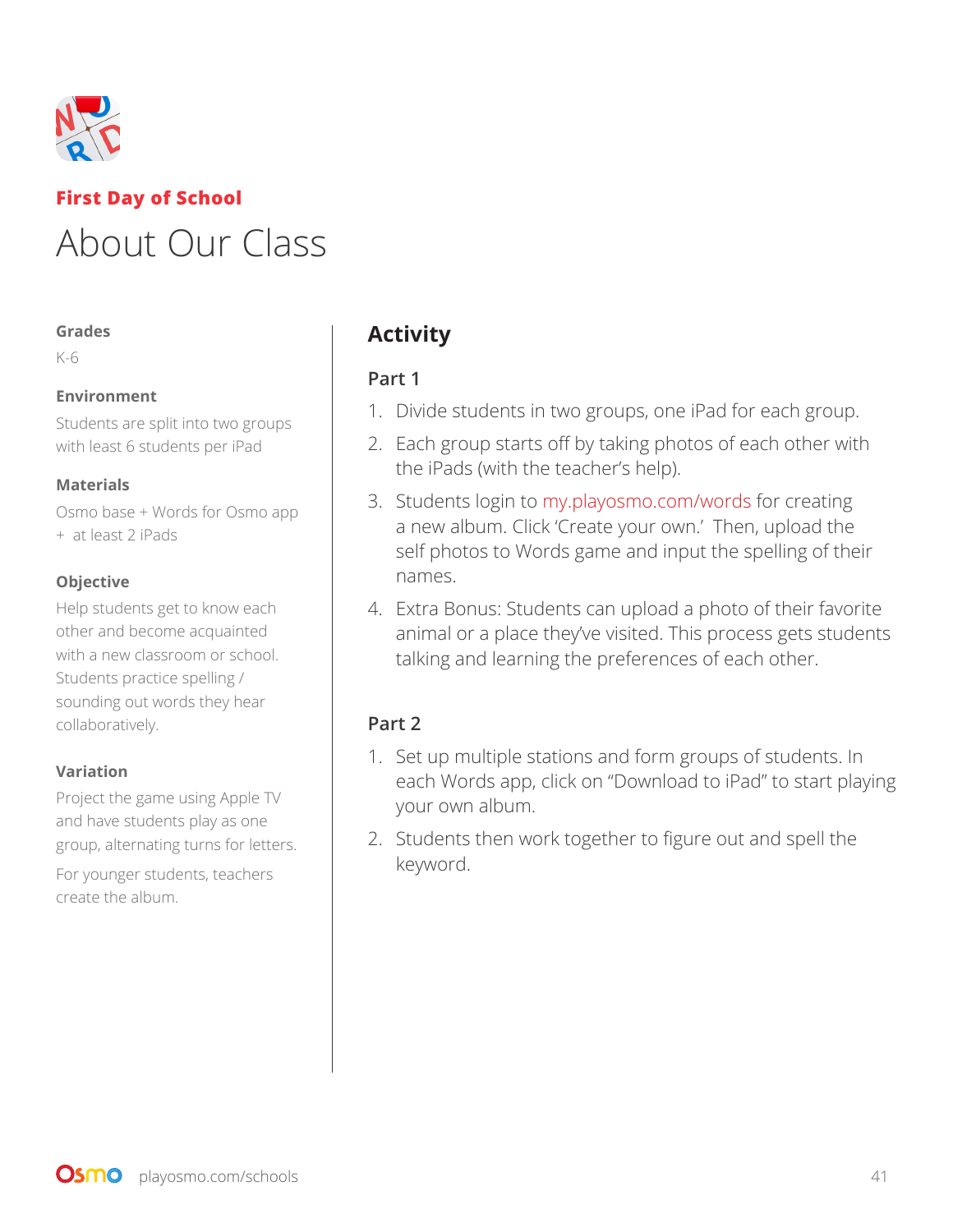

## **First Day of School** "Lilly's Purple Plastic Purse" by Kevin Henkes

#### **Grades**

2nd / 3rd

#### **Environment**

Individual station, Groups of 2-3, or whole class using projector

#### **Materials**

Osmo base + Osmo Words app + Letter tiles + iPad 2 or higher + "Cloudy with a Chance of Meatballs" by Judi Barrett

#### **Objective**

Using framework of Common Core, students will learn new concepts from classic children's books.

#### *RL.2.7 RL.3.7 RF.2.3.F L.2.2.D L.3.2.F*

#### **Difficulty Levels**

Easy: Easy to guess Medium: Less obvious Hard: Entire word for less obvious words, compound words Very hard: None

## **Activity**

#### **Part 1 - Before the Lesson**

- 1. Go to www.my.playosmo.com/words on the iPad
- 2. Create an account
- 3. Enter link in the URL bar: https://my.playosmo.com/words/public/album/1ksbwbjczy8
- 4. Click 'Download to iPad'
- 5. Congrats! Now you have the album available in your Osmo Words Library.

\*If you are using multiple iPads, go to my.playosmo.com/words on each iPad, log in, and download the album.

## **Part 2 - After reading "Lilly's Purple Plastic Purse" aloud**

- 1. Ask students how they felt on their first day of school. Connect w ith them about Lilly's behavior before and after.
- 2. Open the Osmo Words app and click on 'Library'
- 3. Deselect all other albums and select only 'Lilly's Purple Purse'
- 4. Hit 'Play'
- 5. Students guess and match the correct letters for keywords in the book. Encourage them to use their letter tiles wisely by using common vowels and consonants first.
- 6. Some photos may be hard to guess be ready to give hints!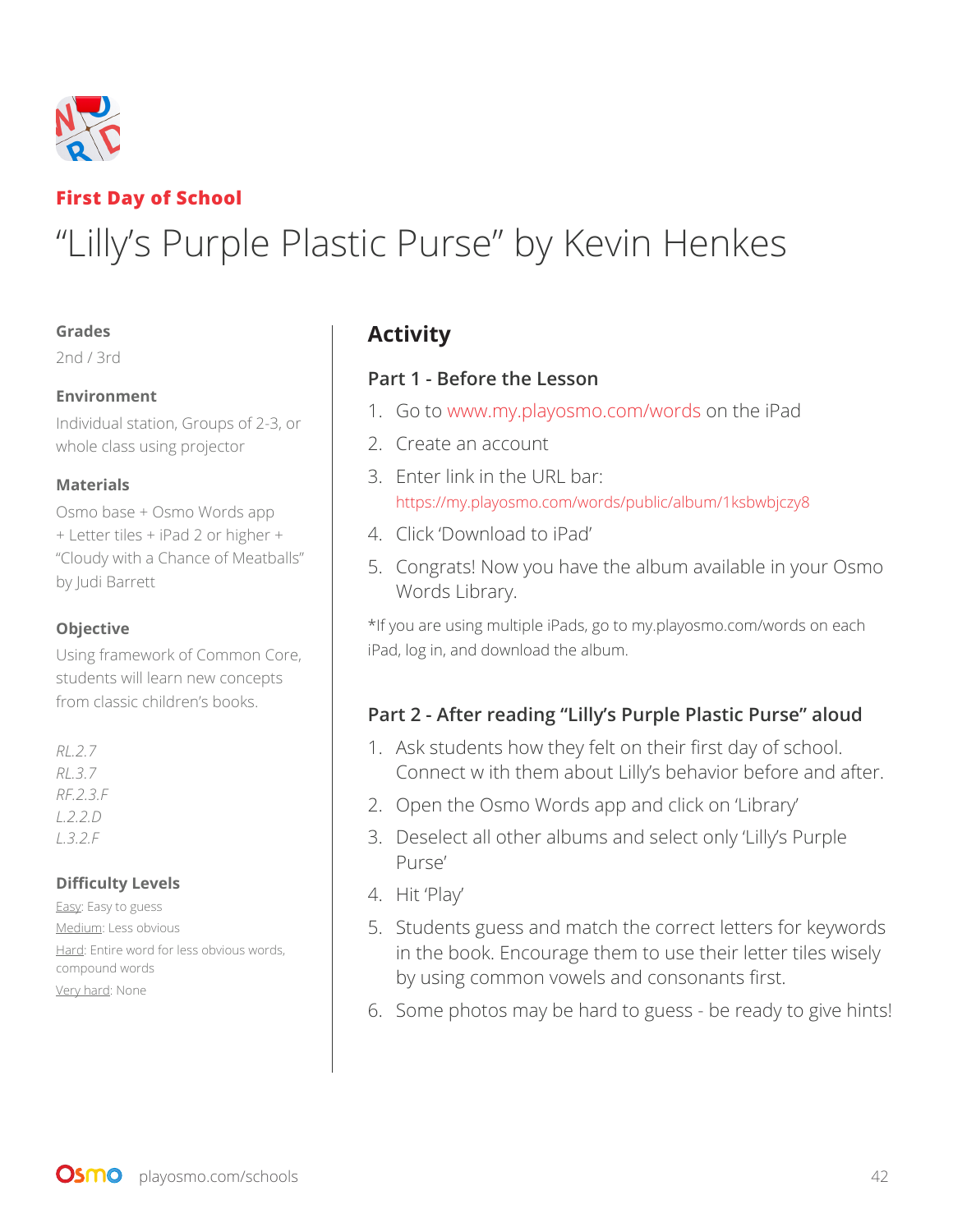

## **Art** Draw a Self Portrait

#### **Grades**

3rd / 4th / 5th / 6th

#### **Environment**

Individual or station \*Max 1 student per iPad at a time

#### **Materials**

Osmo base + Masterpiece for Osmo app + iPad

Paper + drawing utensils

#### **Objective**

Students draw portraits of themselves using a photograph as a guide.

## **Activity**

In this workshop, students will get to experience the process of taking a self-photo and sketch out their own self portrait.

- 1. Each student gets their own iPad.
- 2. Assisted by a teacher or classmate, students will start by taking a selfie with the iPad, making sure it saves to camera roll.
- 3. Teacher will demonstrate the process of choosing an image to draw from the camera roll and changing the visible lines. (Students will gather around 1 Osmo and iPad station, or you can use a projector for the demo.)
- 4. Students go back to stations to begin tracing their photo and drawing a self portrait.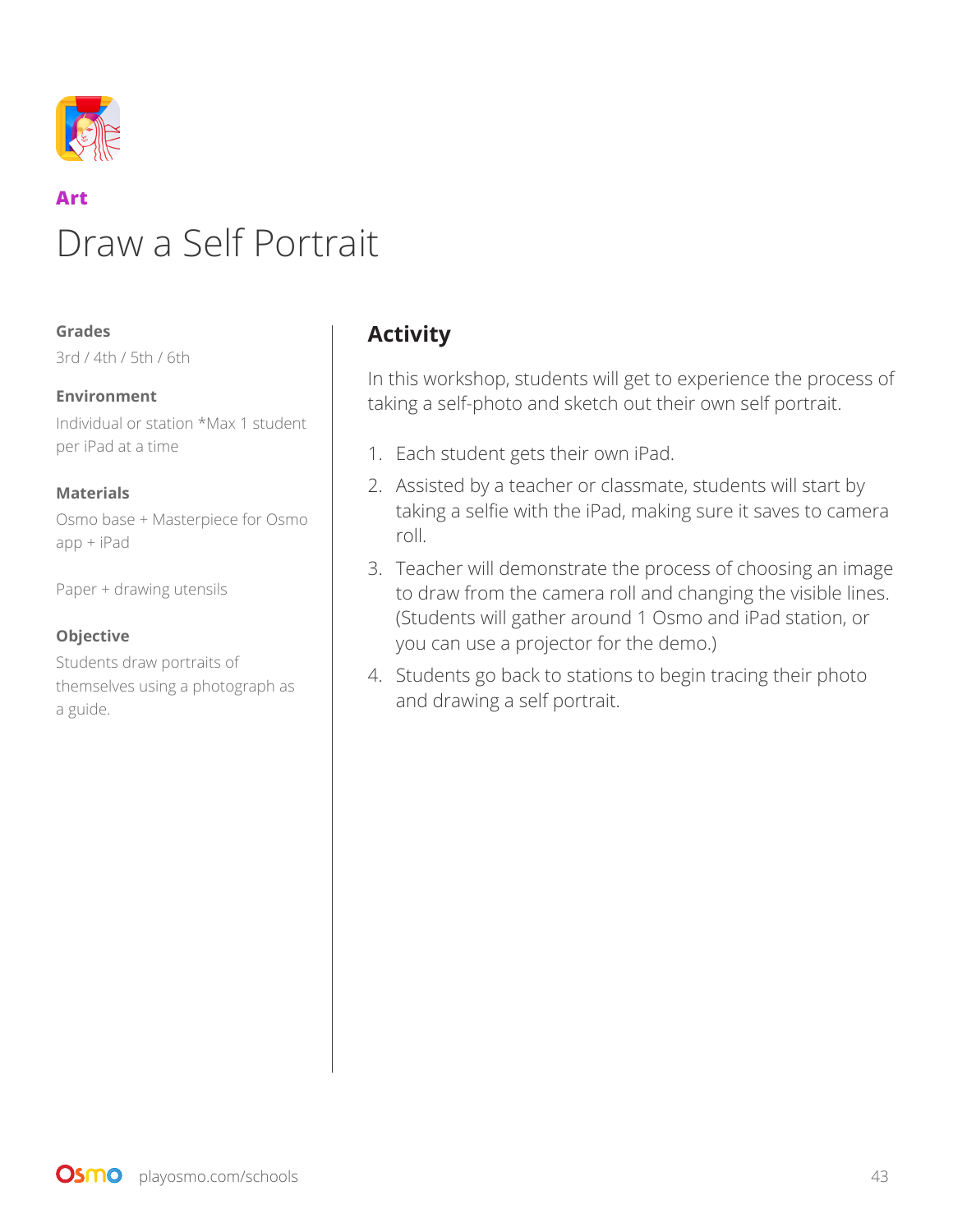

## **Art** Gallery of Composers

By Cathy H., Watertown Unified School District

#### **Grades**

4th grade and up

#### **Environment**

Individual stations, Groups of 2-3

#### **Materials**

Osmo base + Osmo Masterpiece app + Drawing utensils + iPad 2 or higher

#### **Objective**

Students will explore the life of a composer and draw a picture of that composer using Osmo Masterpiece. They will be able to communicate facts about the composer by writing a short bio of him. In the end, print the pictures they have drawn and place them on a wall to form a gallery of composers.

*National Music Standards CCSS.ELA.LITERACY RL 4.2 CCSS.ELA LITERACY RL 4.9*

## **Activity**

- 1. Students are given a composer to research either in a small group or individually. They must come up with simple facts about the composer such as birthplace, brief life story, compositions, and instruments played.
- 2. Then, they will write a short essay on the composer.
- 3. Next, the students will use Osmo Masterpiece to draw a picture of the composer. Photos of the composer shoud be pre-downloaded onto the iPad camera roll or have the students find a photo on their own online. Make sure the photo of the composer is a copyright free to use.
- 4. Pictures of the composers should be printed and matted.
- 5. Place pictures on the wall or hallway to form a gallery so others can learn too!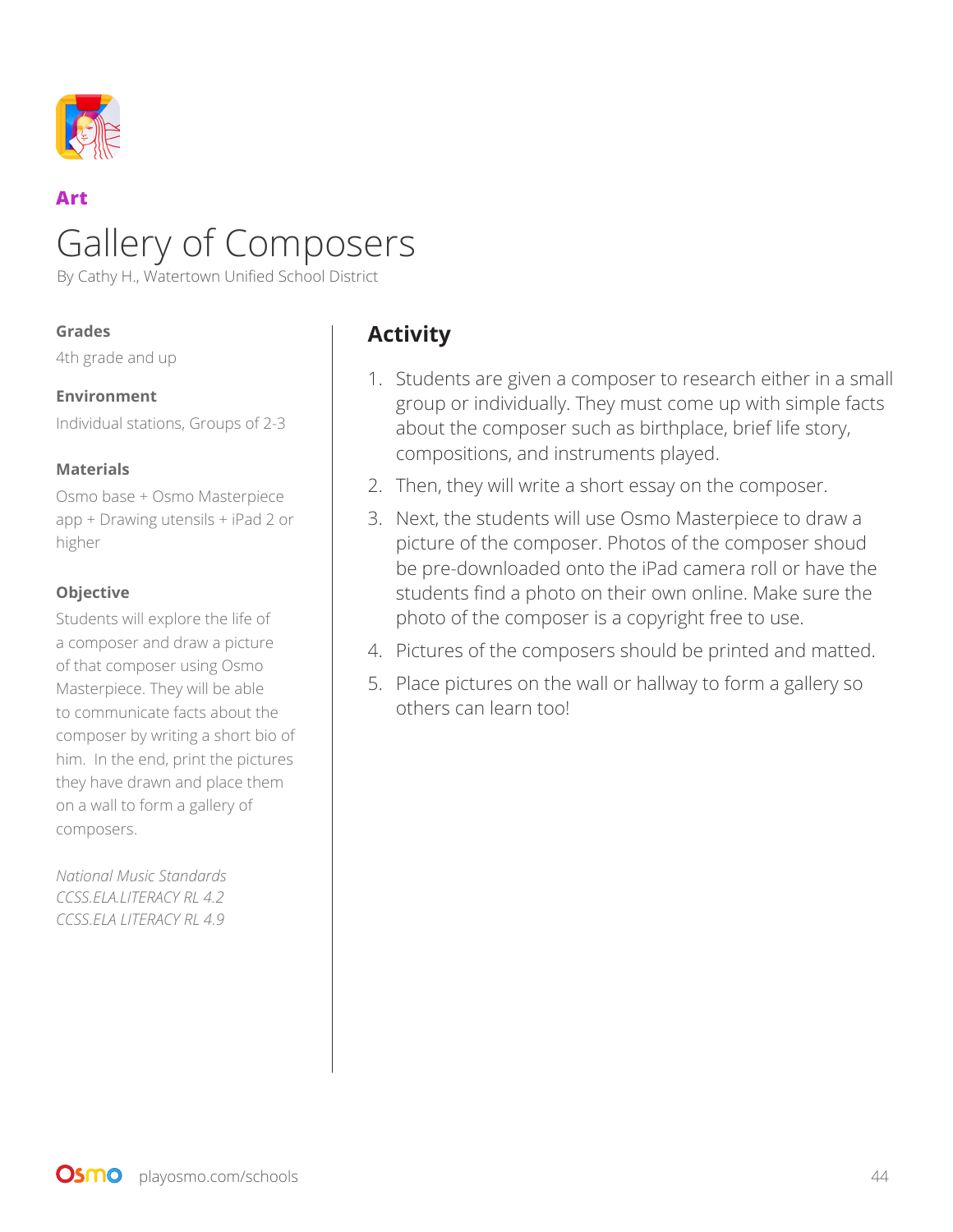

### **Languages**

# Draw Chinese Characters with Masterpiece

#### **Grades**

K-6

#### **Environment**

Small group (Maximum 2 Students per iPad.)

#### **Materials**

Osmo base + Masterpiece for Osmo app + iPad

Paper + drawing utensils

Optional: Any Chinese language textbook.

#### **Objective**

This activity is appropriate for a art, language class, or as an activity station. Students will learn to write different language characters for the first time or or skilled students can deepen their practice and create compositions.

## **Activity**

Students will use Masterpiece for Osmo to make Chinese language characters.

#### **Part 1 - Before the Lesson**

- 1. Search the web for "Chinese character practice sheets generator" or take a photo of a practice sheet using your textbook.
- 2. Once you've found the practice sheet (s) you'd like to use for the lesson, send the image to each iPad's camera roll.

## **Part 2 - With Students**

- 1. Demonstrate Masterpiece for Osmo. Students will gather around 1 Osmo and iPad station, or you can use a projector for the demo.
- 2. Students are instructed to open Masterpiece, go to the Camera Roll and select the practice sheet.
- 3. Instruct students to grab a pen and paper and begin tracing the strokes on Masterpiece.
- 4. Bonus: If you need help remembering what a set of characters means, after you've finished practicing it, you can draw a picture that represents the meaning to you.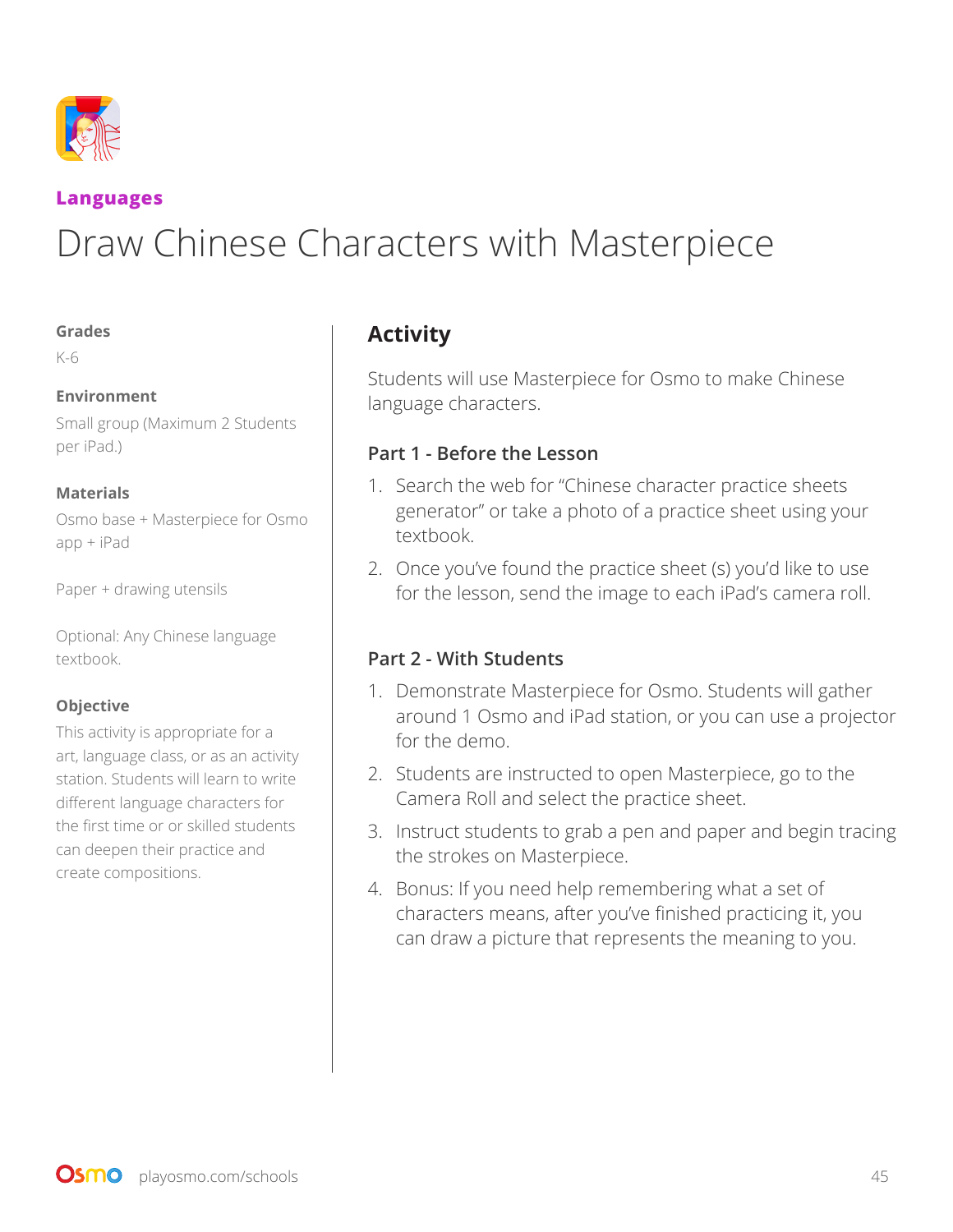

## **Cooking** How Do You Spell Tomato?

#### **Grades**

K-6

#### **Environment**

Individual or station, Groups of 2-3

#### **Materials**

Osmo base + Osmo Words app + Letter tiles + iPad 2 or higher

#### **Objective**

*CCSS R.F 2.3.B. CCSS L.2.2.D CCSS L.3.1.B CCSS L.3.2.E CCSS L.3.2.F*

#### **Spelling Words**

| pineapple | strawberry          | mango   |
|-----------|---------------------|---------|
| mushroom  | kiwi                | banana  |
| cherry    | watermelon broccoli |         |
| corn      | pear                | lettuce |
| onion     | tomato              | apple   |

#### **Difficulty Levels**

Easy: 1-3 consonants for common fruits and vegetables Medium: 50-75% of the word for all fruits and vegetables Hard: Entire word Very hard: Entire word in plural form

## **Activity**

#### **Part 1 - Before the Lesson**

- 1. Go to www.my.playosmo.com/words on the iPad
- 2. Create an account
- 3. Enter link in the URL bar: https://my.playosmo.com/words/public/album/1jq24rqaoe8
- 4. Click 'Download to iPad'
- 5. Congrats! Now you have the album available in your Osmo Words Library.

\*If you are using multiple iPads, go to my.playosmo.com/words on each iPad, log in, and download the album.

## **Part 2**

- 1. Open the Osmo Words app and click on 'Library'
- 2. Deselect all other albums and select only 'Fruits&Veggies'
- 3. Hit 'Play'
- 4. Have students start on whatever level you find best fits their spelling skills on Zen mode.
- 5. After one round, have them play the next level on Versus mode. Remind them that some fruits and vegetables have short and long names, such as 'peas' and 'green peas.'
- 6. Challenge them to play 'Very Hard' if they finish early or during break time.

**OSMO** playosmo.com/schools 46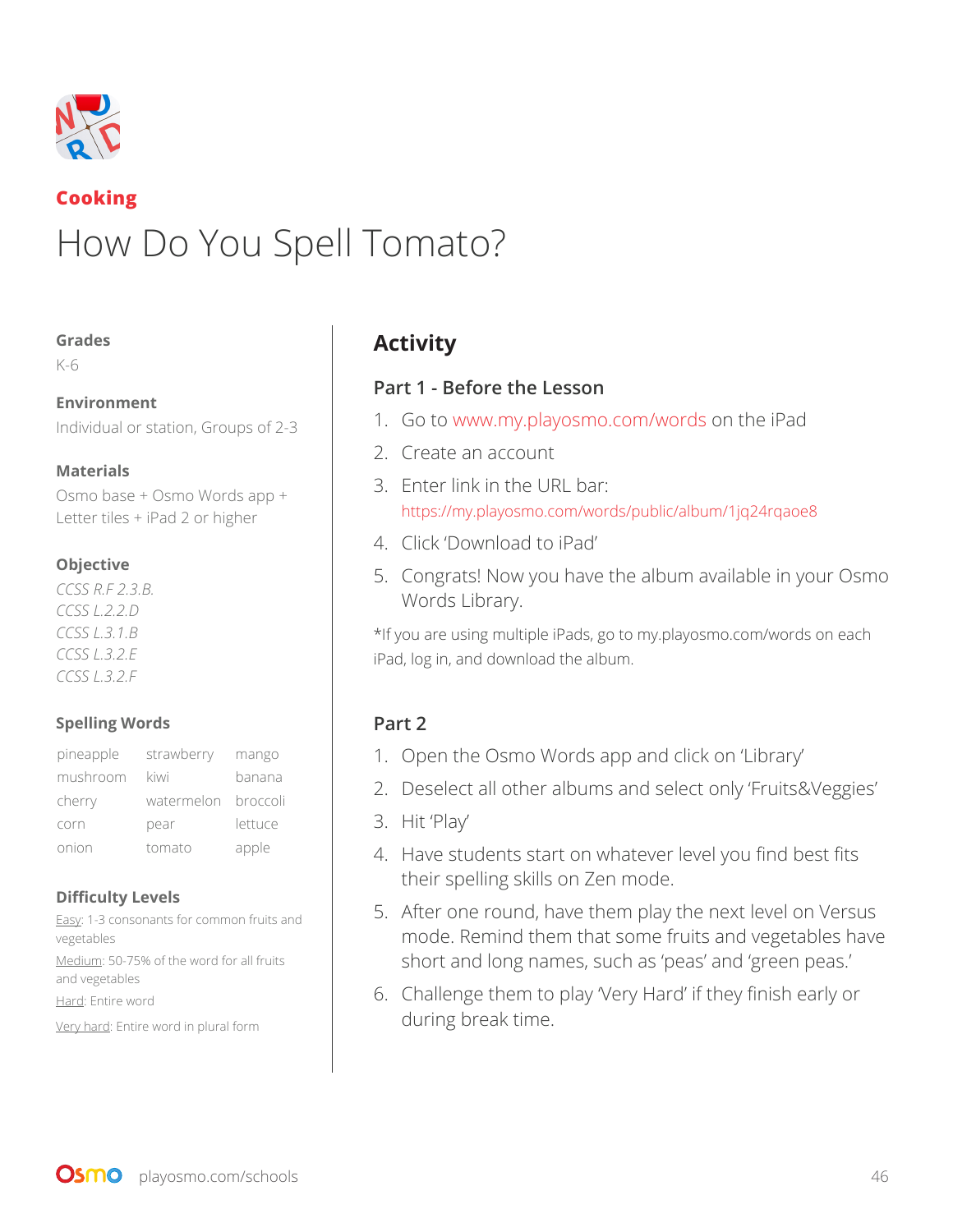

# **Cooking** Cooking Styles

#### **Grades**

K-6

## **Environment**

Individual or station, Groups of 2-3

#### **Materials**

Osmo base + Osmo Words app + Letter tiles + iPad 2 or higher

#### **Objective**

There are so many ways to cook food. Challenge your students' culinary knowledge with this unique lesson!

#### **Spelling Words**

| braise   | coddle | simmer      |
|----------|--------|-------------|
| boil     | roast  | dum pukht   |
| saute    | pickle | flambe      |
| blanch   | hangi  | smoke       |
| stew     | grill  | deep fry    |
| stir fry | bake   | engine cook |

#### **Difficulty Levels**

All words are on medium level

## **Activity**

## **Part 1 - Before the Lesson**

- 1. Go to www.my.playosmo.com/words on the iPad
- 2. Create an account
- 3. Enter link in the URL bar: https://my.playosmo.com/words/public/album/1jtfrq583cw
- 4. Click 'Download to iPad'
- 5. Congrats! Now you have the album available in your Osmo Words Library.

\*If you are using multiple iPads, go to my.playosmo.com/words on each iPad, log in, and download the album.

## **Part 2**

- 1. Open the Osmo Words app and click on 'Library'
- 2. Deselect all other albums and select only 'Cooking styles'
- 3. Hit 'Play'